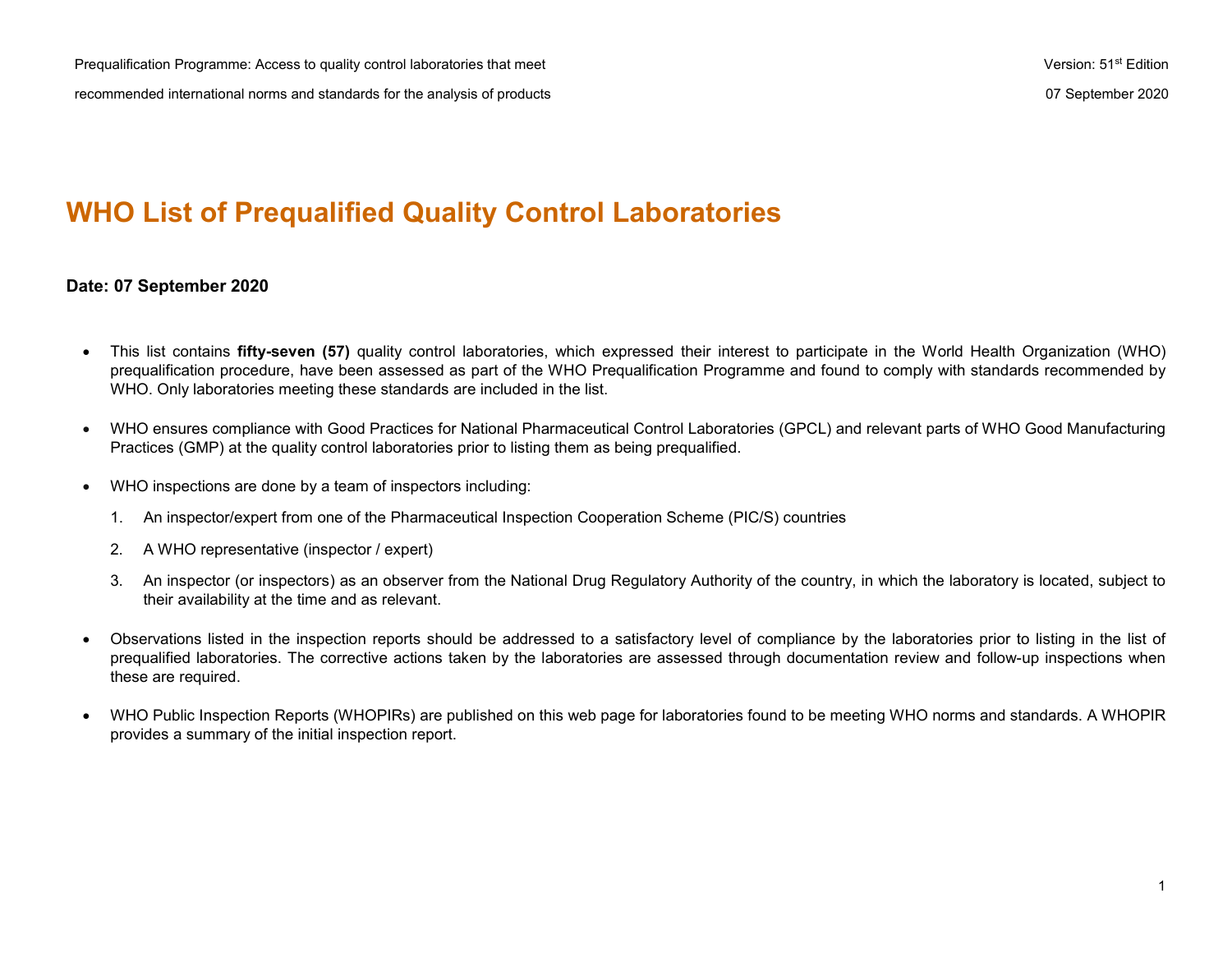<span id="page-1-0"></span>This list is the **51st Edition**. Laboratories are listed according to WHO regions and within the region in the alphabetical order. Kindly ensure that the most current list is used. For changes to the list, see Version history (below the list).

| The Quality Control Laboratory and<br>contact details                 | Date of last<br>inspection <sup>1</sup> | Final<br>outcome          | Date of pre-<br>qualification |                                                | The area of expertise inspected and considered prequalified                                                                                                                                                                                                                                     |                                                                                                                                                                                              |
|-----------------------------------------------------------------------|-----------------------------------------|---------------------------|-------------------------------|------------------------------------------------|-------------------------------------------------------------------------------------------------------------------------------------------------------------------------------------------------------------------------------------------------------------------------------------------------|----------------------------------------------------------------------------------------------------------------------------------------------------------------------------------------------|
| <b>WHO African Region</b>                                             |                                         |                           |                               |                                                |                                                                                                                                                                                                                                                                                                 |                                                                                                                                                                                              |
|                                                                       |                                         |                           |                               | Type of analysis                               | <b>Finished products</b>                                                                                                                                                                                                                                                                        | Active pharmaceutical ingredients                                                                                                                                                            |
| <b>Adcock Ingram Limited -</b>                                        | 08-09.12.2016                           | Compliant with 15.1.2008  |                               | Physical/Chemical                              | pH, water content, loss on drying,                                                                                                                                                                                                                                                              | pH, water content, melting point,                                                                                                                                                            |
| <b>Research and Development</b>                                       |                                         | <b>WHO</b><br>recommended |                               | analysis                                       | friability, disintegration time, tablet loss on drying, refractometry<br>hardness, dissolution, AA,                                                                                                                                                                                             |                                                                                                                                                                                              |
| 1 Sabax Road, Aeroton                                                 |                                         | <b>standards</b>          |                               |                                                | viscosity, density, dimensions                                                                                                                                                                                                                                                                  |                                                                                                                                                                                              |
| Johannesburg, 2013                                                    |                                         |                           |                               | Identification                                 | IR, TLC, HPLC, AA,<br>spectrophotometry and basic                                                                                                                                                                                                                                               | IR, TLC, HPLC,<br>spectrophotometry and basic                                                                                                                                                |
| South-Africa                                                          |                                         |                           |                               |                                                | tests                                                                                                                                                                                                                                                                                           | tests                                                                                                                                                                                        |
| Postal address:<br>Private Bag X69<br>Bryanston, 2021<br>South-Africa |                                         |                           |                               | related substances<br><b>Stability studies</b> | Assay, impurities and HPLC (UV-VIS, DAD, RI<br>detection), GC, UV, AA and FTIR<br>spectrophotometry and volumetric spectrophotometry, polarimetry<br>titrations<br>Determination of related<br>substances and impurities by<br>comparison with a reference<br>standard<br><b>ICH</b> conditions | HPLC (UV-VIS, DAD, RI<br>detection), GC, UV, AA and FTIR<br>and volumetric titrations<br>Determination of related<br>substances and impurities by<br>comparison with a reference<br>standard |
| lTel: + 27 11 494 8135                                                |                                         |                           |                               |                                                |                                                                                                                                                                                                                                                                                                 |                                                                                                                                                                                              |
| e-mail: Palka.Parbhoo@adcock.com                                      |                                         |                           |                               |                                                |                                                                                                                                                                                                                                                                                                 |                                                                                                                                                                                              |

<sup>&</sup>lt;sup>1</sup> Date of last inspection performed by WHO unless otherwise indicated.

 $\overline{a}$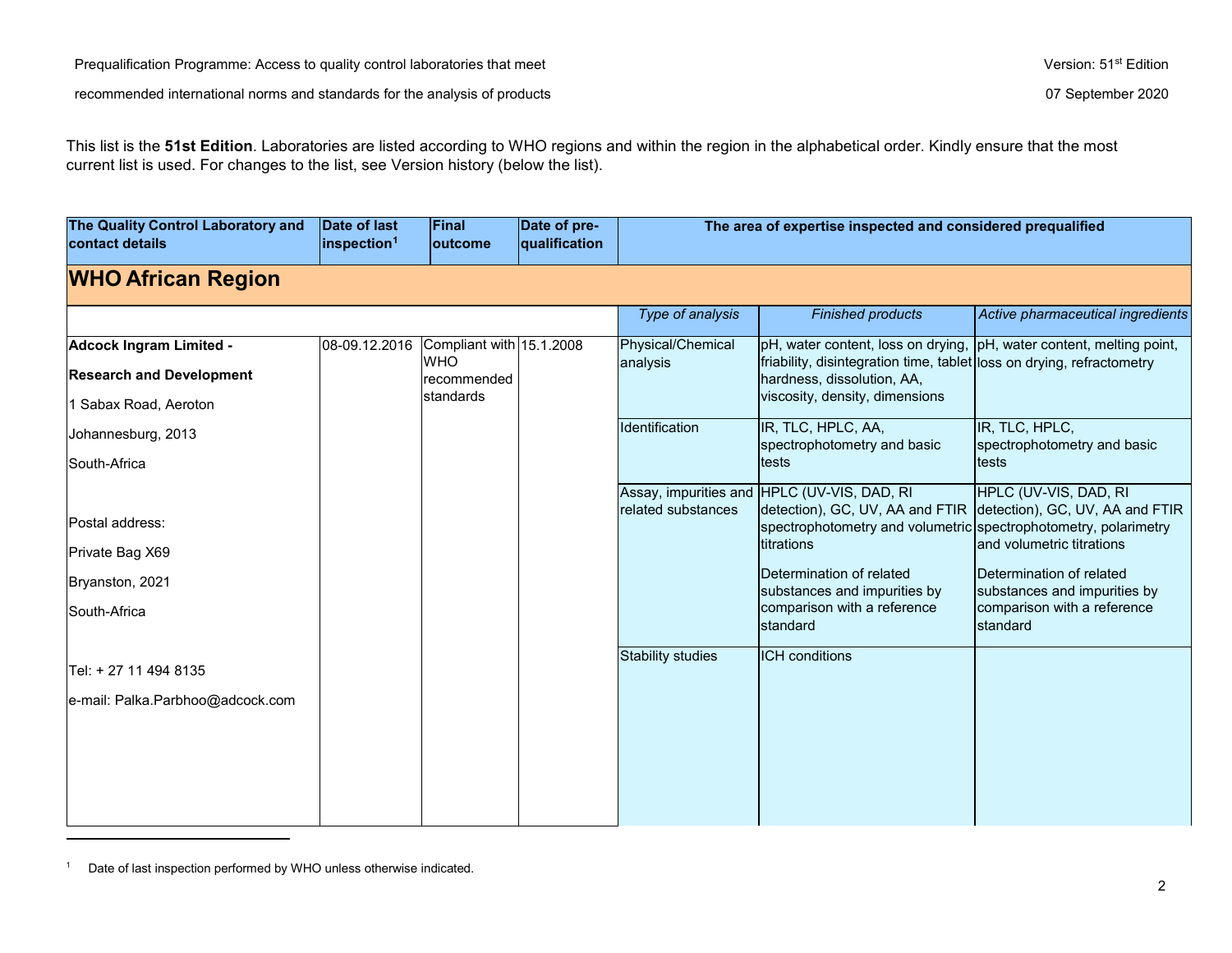|                                                                                                                    |               |                                                                    |  | Type of analysis              | <b>Finished products</b>                                                                                                                                                                                                            | Active pharmaceutical ingredients                                                                                                                                                                            |
|--------------------------------------------------------------------------------------------------------------------|---------------|--------------------------------------------------------------------|--|-------------------------------|-------------------------------------------------------------------------------------------------------------------------------------------------------------------------------------------------------------------------------------|--------------------------------------------------------------------------------------------------------------------------------------------------------------------------------------------------------------|
| <b>Laboratory of the Mission for</b><br><b>Essential Drugs and Supplies -</b><br>(MEDS)<br>PO Box 78040, Viwandani | 15-16.4.2019  | Compliant with 23.3.2009<br><b>WHO</b><br>recommended<br>standards |  | Physical/Chemical<br>analysis | pH, loss on drying, water content,<br>conductivity, refractometry,<br>friability, disintegration,<br>dissolution, density, uniformity of<br>dosage units (mass, content)                                                            | pH, loss on drying, water content,<br>refractometry, density                                                                                                                                                 |
| Nairobi, 00507<br>Kenya                                                                                            |               |                                                                    |  | <b>Identification</b>         | HPLC (UV-VIS, DAD, RID,<br>fluorescence detection), GC, UV-<br>VIS and IR spectrophotometry,<br>TLC, chemical reaction.                                                                                                             | HPLC (UV-VIS, DAD, RID,<br>fluorescence detection), GC, UV-<br>VIS and IR spectrophotometry,<br>TLC, chemical reaction.                                                                                      |
| Tel. +254 20 3920202,<br>+254 20 3920000<br>e-mail: lab@meds.or.ke                                                 |               |                                                                    |  | related substances            | Assay, impurities and HPLC (UV-VIS, DAD, RID,<br>fluorescence detection), UV-VIS<br>spectrophotometry, GC,<br>Volumetric titrations, polarimetry,<br>Determination of related<br>substances/impurities and<br>degradation products. | HPLC (UV-VIS, DAD, RID,<br>fluorescence detection), UV-VIS<br>spectrophotometry, GC, olumetric<br>titrations, polarimetry,<br>determination of related<br>substances/impurities and<br>degradation products. |
|                                                                                                                    |               |                                                                    |  | Microbiological tests         | Bacterial endotoxins test (LAL) -<br>Kinetic Chromogenic Method                                                                                                                                                                     | Bacterial endotoxins test (LAL) -<br>Kinetic Chromogenic Method                                                                                                                                              |
|                                                                                                                    |               |                                                                    |  | Type of analysis              | <b>Finished products</b>                                                                                                                                                                                                            | Active pharmaceutical ingredients                                                                                                                                                                            |
| <b>M&amp;L Laboratory Services (Pty) Ltd</b><br>40 Modulus Road,<br>Ormonde,                                       | 12-13.12.2016 | Compliant with 18.7.2017<br><b>WHO</b><br>recommended<br>standards |  | Physical/Chemical<br>analysis | pH, water content, loss on drying,<br>water content (Karl fisher),<br>friability, disintegration, tablet<br>hardness, dissolutions, viscosity,<br>density.                                                                          | pH, water content, loss on drying,<br>water content (Karl fisher),<br>melting point, conductivity.                                                                                                           |
| Johannesburg,<br>South Africa, 2091                                                                                |               |                                                                    |  | Identification                | IR, TLC, HPLC, UV,<br>spectrophotometry and basic<br>tests.                                                                                                                                                                         | IR, TLC, HPLC, UV<br>spectrophotometry and basic<br>tests.                                                                                                                                                   |
| Tel: +2711 661 7900<br>Fax: +27 11 496 2239<br>e-mail:<br>milly.vandayar@za.bureauveritas.com                      |               |                                                                    |  | related substances            | Assay, impurities and HPLC (UV, fluorescence, RI,<br>conductivity, PDA), UPLC (PDA),<br>GC, UV, potentiometric and<br>volumetric titrations<br>Determination of related<br>substances/impurities and<br>degradation products.       | HPLC (UV, fluorescence, RI,<br>conductivity, PDA), UPLC (PDA),<br>GC, UV, potentiometric and<br>volumetric titrations<br>Determination of related<br>substances/impurities and<br>degradation products.      |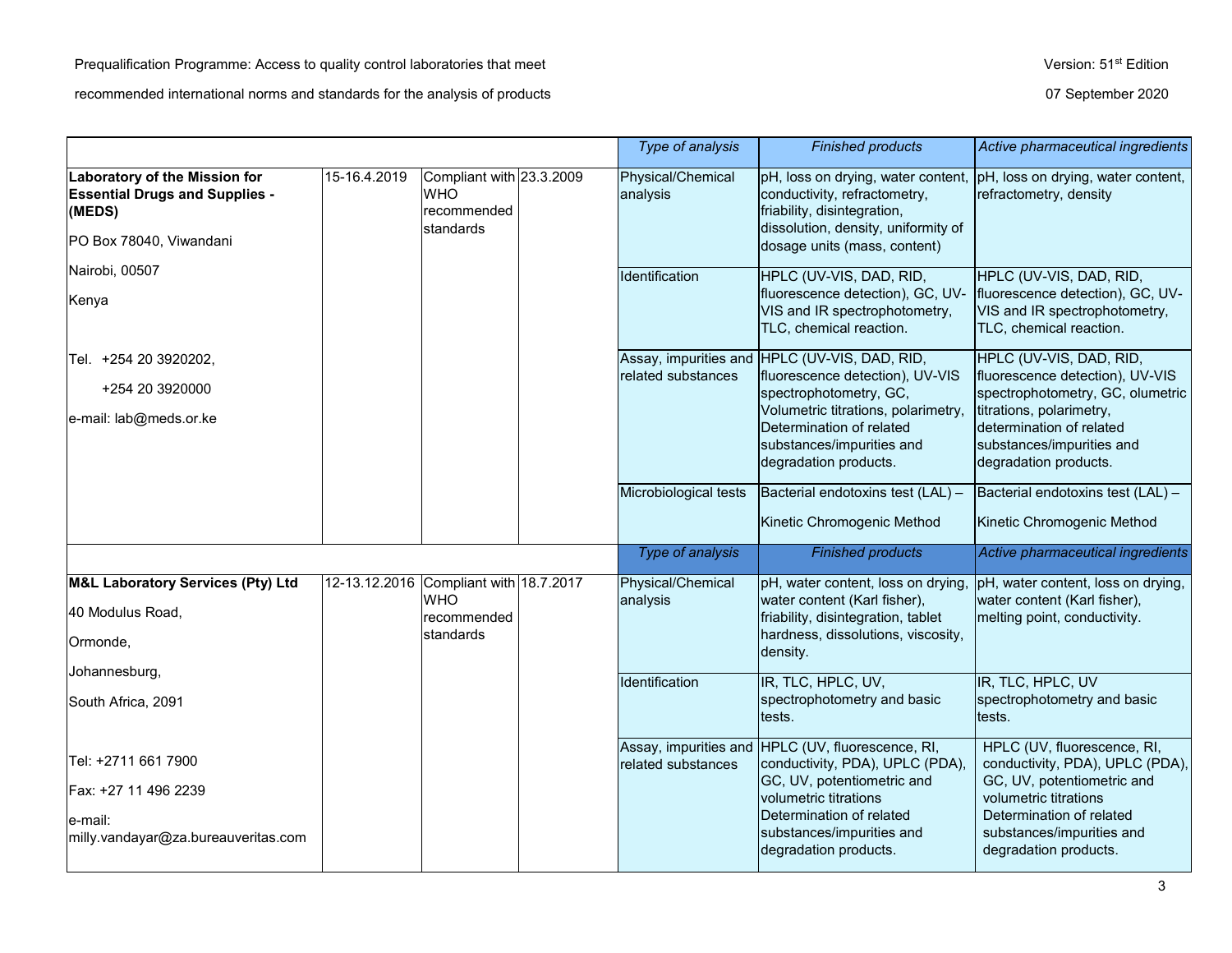|                                                                                                                            |              |                                                                    | Type of analysis              | <b>Finished products</b>                                                                                                 | Active pharmaceutical ingredients                                                            |
|----------------------------------------------------------------------------------------------------------------------------|--------------|--------------------------------------------------------------------|-------------------------------|--------------------------------------------------------------------------------------------------------------------------|----------------------------------------------------------------------------------------------|
| <b>Medicines Control Authority of</b><br><b>Zimbabwe (MCAZ) Quality Control</b><br>Laboratory<br>106 Baines Avenue         | 20-21.1.2014 | Compliant with 19.9.2014<br><b>WHO</b><br>recommended<br>standards | Physical/Chemical<br>analysis | pH, loss on drying, water content,<br>limit tests, dissolution, uniformity<br>of dosage units (mass, content)            | pH, loss on drying, water content,<br>limit tests                                            |
| PO Box 10559<br>Harare                                                                                                     |              |                                                                    | Identification                | HPLC (UV-VIS detection), UV-<br>VIS spectrophotometry, basic<br>tests                                                    | HPLC (UV-VIS detection), UV-<br>VIS spectrophotometry, basic<br>tests                        |
| Zimbabwe                                                                                                                   |              |                                                                    | related substances            | Assay, impurities and HPLC (UV-VIS detection), UV-<br>VIS spectrophotometry,<br>volumetric titrations                    | HPLC (UV-VIS detection), UV-<br>VIS spectrophotometry,<br>volumetric titrations              |
| Tel. +263 4 736981-5 /708255 /792165                                                                                       |              |                                                                    |                               |                                                                                                                          |                                                                                              |
| Cell: +263 772145191/3                                                                                                     |              |                                                                    |                               |                                                                                                                          |                                                                                              |
| e-mail: mcaz@mcaz.co.zw;                                                                                                   |              |                                                                    |                               |                                                                                                                          |                                                                                              |
| gnmahlangu@mcaz.co.zw                                                                                                      |              |                                                                    |                               |                                                                                                                          |                                                                                              |
|                                                                                                                            |              |                                                                    | Type of analysis              | <b>Finished products</b>                                                                                                 | Active pharmaceutical ingredients                                                            |
| <b>National Drug Authority - National</b><br><b>Drug Quality Control Laboratory</b><br>(NDA-NDQCL) - Uganda<br>Mulago Hill | 19-20.6.2019 | Compliant with 16.1.2015<br><b>WHO</b><br>recommended<br>standards | Physical/Chemical<br>analysis | pH, loss on drying, water content,<br>density, friability, dissolution,<br>uniformity of dosage units (mass,<br>content) | pH, loss on drying, water content,<br>density, melting point                                 |
| <b>P.O. Box 23096</b>                                                                                                      |              |                                                                    | Identification                | IR, HPLC (UV-VIS detection), UV-FTIR, HPLC (UV-VIS detection),<br>VIS spectrophotometry                                  | UV-VIS spectrophotometry                                                                     |
| Kampala                                                                                                                    |              |                                                                    |                               |                                                                                                                          |                                                                                              |
| Uganda                                                                                                                     |              |                                                                    | related substances            | Assay, impurities and HPLC (UV-VIS detection), UV-<br>VIS spectrophotometry,<br>volumetric titrations, polarimetry       | HPLC (UV-VIS detection), UV-<br>VIS spectrophotometry,<br>volumetric titrations, polarimetry |
|                                                                                                                            |              |                                                                    |                               |                                                                                                                          |                                                                                              |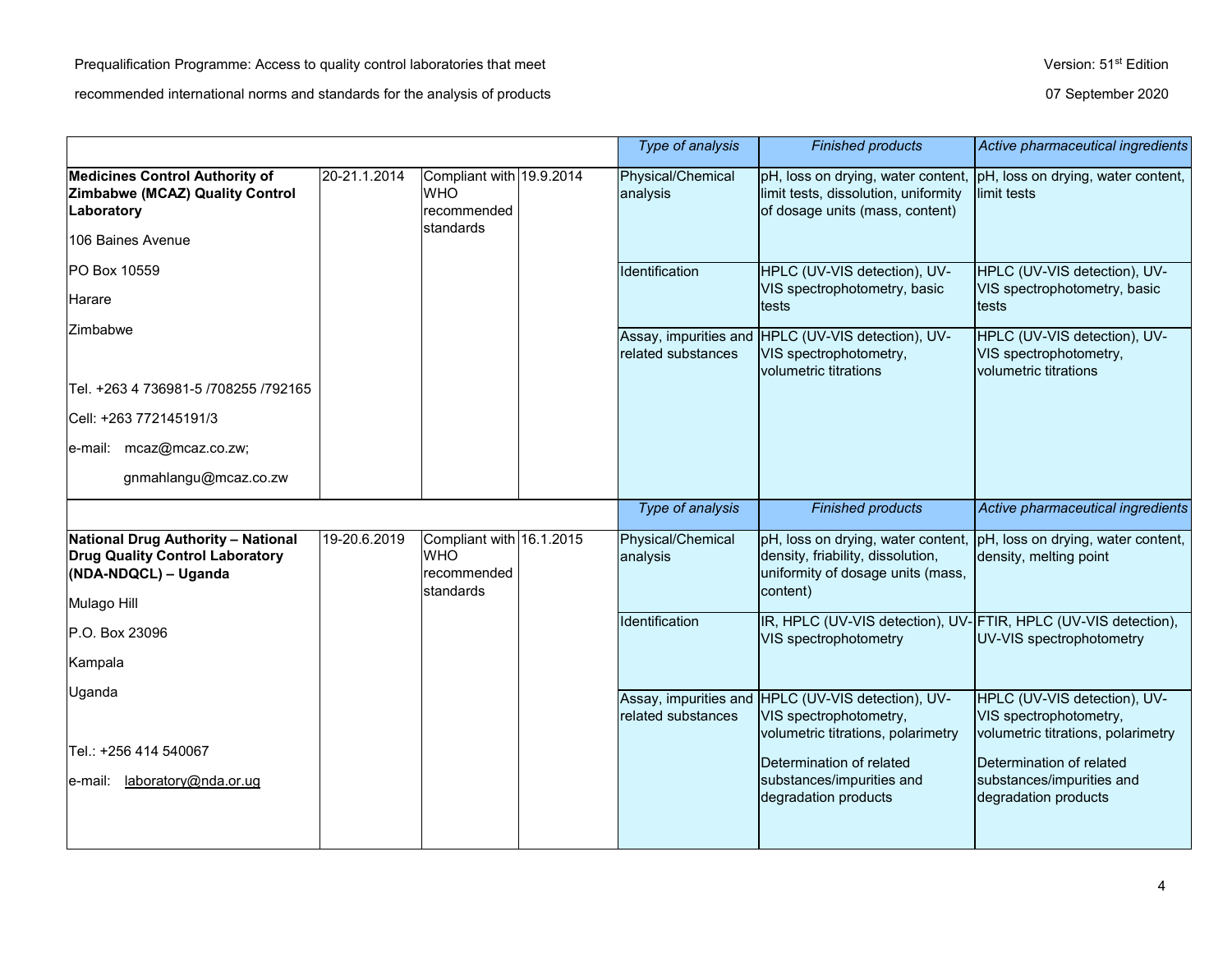|                                                                                                                                                                                                   |              |                                                                    |                                                           | Type of analysis              | <b>Finished products</b>                                                                                                                                                                                                                                                                                                      | Active pharmaceutical ingredients                                                                            |
|---------------------------------------------------------------------------------------------------------------------------------------------------------------------------------------------------|--------------|--------------------------------------------------------------------|-----------------------------------------------------------|-------------------------------|-------------------------------------------------------------------------------------------------------------------------------------------------------------------------------------------------------------------------------------------------------------------------------------------------------------------------------|--------------------------------------------------------------------------------------------------------------|
| <b>National Quality Control laboratory</b><br>(NQCL)<br>Hospital Road - KNH Complex                                                                                                               | 24-25.6.2015 | Compliant with 17.7.2008<br><b>WHO</b><br>recommended<br>standards |                                                           | Physical/Chemical<br>analysis | pH, loss on drying, water content,<br>friability, disintegration,<br>dissolution, density                                                                                                                                                                                                                                     | pH, loss on drying, water content,<br>density, melting point                                                 |
| 00202 - KNH, Nairobi                                                                                                                                                                              |              |                                                                    |                                                           | Identification                | FTIR, HPLC (UV-VIS detection),<br>AAS, UV-VIS spectrophotometry                                                                                                                                                                                                                                                               | FTIR, HPLC (UV-VIS detection),<br>AAS, UV-VIS spectrophotometry                                              |
| Kenya                                                                                                                                                                                             |              |                                                                    |                                                           |                               | Assay, impurities and HPLC (UV-VIS detection), UV-                                                                                                                                                                                                                                                                            | HPLC (UV-VIS detection), UV-                                                                                 |
| Postal address:                                                                                                                                                                                   |              |                                                                    |                                                           | related substances            | VIS spectrophotometry, AAS,<br>volumetric titrations, polarimetry                                                                                                                                                                                                                                                             | VIS spectrophotometry, AAS,<br>volumetric titrations, polarimetry,                                           |
| P.O. Box 29726                                                                                                                                                                                    |              |                                                                    |                                                           |                               | Determination of related                                                                                                                                                                                                                                                                                                      | Determination of related                                                                                     |
| 00202 - KNH, Nairobi                                                                                                                                                                              |              |                                                                    |                                                           |                               | substances/impurities and<br>degradation products                                                                                                                                                                                                                                                                             | substances/impurities and<br>degradation products                                                            |
| Kenya                                                                                                                                                                                             |              |                                                                    |                                                           | Microbiological tests         | Sterility test, microbial purity,                                                                                                                                                                                                                                                                                             | Microbial purity, microbial assay                                                                            |
| Tel. +254 20 3544525/30                                                                                                                                                                           |              |                                                                    |                                                           |                               | bacterial endotoxins test (LAL),<br>microbial assay.                                                                                                                                                                                                                                                                          |                                                                                                              |
| Fax: +254 20 2718073                                                                                                                                                                              |              |                                                                    |                                                           |                               |                                                                                                                                                                                                                                                                                                                               |                                                                                                              |
| e-mail: hchepkwony@nqcl.go.ke                                                                                                                                                                     |              |                                                                    |                                                           |                               |                                                                                                                                                                                                                                                                                                                               |                                                                                                              |
|                                                                                                                                                                                                   |              |                                                                    |                                                           | Type of analysis              | <b>Finished products</b>                                                                                                                                                                                                                                                                                                      | Active pharmaceutical ingredients                                                                            |
|                                                                                                                                                                                                   |              | Compliant with CENQAM:<br><b>WHO</b><br>recommended<br>standards   |                                                           |                               |                                                                                                                                                                                                                                                                                                                               |                                                                                                              |
| <b>Research Institute for Industrial</b><br><b>Pharmacy (RIIP) incorporating</b><br><b>CENQAM</b><br>North-West University<br>Potchefstroom Campus<br><b>Hoffman Street</b><br>Potchefstroom 2531 | 1-2.9.2014   |                                                                    | 22.6.2005<br>RIIP:<br>5.7.2005                            | Physical/Chemical<br>analysis | pH, water content (Karl Fischer),<br>loss on drying, friability,<br>disintegration, tablet hardness,<br>uniformity of dosage units (mass,<br>content), tablet dimensions,<br>dissolution, AA, viscosity,<br>density/specific gravity,<br>redispersibility/ reconstitution<br>time, resuspendability and<br>sedimentation rate | pH, water content (Karl Fischer),<br>loss on drying,<br>X-ray diffractometry, thermal<br>analysis (DSC, TGA) |
| South Africa                                                                                                                                                                                      |              |                                                                    | 16.5.2008 -<br>Change<br>reflecting the<br>merger of RIIP | Identification                | IR, TLC, HPLC,<br>spectrophotometry and basic<br>tests                                                                                                                                                                                                                                                                        | IR, TLC, HPLC,<br>spectrophotometry and basic<br>tests                                                       |
| Postal address:                                                                                                                                                                                   |              |                                                                    | and CENQAM                                                |                               | Assay, impurities and HPLC (fluorescence, UV, UV-Vis, HPLC (fluorescence, UV, UV-Vis,                                                                                                                                                                                                                                         |                                                                                                              |
| P/Bag X6001<br>Potchefstroom 2520                                                                                                                                                                 |              |                                                                    | into one<br>organization                                  | related substances            | DAD, RI detection), GC,<br>titrations                                                                                                                                                                                                                                                                                         | DAD, RI detection), GC,<br>spectrophotometry and volumetric spectrophotometry and volumetric<br>titrations   |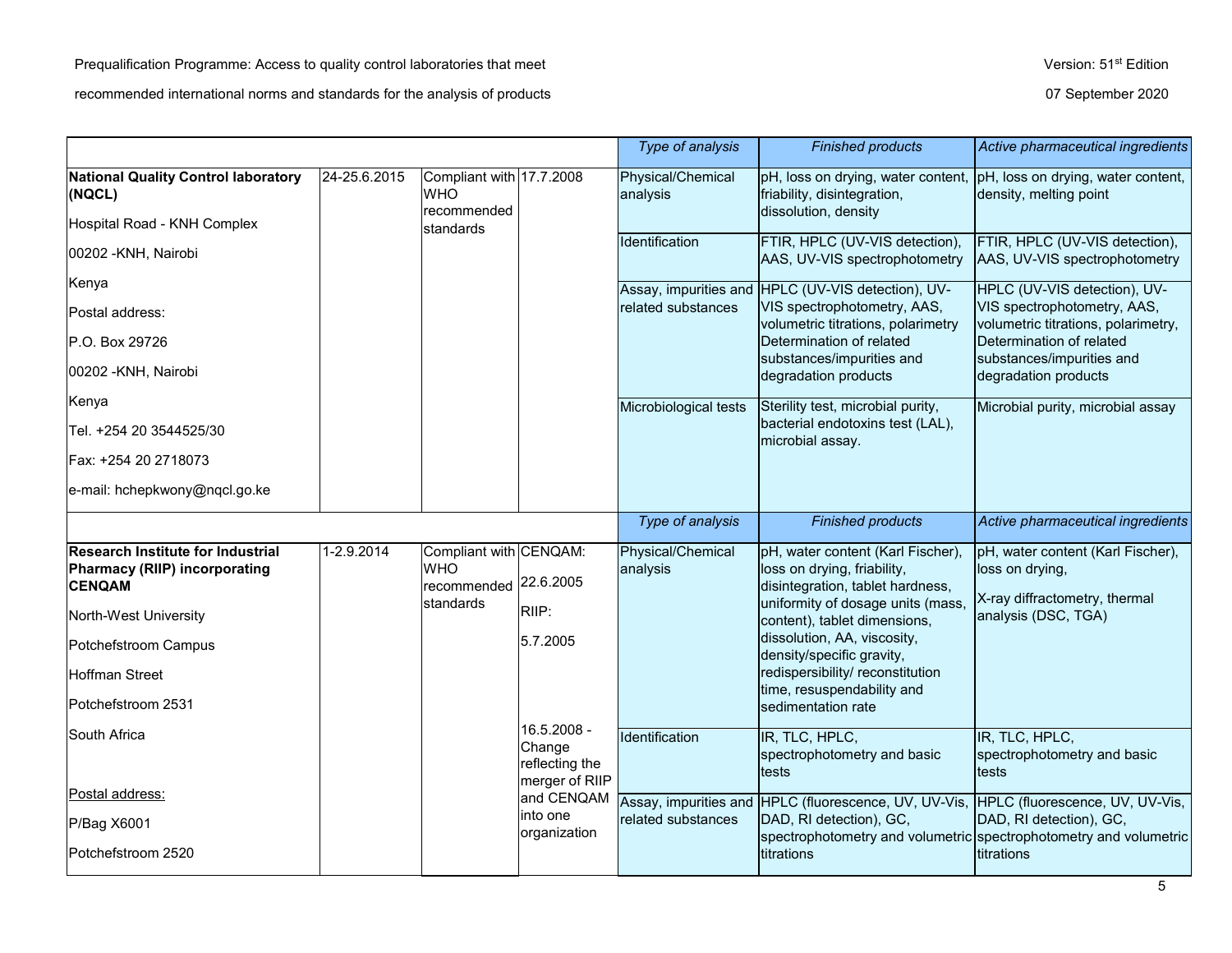| South Africa                                                                                                                                    |              |                                                                    | with a single  |                               | Determination of related                                                                                                                                              | Determination of related                                                                    |
|-------------------------------------------------------------------------------------------------------------------------------------------------|--------------|--------------------------------------------------------------------|----------------|-------------------------------|-----------------------------------------------------------------------------------------------------------------------------------------------------------------------|---------------------------------------------------------------------------------------------|
|                                                                                                                                                 |              |                                                                    | quality system |                               | substances/impurities and<br>degradation products                                                                                                                     | substances/impurities,<br>degradation products and residual<br>solvents                     |
| Tel: + 27 18 299 2268                                                                                                                           |              |                                                                    |                |                               |                                                                                                                                                                       |                                                                                             |
| Fax: + 27 18 299 2291                                                                                                                           |              |                                                                    |                | <b>Stability studies</b>      | <b>WHO</b> conditions                                                                                                                                                 | <b>WHO</b> conditions                                                                       |
| e-mail: Erna.Swanepoel@nwu.ac.za                                                                                                                |              |                                                                    |                |                               |                                                                                                                                                                       |                                                                                             |
|                                                                                                                                                 |              |                                                                    |                | Type of analysis              | <b>Finished products</b>                                                                                                                                              | Active pharmaceutical ingredients                                                           |
| <b>Tanzania Medicines and Medical</b><br><b>Devices Authority (TMDA) Quality</b><br><b>Control Laboratory</b><br>Mandela Road, Mabibo, External | 23-24.1.2014 | Compliant with 17.1.2011<br><b>WHO</b><br>recommended<br>standards |                | Physical/Chemical<br>analysis | pH, melting point, optical rotation,<br>conductivity, friability, tablet<br>hardness, disintegration,<br>dissolution, uniformity of dosage<br>units                   | pH, melting point, optical rotation,<br>conductivity                                        |
| P.O. Box 77150                                                                                                                                  |              |                                                                    |                | Identification                | HPLC (UV-VIS, PDA detection),                                                                                                                                         | HPLC (UV-VIS, PDA detection),                                                               |
| Dar es Salaam                                                                                                                                   |              |                                                                    |                |                               | TLC, AAS, UV-VIS<br>spectrophotometry                                                                                                                                 | TLC, AAS, UV-VIS<br>spectrophotometry                                                       |
| Tanzania                                                                                                                                        |              |                                                                    |                |                               | Assay, impurities and HPLC (UV-VIS, PDA detection),                                                                                                                   | HPLC (UV-VIS, PDA detection),                                                               |
| Tel: +255 22 2450512 / 2450751                                                                                                                  |              |                                                                    |                | related substances            | TLC, AAS, UV-VIS<br>spectrophotometry, polarimetry,                                                                                                                   | TLC, AAS, UV-VIS<br>spectrophotometry, polarimetry,                                         |
| Fax: +255 22 2450793                                                                                                                            |              |                                                                    |                |                               | volumetric titrations                                                                                                                                                 | volumetric titrations                                                                       |
| e-mail: dls@tfda.or.tz                                                                                                                          |              |                                                                    |                |                               |                                                                                                                                                                       |                                                                                             |
| info@tfda.or.tz                                                                                                                                 |              |                                                                    |                |                               |                                                                                                                                                                       |                                                                                             |
|                                                                                                                                                 |              |                                                                    |                | Type of analysis              | <b>Finished products</b>                                                                                                                                              | Active pharmaceutical ingredients                                                           |
| United States Pharmacopoeia-<br><b>Ghana</b><br>No. 3, Park Avenue, Motorway<br>Extension, North Dzowulu, Accra,                                | 11-13.6.2017 | Compliant with 16.4.2018<br><b>WHO</b><br>recommended<br>standards |                | Physical/Chemical<br>analysis | pH, Loss on drying, Water content pH, Loss on drying, sulphated<br>(Karl Fischer), Disintegration,<br>Dissolution, Uniformity of dosage<br>units (by mass or content) | ash, Acid insoluble ash, Water<br>content (Karl Fischer), Residual<br>solvents, Limit tests |
| Ghana                                                                                                                                           |              |                                                                    |                | Identification                | HPLC (UV-Vis, Fluorescence and HPLC (UV-Vis, Fluorescence and<br>Refractive index detection), GC<br>with headspace (FID, TCD), UV-                                    | Refractive index detection), GC<br>with headspace (FID, TCD), UV-                           |
| Tel: +233(0)30 221 6888; +233(0)221                                                                                                             |              |                                                                    |                |                               | Vis spectrophotometry,<br><b>FT-IR, Basic tests</b>                                                                                                                   | Vis spectrophotometry, FT-IR,<br><b>Basic tests</b>                                         |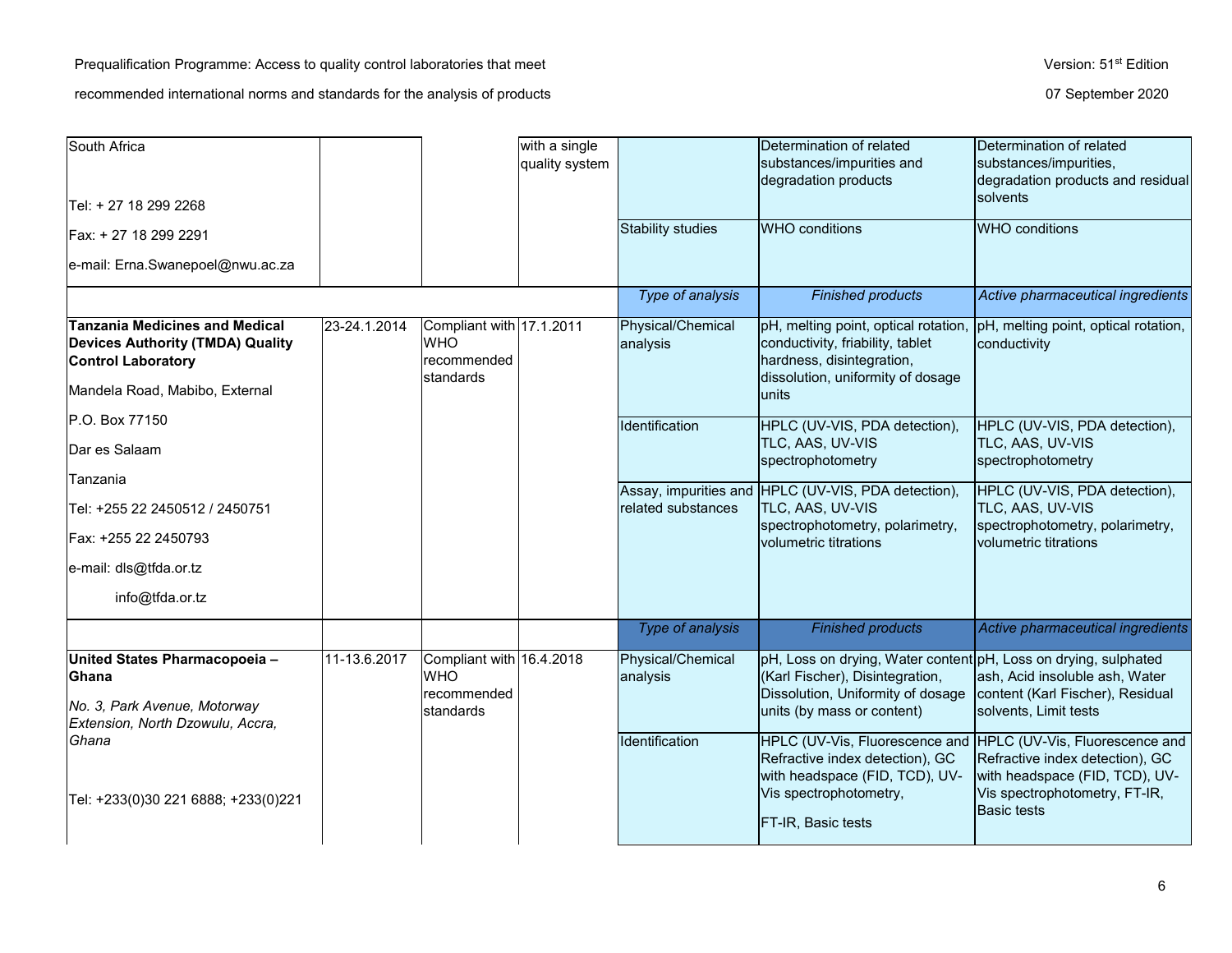Prequalification Programme: Access to quality control laboratories that meet Version: 51<sup>st</sup> Edition

| 6874<br>cepat@usp.org<br>e-mail:                                                                   |              |                                                                      | related substances                                             | Assay, impurities and HPLC (UV-Vis, Fluorescence and<br>Refractive index detection), GC<br>with headspace (FID, TCD), UV-<br>Vis spectrophotometry,<br>Volumetric titrations,<br>Potentiometric titrations | HPLC (UV-Vis, Fluorescence and<br>Refractive index detection), GC<br>with headspace (FID, TCD), UV-<br>Vis spectrophotometry,<br>Volumetric titrations,<br>Potentiometric titrations. |
|----------------------------------------------------------------------------------------------------|--------------|----------------------------------------------------------------------|----------------------------------------------------------------|------------------------------------------------------------------------------------------------------------------------------------------------------------------------------------------------------------|---------------------------------------------------------------------------------------------------------------------------------------------------------------------------------------|
| <b>WHO Region of the Americas</b>                                                                  |              |                                                                      |                                                                |                                                                                                                                                                                                            |                                                                                                                                                                                       |
|                                                                                                    |              |                                                                      | Type of analysis                                               | <b>Finished products</b>                                                                                                                                                                                   | Active pharmaceutical ingredients                                                                                                                                                     |
| Comisión de Control Analítico y<br>Ampliación de Cobertura (CCAYAC)<br>Calzada de Tlalpan No. 4492 | 19-22.4.2013 | Compliant with 13.11.2013<br><b>WHO</b><br>Irecommended<br>standards | Physical/Chemical<br>analysis                                  | pH, water content (Karl Fischer),<br>loss on drying, dissolution,<br>uniformity of dosage units (mass,<br>content)                                                                                         | pH, water content, loss on drying                                                                                                                                                     |
| Colonia Toriello Guerra<br>Delegación Tlalpan<br>C.P.14050 México, D. F.                           |              |                                                                      | Identification                                                 | HPLC (UV-VIS, DAD,<br>fluorescence detection), TLC, UV- fluorescence, detection), TLC,<br>VIS spectrophotometry, FTIR                                                                                      | HPLC (UV-VIS, DAD,<br>UV-VIS spectrophotometry, FTIR                                                                                                                                  |
| Mexico                                                                                             |              |                                                                      | Assay, impurities and HPLC (UV-VIS, DAD,<br>related substances | fluorescence detection), TLC, UV-<br>VIS spectrophotometry, FTIR,<br>AAS/AES, volumetric titrations                                                                                                        | HPLC (UV-Vis, DAD fluorescence<br>detection), TLC, UV-VIS<br>spectrophotometry, volumetric<br>titrations                                                                              |
| Tel: +5255 5080 5200, ext 2000<br>e-mail: faarguelles@cofepris.gob.mx                              |              |                                                                      | Microbiological tests                                          | Sterility test, microbial limit tests,<br>bacterial endotoxins test (LAL),<br>microbial assay of antibiotics                                                                                               | Sterility test, microbial limit tests,<br>bacterial endotoxins test (LAL),<br>microbial assay of antibiotics                                                                          |
|                                                                                                    |              |                                                                      | Type of analysis                                               | <b>Finished products</b>                                                                                                                                                                                   | Active pharmaceutical ingredients                                                                                                                                                     |
| Comisión para el Control de Calidad<br>de Medicamentos<br>(CCCM)<br>Br. Artigas 3223               | 19-21.8.2013 | Compliant with 16.9.2010<br><b>WHO</b><br>recommended<br>standards   | Physical/Chemical<br>analysis                                  | pH, water content, loss on drying,<br>density, neutralizing capacity,<br>dimensions, disintegration,<br>dissolution, uniformity of dosage<br>units (mass, content)                                         | pH, water content, loss on drying,<br>melting point, density, neutralizing<br>capacity                                                                                                |
| IMontevideo 11800<br>Uruguay                                                                       |              |                                                                      | Identification                                                 | HPLC (UV-VIS, DAD,<br>fluorescence, RI detection), TLC,<br>UV-VIS spectrophotometry, FTIR,<br>AAS/EA, basic tests                                                                                          | HPLC (UV-VIS, DAD,<br>fluorescence, RI detection), TLC,<br>spectroscopy (UV-VIS, FTIR,<br>AA/EA), basic tests                                                                         |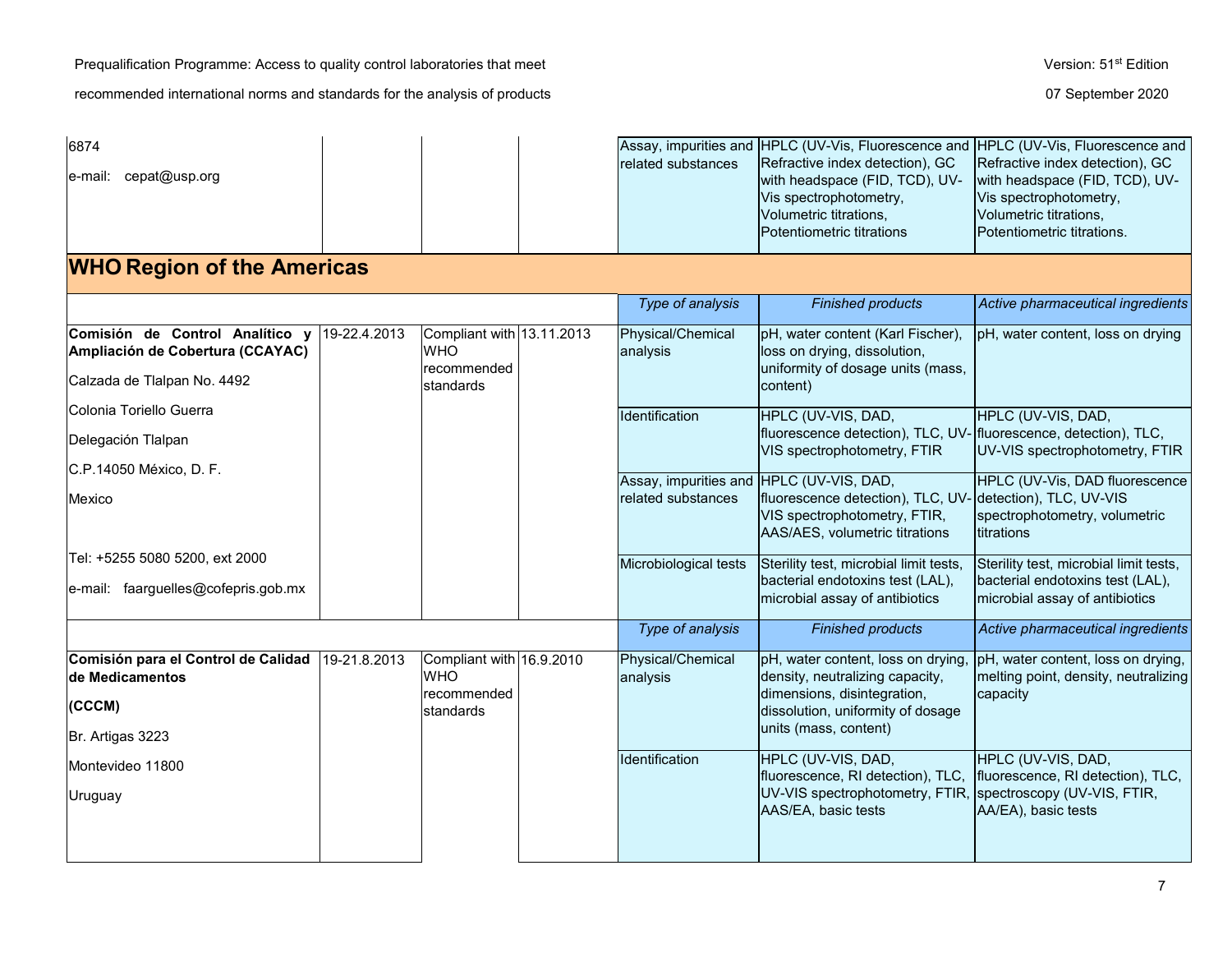8

# Tel: +598 2209 4014 Assay, impurities and HPLC (UV-VIS, DAD,

| Fax: +598 2208 5673<br>e-mail: kcuadra@msp.gub.uy<br>mhirschhorn@msp.gub.uy<br>cccm@msp.gub.uy                                                       |             |                                                                     | related substances<br>Microbiological tests                                             | fluorescence, RI detection), TLC,<br>UV-VIS spectrophotometry, FTIR, UV-VIS spectrophotometry, FTIR,<br>AAS/AES, volumetric titrations,<br>potentiometry, polarimetry<br>Determination of related<br>substances/ impurities,<br>degradations products<br>Sterility test, microbial limit tests,<br>bacterial endotoxins test (LAL),<br>microbial assay of antibiotics | fluorescence, RI detection), TLC,<br>AAS/AES, volumetric titrations,<br>potentiometry, polarimetry<br>Determination of related<br>substances/ impurities,<br>degradations products<br>Sterility test, microbial limit tests,<br>bacterial endotoxins test (LAL),<br>microbial assay of antibiotics |
|------------------------------------------------------------------------------------------------------------------------------------------------------|-------------|---------------------------------------------------------------------|-----------------------------------------------------------------------------------------|-----------------------------------------------------------------------------------------------------------------------------------------------------------------------------------------------------------------------------------------------------------------------------------------------------------------------------------------------------------------------|----------------------------------------------------------------------------------------------------------------------------------------------------------------------------------------------------------------------------------------------------------------------------------------------------|
|                                                                                                                                                      |             |                                                                     | Type of analysis                                                                        | <b>Finished products</b>                                                                                                                                                                                                                                                                                                                                              | Active pharmaceutical ingredients                                                                                                                                                                                                                                                                  |
| <b>Ezequiel Dias Foundation (FUNED)</b><br>Institute Octavio Magalhães<br><b>Medicines Service of Public Health</b>                                  | 9-11.4.2018 | Compliant with 20.10.2011<br><b>WHO</b><br>recommended<br>standards | Physical/Chemical<br>analysis                                                           | pH, water content, loss on drying, pH, water content, loss on drying,<br>density, disintegration,<br>dissolution, friability, uniformity of<br>dosage units (mass, content)                                                                                                                                                                                           | density                                                                                                                                                                                                                                                                                            |
| <b>Central Laboratory</b><br>Conde Pereira Carneiro street 80<br>Gameleira neighbourhood                                                             |             |                                                                     | Identification                                                                          | HPLC (UV-VIS, DAD,<br>fluorescence detection), TLC, UV- fluorescence detection), GC/MS,<br>VIS spectrophotometry, FTIR,<br>basic tests                                                                                                                                                                                                                                | HPLC (UV-VIS, DAD,<br>TLC, UV-VIS spectrophotometry,<br>FTIR, basic tests                                                                                                                                                                                                                          |
| Belo Horizonte<br>Minas Gerais<br>30510-010<br>Brazil<br>+55 31 3314-4653<br>Fax:<br>dpgq@funed.mg.gov.br<br>e-mail:<br>medicamentos@funed.mg.gov.br |             |                                                                     | Assay, impurities and HPLC (UV-VIS, DAD,<br>related substances<br>Microbiological tests | fluorescence detection), TLC, UV- fluorescence detection), TLC, UV-<br>VIS spectrophotometry, FTIR,<br>volumetric titrations,<br>potentiometry;<br>Determination of related<br>substances/ impurities,<br>degradations products<br>Sterility test, microbial limit tests,<br>bacterial endotoxins test (LAL)                                                          | HPLC (UV-VIS, DAD,<br>VIS spectrophotometry, FTIR,<br>volumetric titrations,<br>potentiometry,<br>Determination of related<br>substances/ impurities,<br>degradations products<br>Sterility test, microbial limit tests,<br>bacterial endotoxins test (LAL)                                        |
|                                                                                                                                                      |             |                                                                     |                                                                                         |                                                                                                                                                                                                                                                                                                                                                                       |                                                                                                                                                                                                                                                                                                    |

HPLC (UV-VIS, DAD,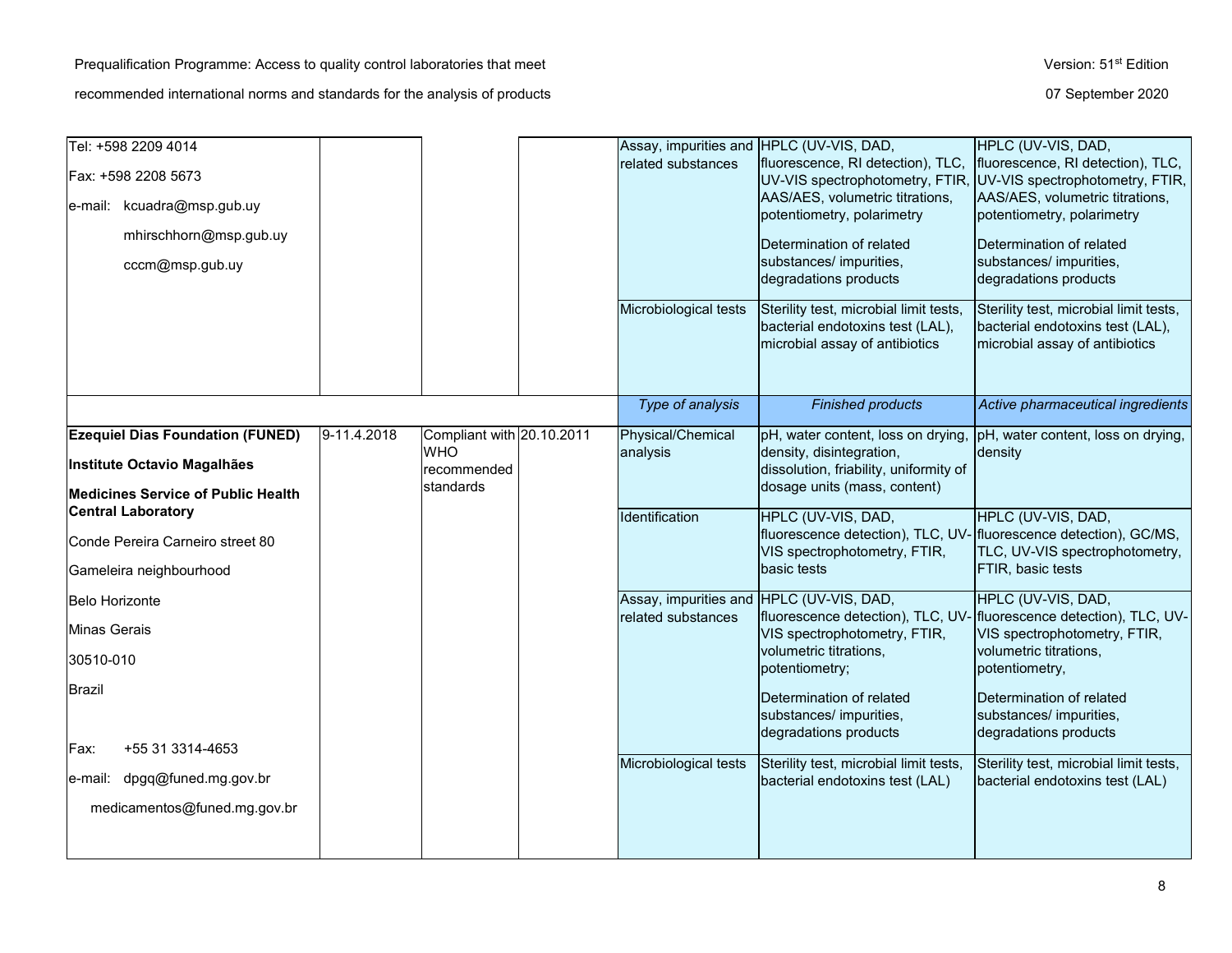TCD), TLC, UV-Vis

|                                                                 |               |                                                       | Type of analysis              | <b>Finished products</b>                                                                            | Active pharmaceutical ingredients                                                     |
|-----------------------------------------------------------------|---------------|-------------------------------------------------------|-------------------------------|-----------------------------------------------------------------------------------------------------|---------------------------------------------------------------------------------------|
| Instituto Nacional de Controle de<br>Qualidade em Saúde (INCQS) | 19-24.4.2018  | Compliant with 11.3.2014<br><b>WHO</b><br>recommended | Physical/Chemical<br>analysis | pH, density, optical rotation,<br>disintegration, dissolution,<br>uniformity of dosage units (mass, | n/a                                                                                   |
| Av. Brasil no 4362                                              |               | standards                                             |                               | content)                                                                                            |                                                                                       |
| Manguinhos, CEP 21040-900                                       |               |                                                       | Identification                | HPLC (UV-Vis, PDA detection),                                                                       | n/a                                                                                   |
| Rio de Janeiro                                                  |               |                                                       |                               | TLC, UV-VIS spectrophotometry,<br>IR, basic tests                                                   |                                                                                       |
| Brazil                                                          |               |                                                       | related substances            | Assay, impurities and HPLC (UV-Vis, PDA detection)                                                  | n/a                                                                                   |
| Tel.: +55 21 3865 5151;                                         |               |                                                       | Microbiological tests         | Sterility test, microbial limit tests,                                                              | n/a                                                                                   |
| +55 21 3865 5104                                                |               |                                                       |                               | bacterial endotoxins test (LAL),<br>microbial assay of antibiotics                                  |                                                                                       |
| Fax: +55 21 2290 0915                                           |               |                                                       |                               |                                                                                                     |                                                                                       |
| e-mail: incqs@incqs.fiocruz.br;                                 |               |                                                       |                               |                                                                                                     |                                                                                       |
| vdquali@incqs.fiocruz.br                                        |               |                                                       |                               |                                                                                                     |                                                                                       |
| vera.machado@incqs.fiocruz.br                                   |               |                                                       |                               |                                                                                                     |                                                                                       |
|                                                                 |               |                                                       | Type of analysis              | <b>Finished products</b>                                                                            | Active pharmaceutical ingredients                                                     |
| K.A.B.S. Laboratories Inc.                                      | 26.11.2019    | Compliant with 10.2.2010<br><b>WHO</b>                | Physical/Chemical<br>analysis | pH, density, refractometry,<br>viscosity, loss on drying, water                                     | pH, density, refractometry,<br>specific optical rotation, viscosity,                  |
| 4500 De Tonnancour                                              | (Desk Review) | recommended                                           |                               | content, disintegration,                                                                            | osmolarity, loss on drying, melting                                                   |
| St-Hubert, Quebec                                               |               | standards                                             |                               | dissolution, uniformity of dosage<br>units (mass, content), friability,                             | point, water content, heavy<br>metals, acid value, iodine value,                      |
| J3Y 9G2, Canada                                                 |               |                                                       |                               | tablet hardness, particulate matter limit tests<br>test                                             |                                                                                       |
|                                                                 |               |                                                       | Identification                | HPLC (UV-Vis, RI, conductivity<br>detection), LC/MS, GC (FID,<br>TCD), TLC, capillary               | HPLC (UV-Vis, RI, conductivity<br>detection), LC/MS, GC (FID,<br>TCD), TLC, capillary |
| Tel.: +1 450 656 4404                                           |               |                                                       |                               | electrophoresis, UV-Vis                                                                             | electrophoresis, UV-VIS                                                               |
| Fax:: +1 450 656 4402                                           |               |                                                       |                               | spectrophotometry, FTIR, AAS                                                                        | spectrophotometry, FTIR, AAS,<br>chemical reaction                                    |
| e-mail: kabsafric@kabs.com                                      |               |                                                       |                               | Assay, impurities and HPLC (UV-Vis, RI, conductivity                                                | HPLC (UV-Vis, RI, conductivity                                                        |
|                                                                 |               |                                                       | related substances            | detection), LC/MS, GC (FID,                                                                         | detection), LC/MS, GC (FID,                                                           |

TCD), TLC, UV-Vis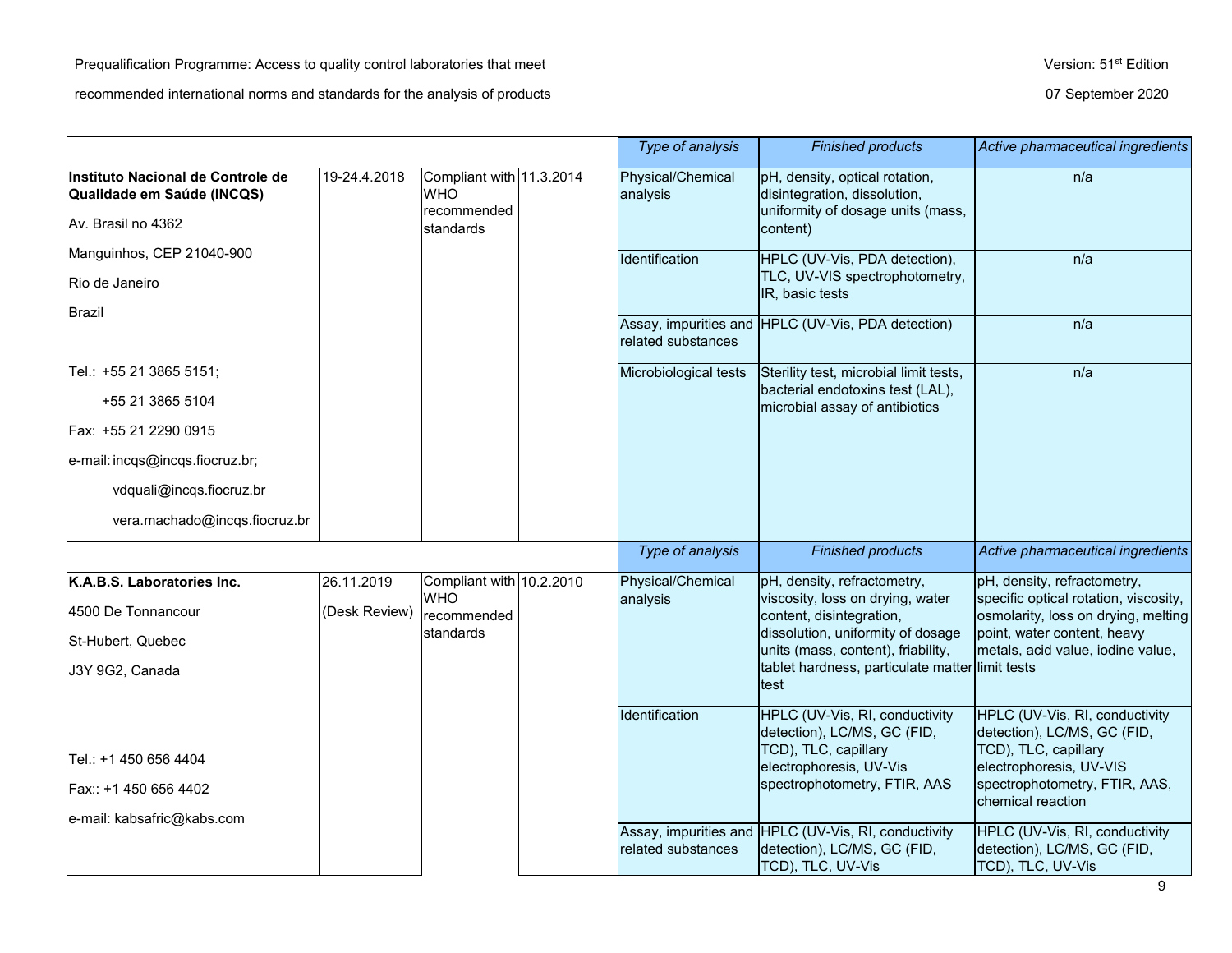|                                                                                                                                |                        |                                                                    | <b>Stability studies</b>                                       | spectrophotometry, AAS,<br>fluorimetry, volumetric titrations,<br>potentiometry, coulometry<br><b>ICH</b> conditions                                                        | spectrophotometry, AAS,<br>fluorimetry, volumetric titrations,<br>potentiometry, coulometry<br><b>ICH</b> conditions |
|--------------------------------------------------------------------------------------------------------------------------------|------------------------|--------------------------------------------------------------------|----------------------------------------------------------------|-----------------------------------------------------------------------------------------------------------------------------------------------------------------------------|----------------------------------------------------------------------------------------------------------------------|
|                                                                                                                                |                        |                                                                    | Type of analysis                                               | <b>Finished products</b>                                                                                                                                                    |                                                                                                                      |
| Laboratorio de Control de Calidad de 16-18.3.2020<br>Medicamentos y Toxicologia<br>(CONCAMYT)<br>Calle Rafael Zubieta No. 1889 |                        | Compliant with 16.9.2010<br><b>WHO</b><br>recommended<br>standards | Physical/Chemical<br>analysis                                  | pH, water content, loss on drying,<br>density, conductivity,<br>refractometry, dimensions,<br>disintegration, dissolution,<br>uniformity of dosage units (mass,<br>content) | n/a                                                                                                                  |
| Zona de Miraflores                                                                                                             |                        |                                                                    | Identification                                                 | HPLC (UV-VIS, PDA,                                                                                                                                                          | n/a                                                                                                                  |
| La Paz<br><b>Bolivia</b>                                                                                                       |                        |                                                                    |                                                                | fluorescence detection), TLC, UV-<br>VIS spectrophotometry, IR, basic<br>tests                                                                                              |                                                                                                                      |
| Tel: +591 2 2226670<br>e-mail: garnicalopez@yahoo.es                                                                           |                        |                                                                    | Assay, impurities and HPLC (UV-VIS, PDA,<br>related substances | fluorescence detection), UV-VIS<br>spectrophotometry, IR, volumetric<br>titrations, polarimetry                                                                             | n/a                                                                                                                  |
|                                                                                                                                |                        |                                                                    | Microbiological tests                                          | Sterility test, microbial limit tests,<br>microbial assay of antibiotics                                                                                                    | n/a                                                                                                                  |
|                                                                                                                                |                        |                                                                    | Type of analysis                                               | <b>Finished products</b>                                                                                                                                                    | Active pharmaceutical ingredients                                                                                    |
| The Drug Service of the Public<br>Laboratory Dr Giovanni Cysneiros<br>(LACEN-GO)                                               | 13 to 17 April<br>2018 | Compliant with 26.7.2018<br><b>WHO</b><br>recommended<br>standards | Physical/Chemical<br>analysis                                  | pH, water content, loss on drying,<br>dissolution, friability, uniformity of<br>dosage units (mass, content).                                                               | n/a                                                                                                                  |
| Av Contorno No 3556, Jardim Bela<br>Vista, Goiania, Goias, 74853-120, Brazil<br>Tel: +55 62 32013885                           |                        |                                                                    | Identification                                                 | FTIR, TLC, HPLC (UV-Vis, DAD,<br>fluorescence detection), UV-Vis<br>spectrophotometry, basic tests.                                                                         | n/a                                                                                                                  |
| +55 62 32013890<br>+55 62 32019633                                                                                             |                        |                                                                    | Assay, impurities and HPLC (UV-Vis, DAD,<br>related substances | fluorescence detection), TLC, UV-<br>Vis spectrophotometry, FTIR,                                                                                                           | n/a                                                                                                                  |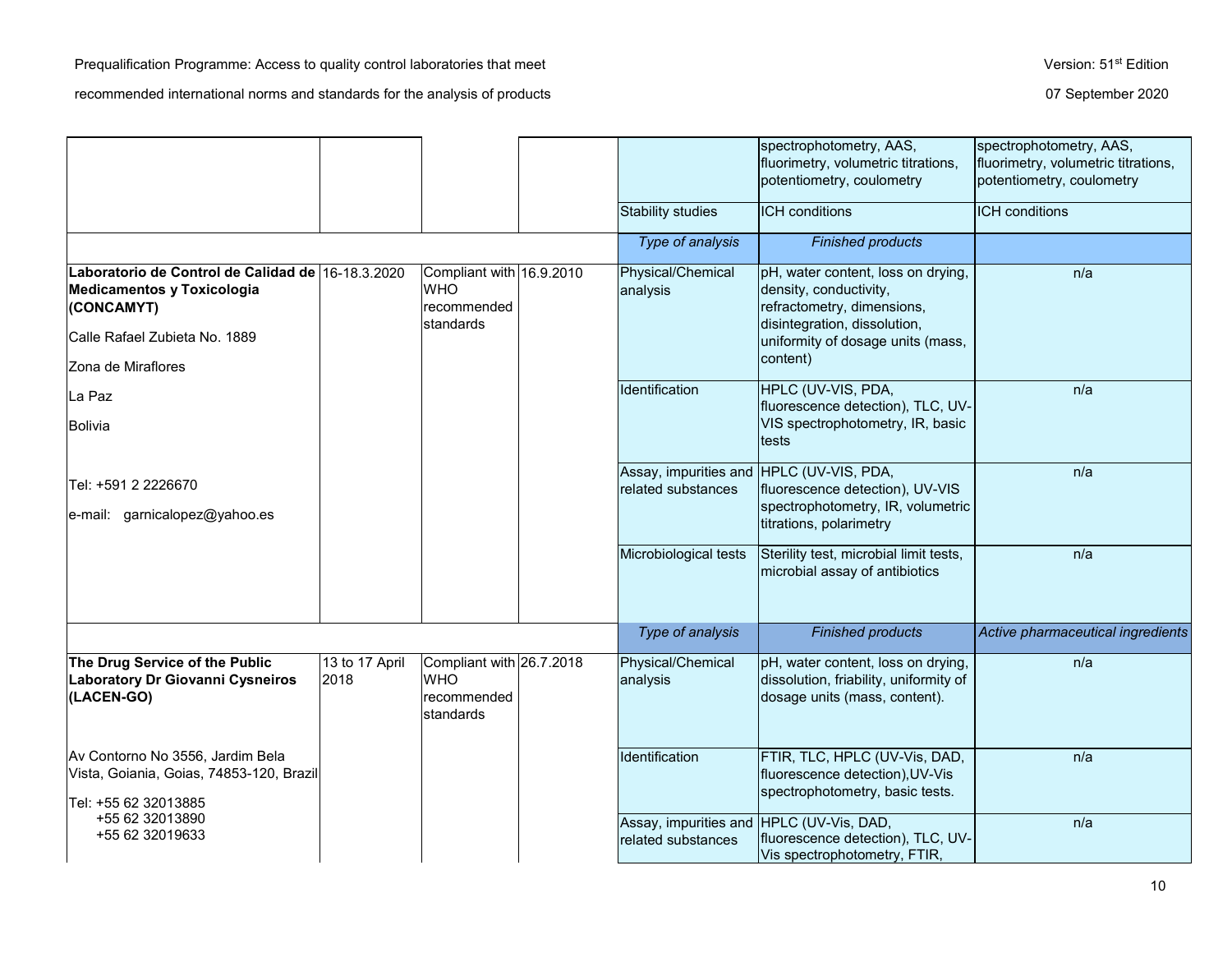Prequalification Programme: Access to quality control laboratories that meet Version: 51<sup>st</sup> Edition

|                                                                           |              |                                                        |                               | Volumetric and potentiometry.<br>Titrations.                                                                                                                                                                                                                      |                                                                                                                                                                                                                                                                                                                                 |
|---------------------------------------------------------------------------|--------------|--------------------------------------------------------|-------------------------------|-------------------------------------------------------------------------------------------------------------------------------------------------------------------------------------------------------------------------------------------------------------------|---------------------------------------------------------------------------------------------------------------------------------------------------------------------------------------------------------------------------------------------------------------------------------------------------------------------------------|
| e-mail:<br>rosa.msantos@saude.go.gov.br<br>lacen.dirgeral@saude.go.bov.br |              |                                                        | Microbiological tests         | Microbial limit tests                                                                                                                                                                                                                                             | n/a                                                                                                                                                                                                                                                                                                                             |
|                                                                           |              |                                                        | Type of analysis              | <b>Finished products</b>                                                                                                                                                                                                                                          | Active pharmaceutical ingredients                                                                                                                                                                                                                                                                                               |
| Instituto Nacional de Vigilancia de<br>Medicamentos y Alimentos (INVIMA)  | 11-13.3.2020 | Compliant with 07.09.2020<br><b>WHO</b><br>recommended | Physical/Chemical<br>analysis | pH, water content (Karl Fischer),<br>tablet hardness, dissolution,<br>density, uniformity of dosage units<br>(mass, content), particulate<br>matter test.                                                                                                         | pH, water content (Karl Fischer),<br>loss on drying, disintegration time, loss on drying, density, particulate<br>matter test                                                                                                                                                                                                   |
| Avenida Calle 26 No. 51-20,<br>Bogota,                                    |              | standards                                              |                               |                                                                                                                                                                                                                                                                   |                                                                                                                                                                                                                                                                                                                                 |
| Colombia                                                                  |              |                                                        | Identification                | IR, TLC, HPLC, Optical Emission                                                                                                                                                                                                                                   | IR, TLC, HPLC, Optical Emission                                                                                                                                                                                                                                                                                                 |
| Tel: +571 2948700                                                         |              |                                                        |                               | Spectrometry (ICP-OES), GC<br>spectrophotometry and basic                                                                                                                                                                                                         | Spectrometry (ICP-OES), GC<br>spectrophotometry and basic                                                                                                                                                                                                                                                                       |
| Fax: 3637                                                                 |              |                                                        |                               | tests                                                                                                                                                                                                                                                             | tests                                                                                                                                                                                                                                                                                                                           |
| e-mail: avelascoc@invima.gov.co                                           |              |                                                        | related substances            | Assay, impurities and HPLC (fluorescence, UV, UV-Vis,<br>DAD, RI detection), GC, UV,<br><b>Optical Emission Spectrometry</b><br>(ICP-OES)<br>and FTIR spectrophotometry and<br>of related substances and<br>impurities by comparison with a<br>reference standard | HPLC (fluorescence, UV, UV-Vis,<br>DAD, RI detection), GC, UV,<br><b>Optical Emission Spectrometry</b><br>(ICP-OES)<br>and FTIR spectrophotometry and<br><u>Ivolumetric titrations DeterminationIvolumetric titrations Determination</u><br>lof related substances and<br>impurities by comparison with a<br>reference standard |
| <b>WHO South-East Asia Region</b>                                         |              |                                                        |                               |                                                                                                                                                                                                                                                                   |                                                                                                                                                                                                                                                                                                                                 |
|                                                                           |              |                                                        | Type of analysis              | <b>Finished products</b>                                                                                                                                                                                                                                          | Active pharmaceutical ingredients                                                                                                                                                                                                                                                                                               |
| Bureau of Drug and Narcotic (BDN)                                         | 16-18.9.2019 | Compliant with 02.11.2012                              | Physical/Chemical             | pH, viscosity, loss on drying,                                                                                                                                                                                                                                    | pH, refractive index, optical                                                                                                                                                                                                                                                                                                   |
| <b>Department of Medical Sciences</b>                                     |              | <b>WHO</b><br>recommended                              | analysis                      | particle size, water content,<br>disintegration, dissolution,                                                                                                                                                                                                     | rotation, viscosity, melting point,<br>loss on drying, sulphated ash,                                                                                                                                                                                                                                                           |
| <b>Ministry of Public Health</b>                                          |              | standards                                              |                               | uniformity of dosage units (mass,<br>content)                                                                                                                                                                                                                     | acid insoluble ash, water content,<br>differential scanning calorimetry                                                                                                                                                                                                                                                         |
| 88/7 Tiwanond Road                                                        |              |                                                        | Identification                | HPLC (UV-Vis detection), LC/MS, HPLC (UV-Vis detection), LC/MS,<br>GC (FID), TLC, UV-Vis                                                                                                                                                                          | GC (FID), TLC, UV-Vis                                                                                                                                                                                                                                                                                                           |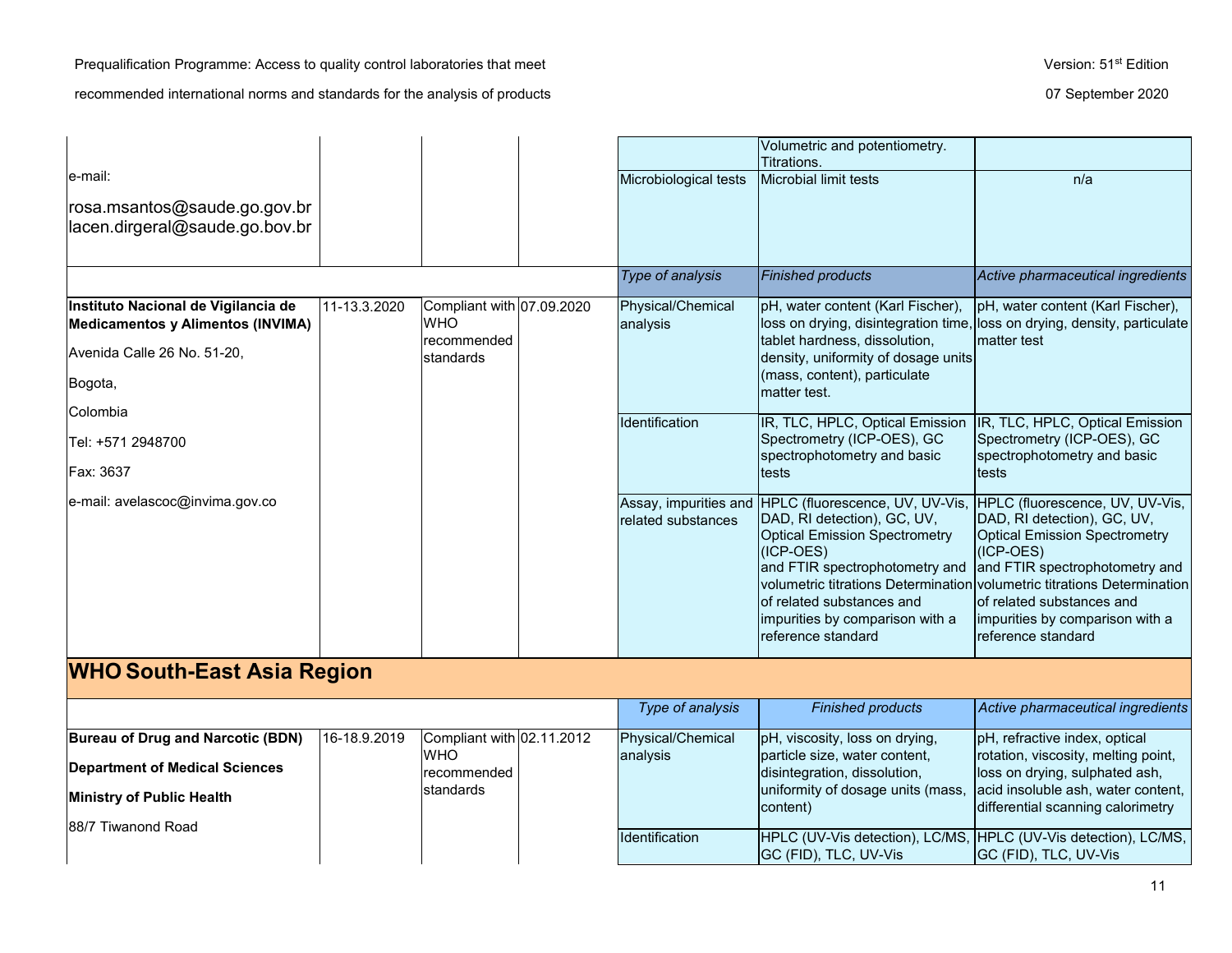| Muang Nonthaburi 11000                                                                       |               |                                           |                       | spectrophotometry, FTIR, basic                                                                                                              | spectrophotometry, FTIR, basic                                                                                                              |
|----------------------------------------------------------------------------------------------|---------------|-------------------------------------------|-----------------------|---------------------------------------------------------------------------------------------------------------------------------------------|---------------------------------------------------------------------------------------------------------------------------------------------|
| Thailand                                                                                     |               |                                           |                       | <b>tests</b>                                                                                                                                | tests                                                                                                                                       |
|                                                                                              |               |                                           | related substances    | Assay, impurities and HPLC (UV-Vis), GC (FID), TLC,<br>UV-Vis spectrophotometry, AAS,                                                       | HPLC (UV-Vis), GC (FID), TLC,<br>UV-Vis spectrophotometry, AAS,                                                                             |
| Tel: + 66 2580 4074 or +66 2951 0000<br>ext. 99122 or 99179<br>Fax: +66 2580 5733<br>e-mail: |               |                                           |                       | fluorimetry, polarimetry,<br>potentiometry                                                                                                  | fluorimetry, polarimetry,<br>potentiometry                                                                                                  |
| suratchanee.s@dmsc.mail.go.th                                                                |               |                                           |                       |                                                                                                                                             |                                                                                                                                             |
| boontarika.b@dmsc.mail.go.th                                                                 |               |                                           |                       |                                                                                                                                             |                                                                                                                                             |
|                                                                                              |               |                                           | Type of analysis      | <b>Finished products</b>                                                                                                                    | Active pharmaceutical ingredients                                                                                                           |
| SGS India Pvt. Ltd - Life Science                                                            | 28-31.10.2016 | Compliant with 9-12.12.2019<br><b>WHO</b> | Physical/Chemical     | pH, refractive index, water                                                                                                                 | pH, density, refractive index,<br>melting point, loss on drying,                                                                            |
| 2nd ,3rd and 4th Floor, TICEL Bio Park,                                                      |               | recommended                               | analysis              | content, Loss on drying, density,<br>residual solvents, limit tests,                                                                        | heavy metals, sulphated ash,                                                                                                                |
| CSIR Road,                                                                                   |               | standards                                 |                       | tablet hardness, friability,<br>disintegration, dissolution,                                                                                | water content, conductivity,<br>residual solvents, limit tests,                                                                             |
| Chennai - 600113                                                                             |               |                                           |                       | uniformity of dosage units (mass,<br>content), Particulate matter test,<br>Osmolality test.                                                 | particle size                                                                                                                               |
| Tamil Nadu                                                                                   |               |                                           | Identification        | HPLC (UV-Vis, RI, DAD detector), HPLC (UV-Vis, RI, DAD detector),                                                                           |                                                                                                                                             |
| IIndia                                                                                       |               |                                           |                       | GC(FID), TLC, UV-Vis<br>spectrophotometry, FTIR, basic<br>tests.                                                                            | GC (FID), TLC, UV-Vis<br>spectrophotometry, FTIR, basic<br>Tests.                                                                           |
| Tel. +91 44 661 39000-03                                                                     |               |                                           |                       | Assay, impurities and HPLC (UV-Vis, RI, DAD detector,                                                                                       | HPLC (UV-Vis, RI, DAD detector),                                                                                                            |
| Fax: +91 44 2254 2600                                                                        |               |                                           | related substances    | UPLC (UV-Vis, PDA detector),<br>GC (FID), UV-Vis                                                                                            | UPLC (UV-Vis, PDA, detector),<br>GC (FID), UV-Vis                                                                                           |
| e-mail: in.lifeqc@sgs.com                                                                    |               |                                           |                       | Spectrophotometry,<br>AAS, FTIR, ICP-MS,<br>potentiometry, volumetric<br>titrations.                                                        | spectrophotometry,<br>AAS, FTIR, ICP-MS,<br>potentiometry, volumetric<br>titrations.                                                        |
|                                                                                              |               |                                           | Microbiological tests | Sterility test, microbial limit<br>tests, bacterial endotoxins test<br>(LAL), preservative efficacy test,<br>microbial assay of antibiotics | Sterility test, microbial limit tests,<br>bacterial endotoxins test (LAL),<br>preservative efficacy test,<br>microbial assay of antibiotics |
|                                                                                              |               |                                           | Type of analysis      | <b>Finished products</b>                                                                                                                    | Active pharmaceutical ingredients                                                                                                           |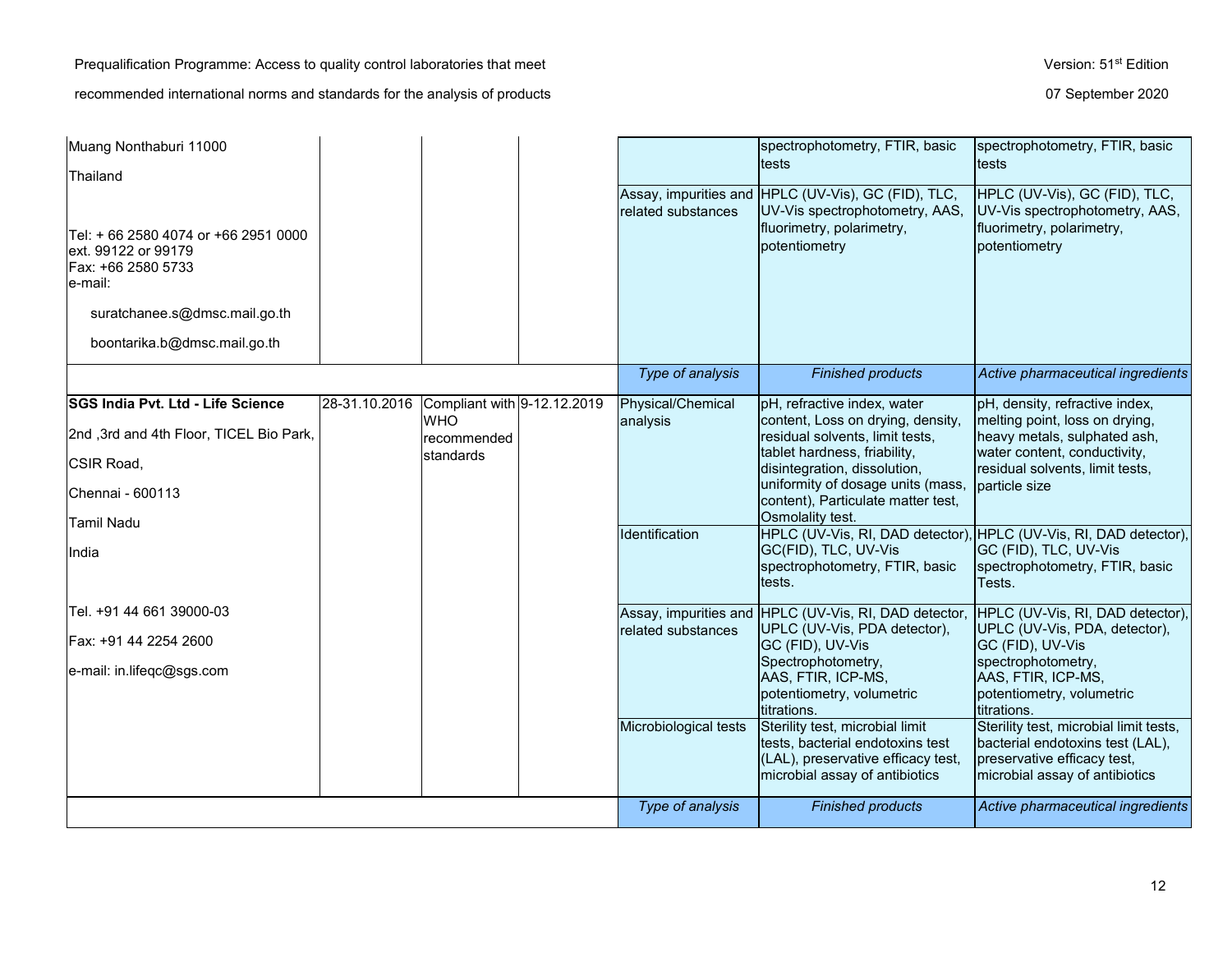| Stabicon Life Sciences Pvt Ltd      | 10-12.9.2013 | Compliant with 9.12.2013<br><b>WHO</b><br>recommended |  | Physical/Chemical     | (Karl Fischer), friability,                                                                             | pH, loss on drying, water content pH, loss on drying, water content<br>(Karl Fischer), heavy metals, limit |
|-------------------------------------|--------------|-------------------------------------------------------|--|-----------------------|---------------------------------------------------------------------------------------------------------|------------------------------------------------------------------------------------------------------------|
| Plot No. 28, Bommasandra Industrial |              |                                                       |  | analysis              | disintegration, dissolution,                                                                            | tests                                                                                                      |
| Area (Sub-layout), 4th Phase        |              | standards                                             |  |                       | density, tablet hardness,<br>uniformity of dosage units (mass,                                          |                                                                                                            |
| Jigani Hobli, Anekal Taluk          |              |                                                       |  |                       | content)                                                                                                |                                                                                                            |
| Bangalore                           |              |                                                       |  | Identification        | TLC, HPLC (UV-VIS, DAD, RI),                                                                            | TLC, HPLC (UV-VIS, DAD, RI),                                                                               |
| 560 100, India                      |              |                                                       |  |                       | GC (FID), UV-VIS<br>spectrophotometry, basic tests                                                      | GC (FID), UV-VIS<br>spectrophotometry, basic tests                                                         |
| Tel. +9180 27839259/60              |              |                                                       |  | related substances    | Assay, impurities and HPLC (UV-VIS, DAD, RI<br>detection), GC (FID), TLC, UV-                           | HPLC (UV-VIS, DAD, RI<br>detection), GC (FID), TLC, UV-                                                    |
| e-mail: vijay.ranka@stabicon.com    |              |                                                       |  |                       | VIS spectrophotometry,<br>volumetric titrations                                                         | VIS spectrophotometry,<br>volumetric titrations                                                            |
|                                     |              |                                                       |  |                       | Determination of related                                                                                | Determination of related                                                                                   |
|                                     |              |                                                       |  |                       | substances/impurities,<br>degradation products and residual degradation products                        | substances/impurities,                                                                                     |
|                                     |              |                                                       |  |                       | solvents                                                                                                |                                                                                                            |
|                                     |              |                                                       |  | Microbiological tests | Microbial limit tests, preservative                                                                     | Microbial limit tests, preservative                                                                        |
|                                     |              |                                                       |  |                       | efficacy test, microbial assay of<br>antibiotics                                                        | efficacy test, microbial assay of<br>antibiotics                                                           |
|                                     |              |                                                       |  | Stability studies     | <b>ICH</b> conditions                                                                                   | ICH conditions                                                                                             |
|                                     |              |                                                       |  | Type of analysis      | <b>Finished products</b>                                                                                | Active pharmaceutical ingredients                                                                          |
| Vimta Labs Limited                  | 21-23.8.2013 | Compliant with 17.7.2008<br><b>WHO</b>                |  | Physical/Chemical     | pH, loss on drying, water content,                                                                      | pH, loss on drying, water content,                                                                         |
| Life Sciences Facility              |              | recommended                                           |  | analysis              | friability, disintegration,<br>dissolution, density, tablet                                             | density, melting point, distilling<br>range, refractometry, acid                                           |
| Plot No.5, S.P. Biotech Park        |              | standards                                             |  |                       | hardness, viscosity, dimensions,<br>uniformity of dosage units (mass,                                   | insoluble ash, acid value, iodine<br>value, nitrogen, limit tests,                                         |
| Genome Valley                       |              |                                                       |  |                       | content), limit tests                                                                                   | neutralizing capacity                                                                                      |
| Hyderabad                           |              |                                                       |  | Identification        | FTIR, TLC, HPLC (UV-VIS, PDA,                                                                           | FTIR, TLC, HPLC (UV-VIS, PDA,                                                                              |
| 500078, India                       |              |                                                       |  |                       | RI, fluorescence detection), UV-<br>VIS spectrophotometry, basic<br>tests                               | RI, fluorescence detection), UV-<br>VIS spectrophotometry, basic<br>tests                                  |
| Tel. +91 40 3984 84 84 (Extn: 2101) |              |                                                       |  | related substances    | Assay, impurities and HPLC (UV-VIS, PDA, RI,<br>fluorescence detection), GC<br>(HRGC-MS, GC-MS), UV-VIS | HPLC (UV-VIS, DAD, RI,<br>fluorescence detection), GC<br>(HRGC-MS, GC-MS), UV-VIS                          |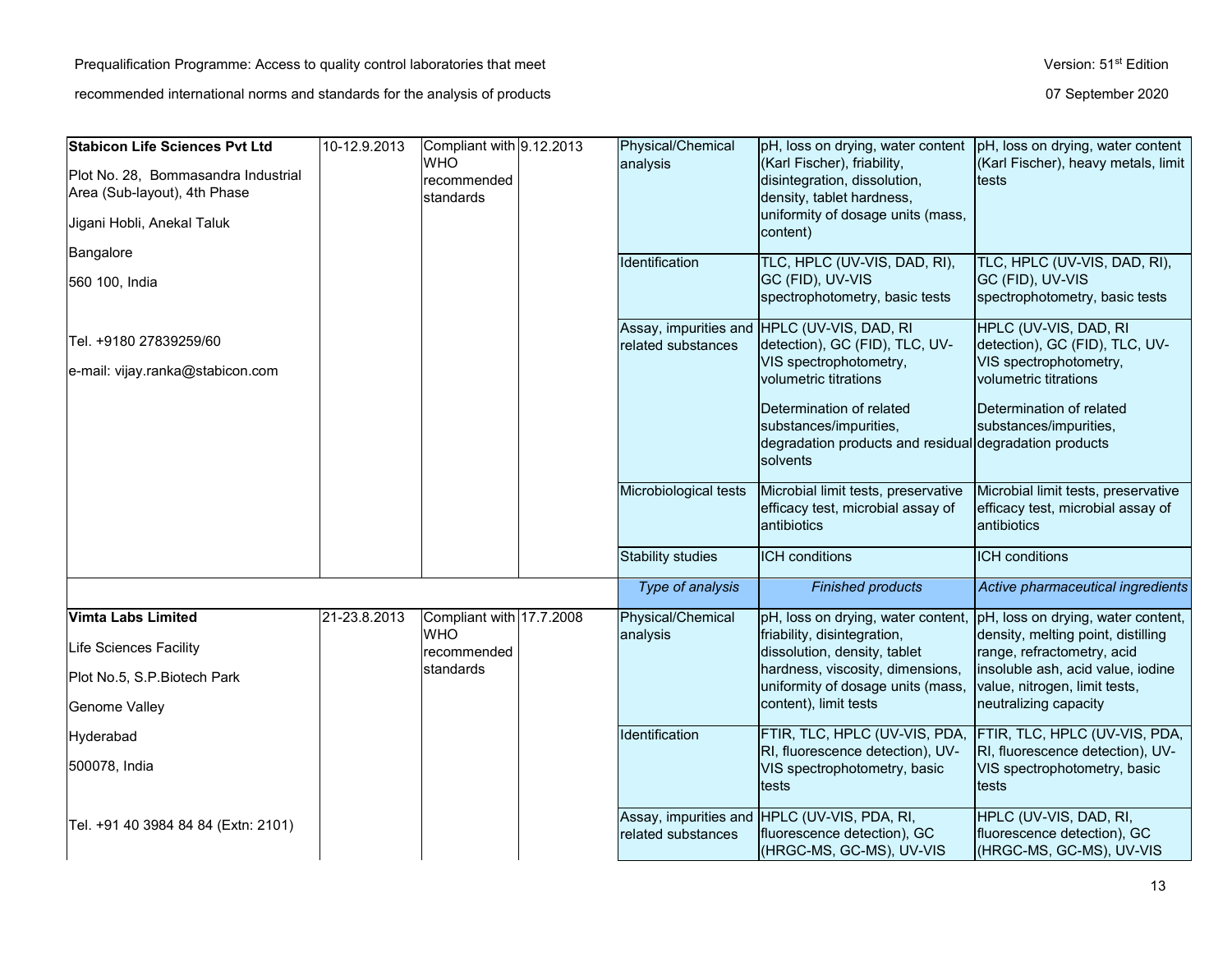Prequalification Programme: Access to quality control laboratories that meet Version: 51<sup>st</sup> Edition

| Fax: +91 40 3984 77 76                                                                                                                    |            |                                                                 |                               | spectrophotometry, FTIR,                                                                                                                    | spectrophotometry, FTIR,                                                                                                                          |
|-------------------------------------------------------------------------------------------------------------------------------------------|------------|-----------------------------------------------------------------|-------------------------------|---------------------------------------------------------------------------------------------------------------------------------------------|---------------------------------------------------------------------------------------------------------------------------------------------------|
| e-mail: anu@vimta.com                                                                                                                     |            |                                                                 |                               | polarimetry, AAS, ICP-MS, flame<br>photometry, volumetric titrations                                                                        | polarimetry, AAS, ICP-MS, flame<br>photometry, volumetric titrations                                                                              |
|                                                                                                                                           |            |                                                                 | Microbiological tests         | Sterility test, microbial purity,<br>bacterial endotoxins test (LAL),<br>antimicrobial effectiveness                                        | Sterility test, microbial purity,<br>bacterial endotoxins test (LAL),<br>antimicrobial effectiveness                                              |
|                                                                                                                                           |            |                                                                 | <b>Stability studies</b>      | <b>WHO</b> conditions                                                                                                                       | <b>WHO</b> conditions                                                                                                                             |
|                                                                                                                                           |            |                                                                 | Type of analysis              | <b>Finished products</b>                                                                                                                    | Active pharmaceutical ingredients                                                                                                                 |
| Indian Pharmacopoiea Commission - 9-11.10.2014<br>Indian Pharmacopoeial Laboratory,<br>Ministry of Health & Family Welfare,<br>Sector 23, |            | Compliant with<br><b>WHO</b><br>recommended<br><b>standards</b> | Physical/Chemical<br>analysis | density, friability, dissolution,<br>uniformity of dosage units (mass,<br>content)                                                          | pH, loss on drying, water content, pH, loss on drying, water content,<br>density, melting point, thermal<br>analysis (DSC) and optical rotation   |
| Raj Nagar,                                                                                                                                |            |                                                                 | Identification                | VIS spectrophotometry, LC-MS,                                                                                                               | IR, HPLC (UV-VIS detection), UV-FTIR, HPLC (UV-VIS detection),<br>UV-VIS spectrophotometry, NMR,                                                  |
| Ghaziabad,                                                                                                                                |            |                                                                 |                               | NMR, AAS, CHNSO analysis                                                                                                                    | AAS, CHNSO analysis                                                                                                                               |
| Uttar Pradesh, 201002,                                                                                                                    |            |                                                                 |                               | Assay, impurities and HPLC (UV-VIS detection), GC,                                                                                          | HPLC (UV-VIS detection), GC.                                                                                                                      |
| India                                                                                                                                     |            |                                                                 | related substances            | GC-MS, AA, UV-VIS<br>spectrophotometry, volumetric<br>titrations, polarimetry                                                               | GC-MS, AA, UV-VIS<br>spectrophotometry, volumetric<br>titrations, polarimetry                                                                     |
| Tel.: +91 120 2783392                                                                                                                     |            |                                                                 |                               | Determination of related                                                                                                                    | Determination<br>of<br>related                                                                                                                    |
| e-mail: ipclab@vsnl.net                                                                                                                   |            |                                                                 |                               | substances/impurities and<br>degradation products                                                                                           | substances/impurities<br>and<br>degradation products                                                                                              |
|                                                                                                                                           |            |                                                                 | Microbiological tests         | Sterility test, microbial limit tests,<br>bacterial endotoxins test (LAL),<br>preservative efficacy test,<br>microbial assay of antibiotics | Sterility test, microbial limit tests,<br>bacterial endotoxins test (LAL),<br>preservative<br>efficacy<br>test,<br>microbial assay of antibiotics |
|                                                                                                                                           |            |                                                                 | Type of analysis              | <b>Finished products</b>                                                                                                                    | Active pharmaceutical ingredients                                                                                                                 |
| <b>Health Concepts International Ltd</b>                                                                                                  | 7-8.3.2016 | Compliant with 14.7.2016<br><b>WHO</b>                          | Physical/Chemical<br>analysis | pH, dissolution, uniformity of<br>dosage units.                                                                                             | H <sub>d</sub>                                                                                                                                    |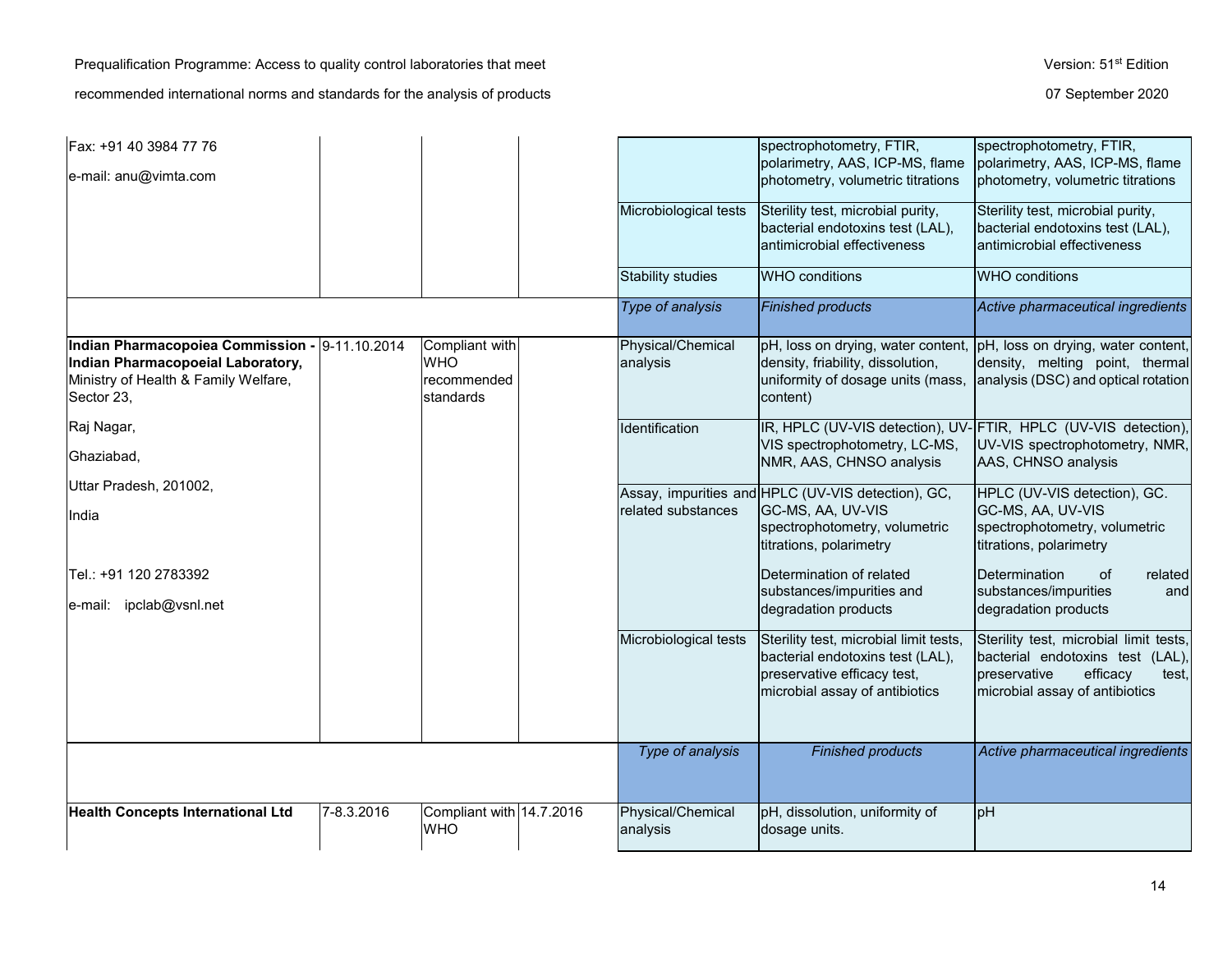Prequalification Programme: Access to quality control laboratories that meet Version: 51<sup>st</sup> Edition recommended international norms and standards for the analysis of products **07** September 2020

| 113 Thailand Science Park, Paholyothin<br>Rd., Klong 1,                    |              | recommended<br>standards                               | Identification                | HPLC, UV-VIS<br>Spectrophotometer.                                                                                   | HPLC, UV-VIS<br>Spectrophotometer.                                      |
|----------------------------------------------------------------------------|--------------|--------------------------------------------------------|-------------------------------|----------------------------------------------------------------------------------------------------------------------|-------------------------------------------------------------------------|
| Klong Luang,                                                               |              |                                                        |                               | Assay, impurities and HPLC (UV-VIS, DAD detection),                                                                  | HPLC (UV-VIS, DAD detection),                                           |
| Pathumthani                                                                |              |                                                        | related substances            | UV-VIS spectrophotometer,<br>determination of related                                                                | UV-VIS Spectrophotometer,<br>Determination of related                   |
| Thailand 12120                                                             |              |                                                        |                               | substances and impurities by<br>comparison with reference<br>standards.                                              | substances and impurities by<br>comparison with reference<br>standards. |
| Email:<br>lester.chinery@conceptfoundation.org                             |              |                                                        |                               |                                                                                                                      |                                                                         |
| Tel.: +66 2564 8009/11                                                     |              |                                                        |                               |                                                                                                                      |                                                                         |
| <b>Fax: +66 2564 8012</b>                                                  |              |                                                        |                               |                                                                                                                      |                                                                         |
|                                                                            |              |                                                        |                               |                                                                                                                      |                                                                         |
|                                                                            |              |                                                        | Type of analysis              | <b>Finished products</b>                                                                                             | Active pharmaceutical ingredients                                       |
|                                                                            |              |                                                        |                               |                                                                                                                      |                                                                         |
| <b>National Quality Control Laboratory</b><br>for Drugs and Foods (NQCLDF) | 18-20.2.2019 | Compliant with 10.12.2019<br><b>WHO</b><br>recommended | Physical/Chemical<br>analysis | pH, water content (Karl Fischer),<br>loss on drying, density,<br>dissolution, uniformity of dosage                   | n/a                                                                     |
| Building 1, Third Floor of PPPOMN,                                         |              | standards                                              |                               | units (mass, content).                                                                                               |                                                                         |
| Jalan Percetakan Negara 23,                                                |              |                                                        | Identification                | HPLC (UV-VIS, PDA,                                                                                                   | n/a                                                                     |
| Jakarta Pusat,                                                             |              |                                                        |                               | fluorescence detector), UV-VIS<br>spectrophotometry, FTIR, and                                                       |                                                                         |
| 10560 Indonesia                                                            |              |                                                        |                               | basic tests.                                                                                                         |                                                                         |
|                                                                            |              |                                                        | related substances            | Assay, impurities and HPLC (UV-VIS, Fluorescence<br>detector), GC-FID, volumetric and<br>lpotentiometric titrations. | n/a                                                                     |
| Tel: +62 21 4245075 ext. 1303                                              |              |                                                        |                               |                                                                                                                      |                                                                         |
| Fax: +62 21 4201427                                                        |              |                                                        |                               |                                                                                                                      |                                                                         |
| e-mail: produkterapetik@yahoo.co.id                                        |              |                                                        |                               |                                                                                                                      |                                                                         |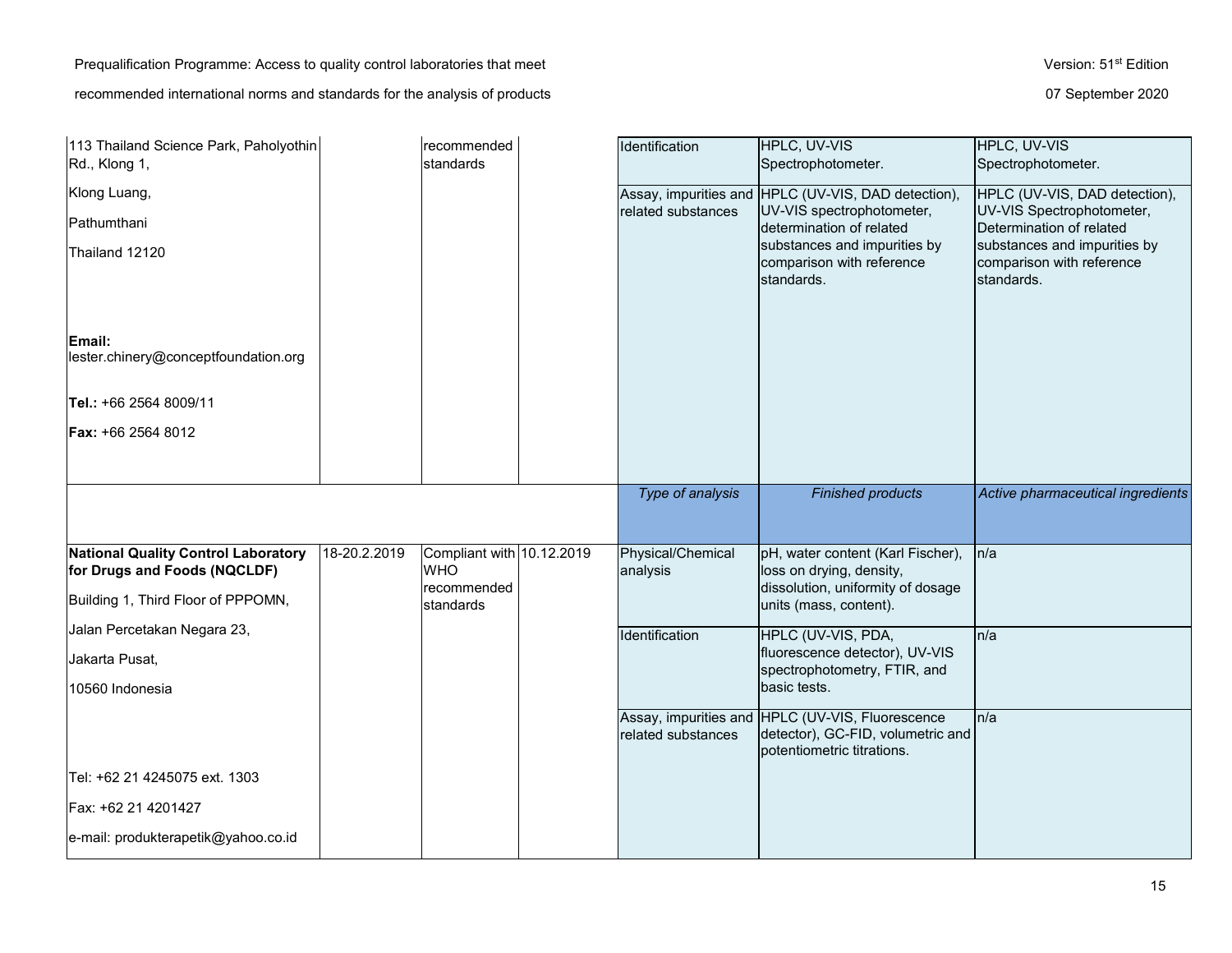# Prequalification Programme: Access to quality control laboratories that meet Version: 51<sup>st</sup> Edition

|                                                                  |              |                                                                     |  | Type of analysis                                             | <b>Finished products</b>                                                                                         | Active pharmaceutical ingredients                                                                           |                                               |                                               |
|------------------------------------------------------------------|--------------|---------------------------------------------------------------------|--|--------------------------------------------------------------|------------------------------------------------------------------------------------------------------------------|-------------------------------------------------------------------------------------------------------------|-----------------------------------------------|-----------------------------------------------|
| National Control Laboratory (NCL)<br>IPH Campus,                 | 23-26.9.2019 | Compliant with 16.03.2020<br><b>WHO</b><br>recommended<br>standards |  | Physical/Chemical<br>analysis                                | pH, Loss on Drying, Water<br>Content, Disintegration Tests,<br>Dissolution, Uniformity of Dosage<br><b>Units</b> | pH, Loss of drying, Water content.                                                                          |                                               |                                               |
| Directorate General Drug Administration<br>(DGDA),<br>Mohakhali, |              |                                                                     |  |                                                              |                                                                                                                  | Identification                                                                                              | HPLC, TLC, UV-Vis<br>Spectrophotometry, FTIR. | HPLC, TLC, UV-Vis<br>Spectrophotometry, FTIR. |
| Dhaka-1212,<br>Bangladesh                                        |              |                                                                     |  | Assay, impurities and HPLC, TLC, UVVis<br>related substances | Spectrophotometry, FTIR,<br>Titration                                                                            | <b>HPLC, TLC, UVVis</b><br>Spectrophotometry, FTIR,<br>Titration                                            |                                               |                                               |
|                                                                  |              |                                                                     |  | Microbiological tests                                        | Sterility, Microbial Assay,<br>Microbial Limit Test, Identification,<br>Bacterial Endotoxin test (LAL)           | Sterility Test, Microbial Assay,<br>Microbial Limit Test, Identification,<br>Bacterial Endotoxin test (LAL) |                                               |                                               |
| Tel: +880-2-9861021, 9898315                                     |              |                                                                     |  |                                                              |                                                                                                                  |                                                                                                             |                                               |                                               |
| Fax: +880-2-9880854                                              |              |                                                                     |  |                                                              |                                                                                                                  |                                                                                                             |                                               |                                               |
| e-mail: mh_rashid67@yahoo.com                                    |              |                                                                     |  |                                                              |                                                                                                                  |                                                                                                             |                                               |                                               |
| dgda.gov@gmail.com                                               |              |                                                                     |  |                                                              |                                                                                                                  |                                                                                                             |                                               |                                               |
|                                                                  |              |                                                                     |  | Type of analysis                                             | <b>Finished products</b>                                                                                         | Active pharmaceutical ingredients                                                                           |                                               |                                               |
| Sipra Labs Limited                                               | 8-10.3.2019  | Compliant with 07.09.2020                                           |  | Physical/Chemical                                            | pH, Density, Viscosity,<br>Conductivity, Water content (Karl                                                     | pH, Solubility, Water content,                                                                              |                                               |                                               |
| 7-2-1813/5/A, Adjacent to post office,                           |              | <b>WHO</b><br>recommended<br>standards                              |  | analysis                                                     | Fischer), Loss on drying,<br>Refractive Index, Specific optical                                                  | Melting point, Refractometry,<br>Loss on drying, Limit tests, X- ray<br>diffractometry, Thermal analysis    |                                               |                                               |
| Industrial Estate,                                               |              |                                                                     |  |                                                              | rotation, Limit tests, Residual                                                                                  | (DSC, TGA), Optical rotation,                                                                               |                                               |                                               |
| Sanath Nagar                                                     |              |                                                                     |  |                                                              | solvents, Dimensions, Uniformity<br>of dosage units (Mass, Content),                                             | Conductivity, Density, Specific<br>gravity, Viscosity, Osmolarity,                                          |                                               |                                               |
| Hyderabad, 500018                                                |              |                                                                     |  |                                                              | Dissolution, Disintegration,<br>Hardness, Friability, Nitrogen                                                   | Heavy metals, Sulphated ash,<br>Acid insoluble ash, Residual                                                |                                               |                                               |
| Telangana                                                        |              |                                                                     |  |                                                              | determination, Heavy metals,<br>Osmolality, Particulate matter,                                                  | solvents, Nitrogen value,<br>Osmolality, Particulate matter,                                                |                                               |                                               |
| India                                                            |              |                                                                     |  |                                                              | Total organic carbon,<br>Appearance, Extractable volume,<br>Particle size, Re-dispersibility                     | Appearance, Clarity and Degree<br>of opalescence of liquids, Degree<br>of coloration of liquids, Distilling |                                               |                                               |
| Tel: +91 40 23802001/ 2002/ 2003<br>/2004                        |              |                                                                     |  |                                                              | (Reconstitution time)                                                                                            | range, Acid value, Ester value,<br>Hydroxyl value, lodine value,<br>Peroxide value, Saponification          |                                               |                                               |
| +91 40 2380 2030                                                 |              |                                                                     |  |                                                              |                                                                                                                  | value, Total organic carbon,<br>Particle size, Freezing point, Drop<br>point, Boiling point,                |                                               |                                               |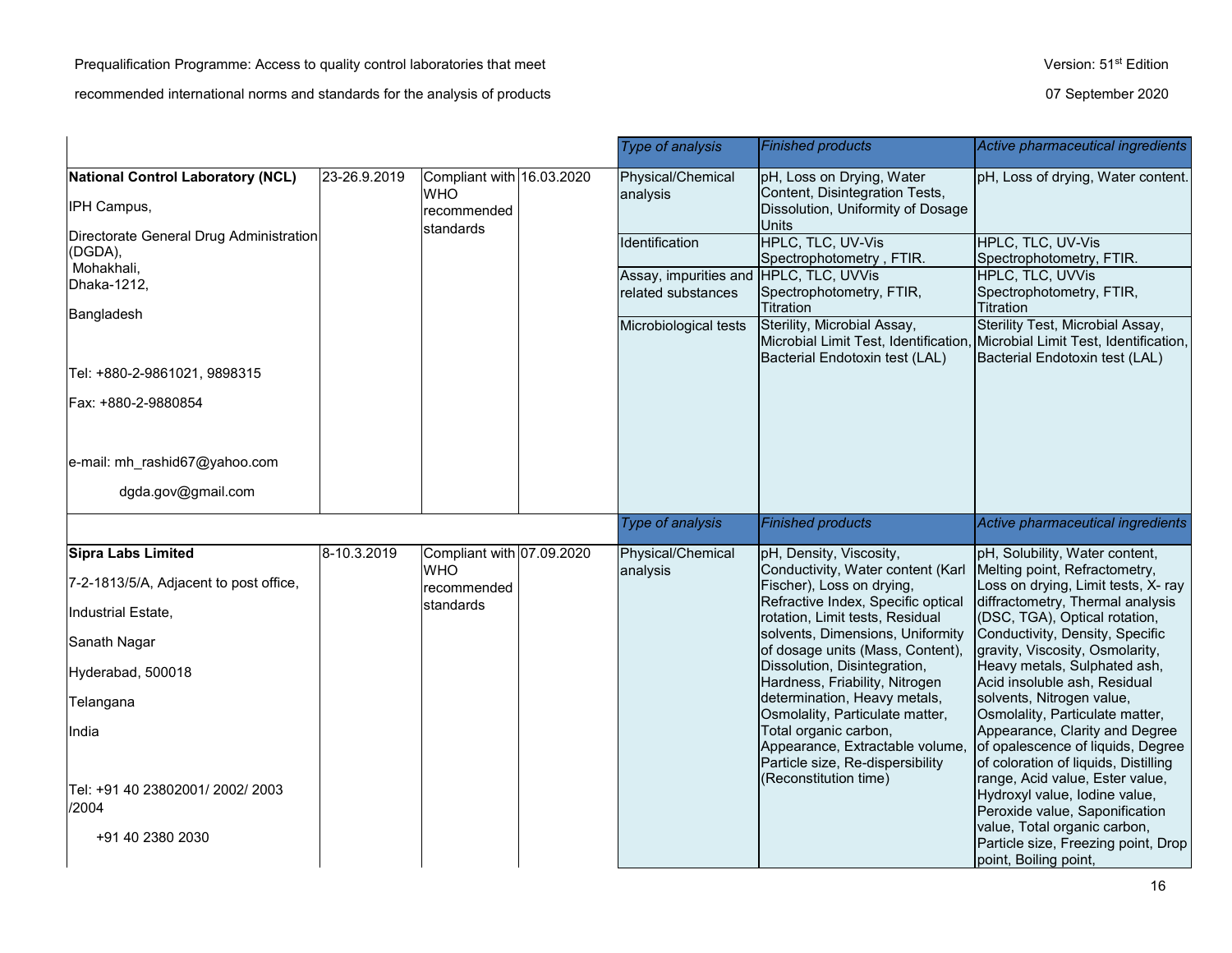Prequalification Programme: Access to quality control laboratories that meet Version: 51<sup>st</sup> Edition

| Fax: +91 40 23802005                                                                                                                                                                                                                     |                    |                                                          |            |                               |                                                                                                                                                                                                                                                                                                                                                                                                                                     | Unsaponifiable matter, Organic                                                                                                                                                                                                                                                                                                                                                                                                                                                                                         |
|------------------------------------------------------------------------------------------------------------------------------------------------------------------------------------------------------------------------------------------|--------------------|----------------------------------------------------------|------------|-------------------------------|-------------------------------------------------------------------------------------------------------------------------------------------------------------------------------------------------------------------------------------------------------------------------------------------------------------------------------------------------------------------------------------------------------------------------------------|------------------------------------------------------------------------------------------------------------------------------------------------------------------------------------------------------------------------------------------------------------------------------------------------------------------------------------------------------------------------------------------------------------------------------------------------------------------------------------------------------------------------|
| e-mail: sipra@sipralabs.com                                                                                                                                                                                                              |                    |                                                          |            | Identification                | IR, HPLC (UV-Visible, PDA, RI<br>detection, Electro chemical), TLC,<br>AA Spectrophotometry, Basic<br>tests, GC (FID, TCD), UV-Vis<br>Spectrophotometry.                                                                                                                                                                                                                                                                            | volatile impurities, ICP-MS, AA.<br>IR, HPLC (UV-Visible, PDA, RI<br>detection, Electro chemical), TLC,<br>AA Spectrophotometry, Basic<br>tests, GC (FID, TCD), UV-Vis<br>Spectrophotometry, Chemical<br>reaction, FT-IR, GC/MS, LC/MS,<br><b>CHNS Analysis.</b>                                                                                                                                                                                                                                                       |
|                                                                                                                                                                                                                                          |                    |                                                          |            | related substances            | Assay, impurities and HPLC (UV-VIS, PDA, RI<br>detection), GC, UV, AA, FTIR<br>spectrophotometry, Volumetric<br>titrations, Potentiometric titration.                                                                                                                                                                                                                                                                               | HPLC (UV-VIS, RI detection),<br>GC, UV, AA, FTIR<br>spectrophotometry, Volumetric<br>titrations, Potentiometric titration.                                                                                                                                                                                                                                                                                                                                                                                             |
|                                                                                                                                                                                                                                          |                    |                                                          |            | <b>Stability testing</b>      | <b>ICH Conditions</b>                                                                                                                                                                                                                                                                                                                                                                                                               | <b>ICH Conditions</b>                                                                                                                                                                                                                                                                                                                                                                                                                                                                                                  |
|                                                                                                                                                                                                                                          |                    |                                                          |            | Microbiological tests         | Sterility test, Identification,<br>Microbial limit tests, Microbial<br>purity, Bacterial endotoxins test<br>(LAL), Microbial assay,<br>Preservative effectiveness test,<br>Pyrogens.                                                                                                                                                                                                                                                | Sterility test, Identification,<br>Microbial limit tests, Microbial<br>purity, Bacterial endotoxins test<br>(LAL), Microbial assay,<br>Preservative effectiveness test,<br>Pyrogens.                                                                                                                                                                                                                                                                                                                                   |
| <b>WHO European Region</b>                                                                                                                                                                                                               |                    |                                                          |            |                               |                                                                                                                                                                                                                                                                                                                                                                                                                                     |                                                                                                                                                                                                                                                                                                                                                                                                                                                                                                                        |
|                                                                                                                                                                                                                                          |                    |                                                          |            | Type of analysis              | <b>Finished products</b>                                                                                                                                                                                                                                                                                                                                                                                                            | Active pharmaceutical ingredients                                                                                                                                                                                                                                                                                                                                                                                                                                                                                      |
| <b>Agency for Medicinal Products</b><br>and Medical Devices (HALMED),<br><b>Official Medicines Control</b><br>Laboratory (OMCL),<br>Ksaverska cesta 4, 10000 Zagreb,<br>Croatia<br>Email: rajka.truban@halmed.hr<br>Tel.: +3851 4884 202 | 20-22 July<br>2015 | Compliant with<br><b>WHO</b><br>recommended<br>standards | 16.06.2016 | Physical/Chemical<br>analysis | opalescence of liquids, degree of<br>coloration of liquids, test for<br>extractable volume of parenteral<br>solution, potentiometric<br>determination of pH, conductivity,<br>refractive index, relative density,<br>loss on drying, loss on drying<br>(vacuum), determination of<br>nitrogen by sulphuric acid, optical<br>rotation, viscosity, water content:<br>semi-micro determination, water<br>content: micro determination, | Appearance, clarity and degree of Appearance, clarity and degree of<br>opalescence of liquids, degree of<br>coloration of liquids, test for<br>extractable volume of parenteral<br>potentiometric<br>solution,<br>determination of pH, conductivity,<br>refractive index, relative density,<br>loss on drying, loss on drying<br>(vacuum),<br>determination<br>ofl<br>nitrogen by sulphuric acid, optical<br>rotation, viscosity, water content<br>(semi-micro determination), water<br>content (micro determination), |
|                                                                                                                                                                                                                                          |                    |                                                          |            |                               | particulate contamination: visible<br>particles, optical rotation,<br>osmolality, Disintegration (tablets, osmolality.                                                                                                                                                                                                                                                                                                              | particulate contamination (visible)<br>particles),<br>optical<br>rotation,                                                                                                                                                                                                                                                                                                                                                                                                                                             |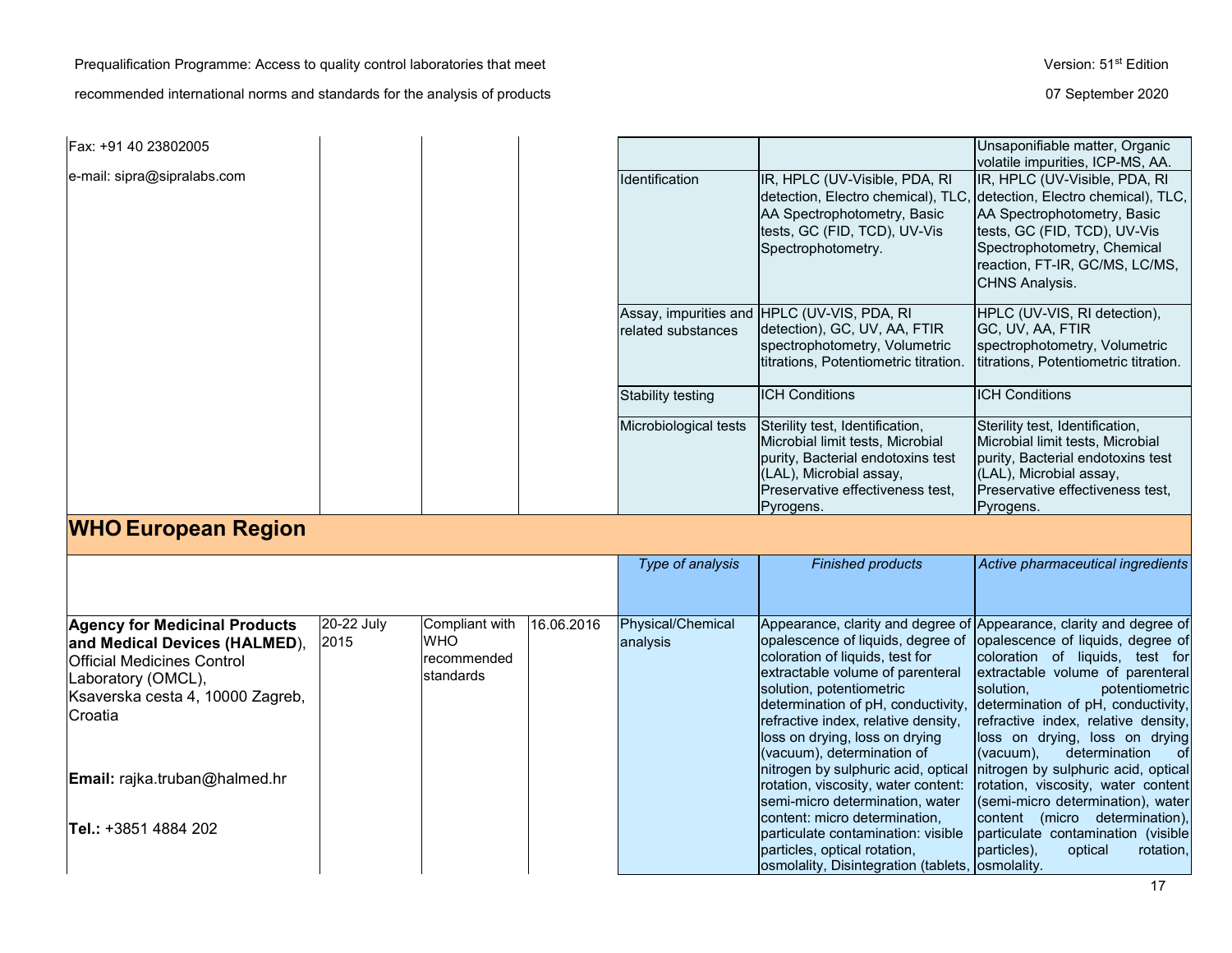|                                                                                                                  |              |                                                                     | Identification                | capsules, suppositories,<br>pessaries), Dissolution, Hardness<br>(resistance to crushing),<br>Uniformity of Dosage Units.<br>TLC, GC, UV-Vis, FTIR, NIR | TLC, GC, UV-Vis, FTIR, NIR                                                                                                                   |
|------------------------------------------------------------------------------------------------------------------|--------------|---------------------------------------------------------------------|-------------------------------|---------------------------------------------------------------------------------------------------------------------------------------------------------|----------------------------------------------------------------------------------------------------------------------------------------------|
|                                                                                                                  |              |                                                                     | related substances            | Assay, impurities and HPLC, TLC (semiquantitative),<br>GC, UV-Vis, Optical rotation.                                                                    | HPLC, TLC (semiquantitative),<br>GC, UV-Vis, Optical rotation.                                                                               |
|                                                                                                                  |              |                                                                     | Microbiological tests         | Sterility, microbial purity, bacterial Sterility, microbial purity, bacterial<br>endotoxins test (LAL), pyrogens.                                       | endotoxins test (LAL), pyrogens.                                                                                                             |
|                                                                                                                  |              |                                                                     | Type of analysis              | <b>Finished products</b>                                                                                                                                | Active pharmaceutical ingredients                                                                                                            |
| <b>Central Laboratory for Quality</b><br><b>Control of Medicines and Medical</b><br><b>Products, SE</b>          | 10-11.5.2016 | Compliant with 16.4.2010<br><b>WHO</b><br>recommended<br>standards  | Physical/Chemical<br>analysis | pH, density, refractometry,<br>viscosity, water content, limit<br>tests, disintegration, dissolution,<br>uniformity of dosage units (mass,              | pH, refractometry, viscosity, loss<br>on drying, water content, heavy<br>metals, acid value, iodine value,<br>limit tests, acid neutralizing |
| <b>State Drug Administration of Ukraine</b>                                                                      |              |                                                                     |                               | content), friability, dimensions                                                                                                                        | capacity, distilling range, nitrogen<br>determination                                                                                        |
| 10G Kudryavskaya street<br>Kiev                                                                                  |              |                                                                     | Identification                | HPLC (UV-Vis, RI detection), GC<br>(FID), TLC, UV-VIS<br>spectrophotometry, FTIR, basic                                                                 | HPLC (UV-Vis, RI detection), GC<br>(FID), TLC, UV-VIS<br>spectrophotometry, FTIR, basic                                                      |
| 104053 Ukraine                                                                                                   |              |                                                                     |                               | tests                                                                                                                                                   | tests                                                                                                                                        |
| Tel/Fax: +380 44 272 5498,<br>+380 44 272 5798                                                                   |              |                                                                     | related substances            | Assay, impurities and HPLC (UV-Vis, RI detection), GC<br>(FID), UV-Vis spectrophotometry,<br>AAS, FTIR, volumetric titrations                           | HPLC (UV-Vis, RI detection), GC<br>(FID), UV-Vis spectrophotometry,<br>AAS, FTIR, volumetric titrations                                      |
| e-mail: CL@statelab.kiev.ua                                                                                      |              |                                                                     | Microbiological tests         | Sterility test, microbial limit tests,<br>bacterial endotoxins test (LAL),<br>microbial assay of antibiotics                                            | Sterility test, microbial limit tests,<br>bacterial endotoxins test (LAL),<br>microbial assay of antibiotics                                 |
|                                                                                                                  |              |                                                                     | Type of analysis              | <b>Finished products</b>                                                                                                                                | Active pharmaceutical ingredients                                                                                                            |
| Centre Humanitaire des Métiers de la 26-27.9.2013<br><b>Pharmacie (CHMP)</b><br>4, voie militaire des Gravanches |              | Compliant with 28.10.2008<br><b>WHO</b><br>recommended<br>standards | Physical/Chemical<br>analysis | pH, density, disintegration,<br>dissolution, uniformity of dosage<br>units (mass, content), friability,<br>dimensions, limit tests                      | pH, density, acid value, iodine<br>value, limit tests, neutralizing<br>capacity, heavy metals                                                |
|                                                                                                                  |              |                                                                     |                               |                                                                                                                                                         |                                                                                                                                              |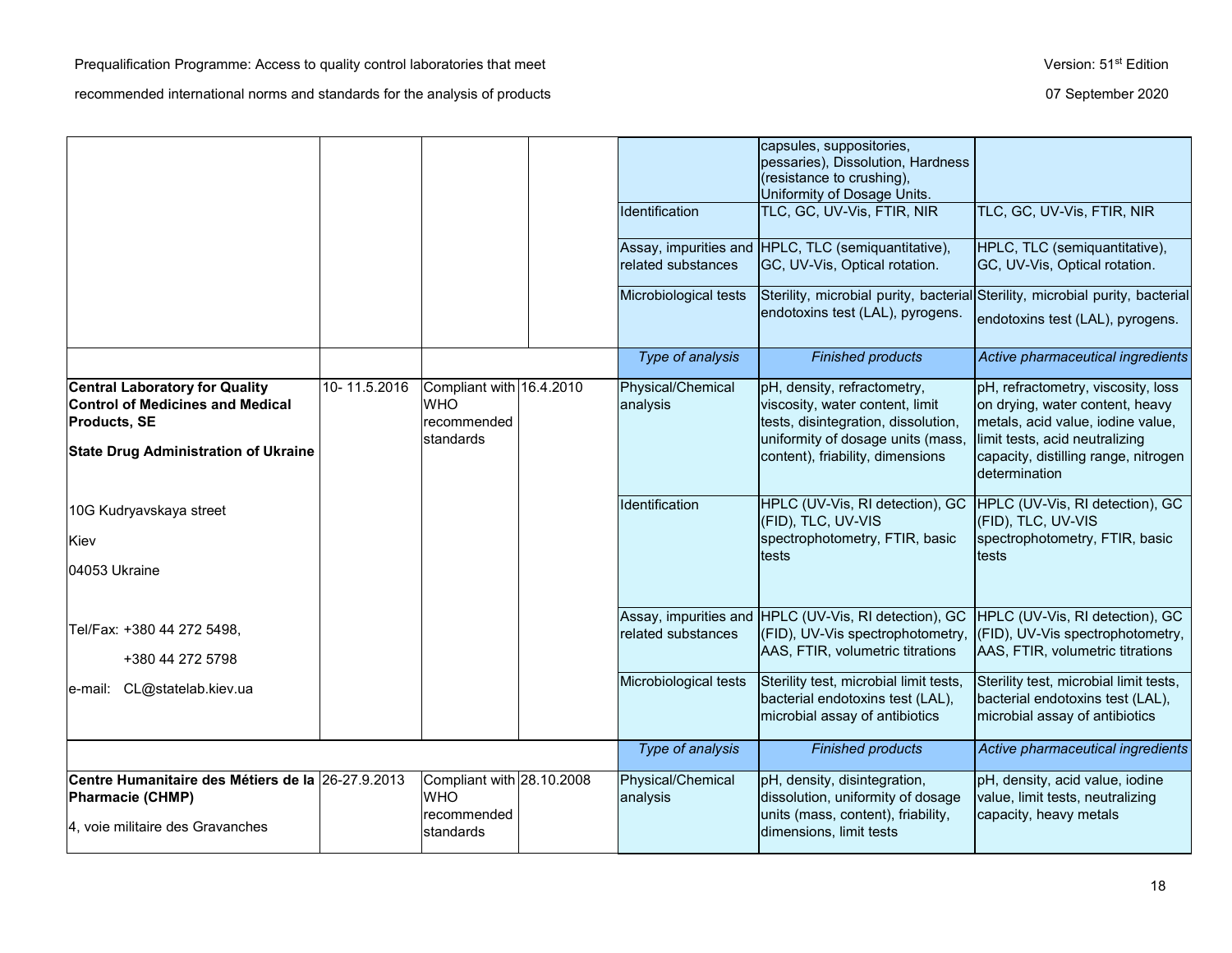<span id="page-18-0"></span>

| F 63100 Clermont-Ferrand                      |               |                                        | Identification     | FTIR, TLC, HPLC,<br>spectrophotometry, basic tests                                                                                                                                                                        | FTIR, TLC, HPLC,<br>spectrophotometry, basic tests                                                                                                                                                  |
|-----------------------------------------------|---------------|----------------------------------------|--------------------|---------------------------------------------------------------------------------------------------------------------------------------------------------------------------------------------------------------------------|-----------------------------------------------------------------------------------------------------------------------------------------------------------------------------------------------------|
| France                                        |               |                                        |                    |                                                                                                                                                                                                                           |                                                                                                                                                                                                     |
|                                               |               |                                        | related substances | Assay, impurities and HPLC (UV-Vis, PDA detection),<br>UV spectrophotometry, FTIR,                                                                                                                                        | HPLC (UV-Vis, PDA detection),<br>UV spectrophotometry, FTIR,                                                                                                                                        |
| Tel: +33 4 73 98 24 70                        |               |                                        |                    | volumetric titrations                                                                                                                                                                                                     | volumetric titrations                                                                                                                                                                               |
| Fax: +33 4 73 98 24 81                        |               |                                        |                    |                                                                                                                                                                                                                           |                                                                                                                                                                                                     |
| e-mail: contact@chmp.org,                     |               |                                        |                    |                                                                                                                                                                                                                           |                                                                                                                                                                                                     |
| a.ba@chmp.org                                 |               |                                        |                    |                                                                                                                                                                                                                           |                                                                                                                                                                                                     |
|                                               |               |                                        | Type of analysis   | <b>Finished products</b>                                                                                                                                                                                                  | Active pharmaceutical ingredients                                                                                                                                                                   |
| <b>INFARMED I.P.</b> <sup>2</sup>             | March 2019    | Compliant with 31.8.2011               | Physical/Chemical  | pH, density, optical rotation,                                                                                                                                                                                            | pH, optical rotation, viscosity,                                                                                                                                                                    |
| Direcção da Comprovação da<br>Qualidade (DCQ) | (Desk Review) | <b>WHO</b><br>recommended<br>standards | analysis           | viscosity, water content,<br>conductivity, residual solvents,<br>limit tests, tablet hardness,                                                                                                                            | melting point, loss on drying,<br>water content, osmolarity,<br>conductivity, residual solvents,                                                                                                    |
| Av. Brasil No 53                              |               |                                        |                    | friability, disintegration,<br>dissolution, uniformity of dosage                                                                                                                                                          | sulphated ash, limit tests                                                                                                                                                                          |
| Edifício Tomé Pires                           |               |                                        |                    | units (mass, content)                                                                                                                                                                                                     |                                                                                                                                                                                                     |
| 1749-004 Lisboa                               |               |                                        | Identification     | HPLC (UV-VIS, DAD,                                                                                                                                                                                                        | HPLC (UV-VIS, DAD,                                                                                                                                                                                  |
| Portugal                                      |               |                                        |                    | fluorescence, RI, ELS, MS,<br>electrochemical detection), GC<br>(FID, ECD, FPD, NPD, TCD, MS<br>detection), capillary                                                                                                     | fluorescence, RI, ELS, MS,<br>electrochemical detection), GC<br>(FID, ECD, FPD, NPD, TCD, MS<br>detection), capillary                                                                               |
| Tel: +35 1217987350                           |               |                                        |                    | electrophoresis, TLC, UV-VIS<br>spectrophotometry, FTIR, basic                                                                                                                                                            | electrophoresis, TLC, UV-VIS<br>spectrophotometry, FTIR, basic                                                                                                                                      |
| Fax: +35 1217987369                           |               |                                        |                    | tests                                                                                                                                                                                                                     | tests                                                                                                                                                                                               |
| e-mail: mjoao.portela@infarmed.pt             |               |                                        | related substances | Assay, impurities and HPLC (UV-VIS, DAD,<br>fluorescence, RI, ELS, MS,<br>electrochemical detection), GC<br>(FID, ECD, FPD, NPD, TCD, MS<br>detection), TLC, UV-VIS<br>spectrophotometry, flame<br>photometry, AAS, FTIR, | HPLC (UV-VIS, DAD,<br>fluorescence, RI, ELS, MS,<br>electrochemical detection), GC<br>(FID, ECD, FPD, NPD, TCD, MS<br>detection), TLC, UV-VIS<br>spectrophotometry, flame<br>photometry, AAS, FTIR, |

<sup>&</sup>lt;sup>2</sup> The laboratory has been included on the list based on the WHO assessment, which utilized the results of audit performed by the European Directorate for the Quality of Medicines & HealthCare (EDQM). Therefore no WHO Public Inspection Report is published in this case.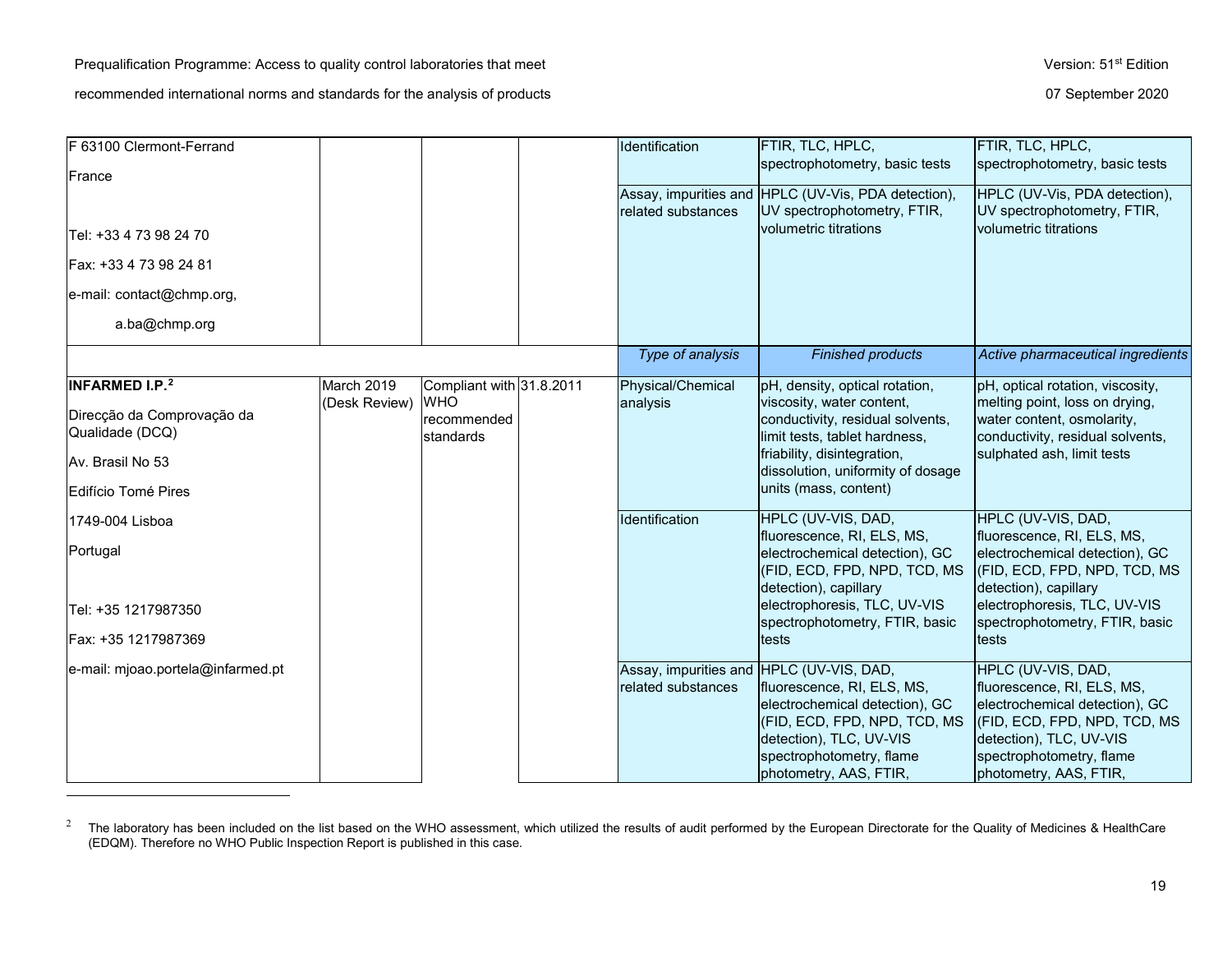$\overline{a}$ 

<span id="page-19-0"></span>

|                                                                                                                                      |                          |                                                                   | Microbiological tests         | potentiometry, volumetric<br>titrations, gravimetry<br>Sterility test, microbial limit tests,<br>bacterial endotoxins test (LAL),<br>microbial assay of antibiotics                                                                                                                                                                  | potentiometry, volumetric<br>titrations, gravimetry<br>Sterility test, microbial limit tests,<br>bacterial endotoxins test (LAL),<br>microbial assay of antibiotics                                                                                                                                             |
|--------------------------------------------------------------------------------------------------------------------------------------|--------------------------|-------------------------------------------------------------------|-------------------------------|--------------------------------------------------------------------------------------------------------------------------------------------------------------------------------------------------------------------------------------------------------------------------------------------------------------------------------------|-----------------------------------------------------------------------------------------------------------------------------------------------------------------------------------------------------------------------------------------------------------------------------------------------------------------|
|                                                                                                                                      |                          |                                                                   | Type of analysis              | <b>Finished products</b>                                                                                                                                                                                                                                                                                                             | Active pharmaceutical ingredients                                                                                                                                                                                                                                                                               |
| InphA GmbH - Institute for<br><b>Pharmaceutical and Applied</b><br>Analytics <sup>3</sup><br>Emil-Sommer-Strasse 7<br>D-28329 Bremen | 4-6.6.2013<br>EDQM audit | Compliant with 1.4.2014<br><b>WHO</b><br>recommended<br>standards | Physical/Chemical<br>analysis | pH, density, refractive index,<br>optical rotation, osmolality, water<br>content, residual solvents, limit<br>tests, tablet hardness, friability,<br>disintegration, dissolution,<br>uniformity of dosage units (mass,<br>content)                                                                                                   | pH, density, refractive index,<br>optical rotation, melting point, loss<br>on drying, water content, residual<br>solvents, sulphated ash, limit<br>tests                                                                                                                                                        |
| Germany<br>Tel: +49 421 4361-111<br>Fax: +49 421 4361-189<br>e-mail: konrad.horn@inpha.de                                            |                          |                                                                   | Identification                | HPLC (DAD; UV-Vis, RI,<br>conductivity, fluorescence, ELS,<br>MS, charged aerosol,<br>chemiluminescence, pulsed<br>amperometric detection), GC<br>(FID, MS), capillary<br>electrophoresis, TLC, UV-Vis<br>spectrophotometry, FTIR, AAS,<br>AES, ICP/OES, electrophoresis,<br>isoelectric focussing, basic tests                      | HPLC (DAD; UV-Vis, RI,<br>conductivity, fluorescence, ELS,<br>MS, charged aerosol,<br>chemiluminescence, pulsed<br>amperometric detection), GC<br>(FID, MS), capillary<br>electrophoresis, TLC, UV-Vis<br>spectrophotometry, FTIR, AAS,<br>AES, ICP/OES, electrophoresis,<br>isoelectric focussing, basic tests |
|                                                                                                                                      |                          |                                                                   | related substances            | Assay, impurities and HPLC (DAD; UV-Vis, RI,<br>conductivity, fluorescence, ELS,<br>MS, charged aerosol,<br>chemiluminescence, pulsed<br>amperometric detection), GC<br>(FID, MS), capillary<br>electrophoresis, TLC, UV-Vis<br>spectrophotometry, FTIR, AAS,<br>AES, ICP/OES, electrophoresis,<br>isoelectric focussing, volumetric | HPLC (DAD; UV-Vis, RI,<br>conductivity, fluorescence, ELS,<br>MS, charged aerosol,<br>chemiluminescence, pulsed<br>amperometric detection), GC<br>(FID, MS), capillary<br>electrophoresis, TLC, UV-Vis<br>spectrophotometry, FTIR, AAS,<br>AES, ICP/OES, electrophoresis,<br>isoelectric focussing, volumetric  |

<sup>&</sup>lt;sup>3</sup> The laboratory has been included on the list based on the WHO assessment, which utilized the results of audit performed by the European Directorate for the Quality of Medicines & HealthCare (EDQM). Therefore no WHO Public Inspection Report is published in this case.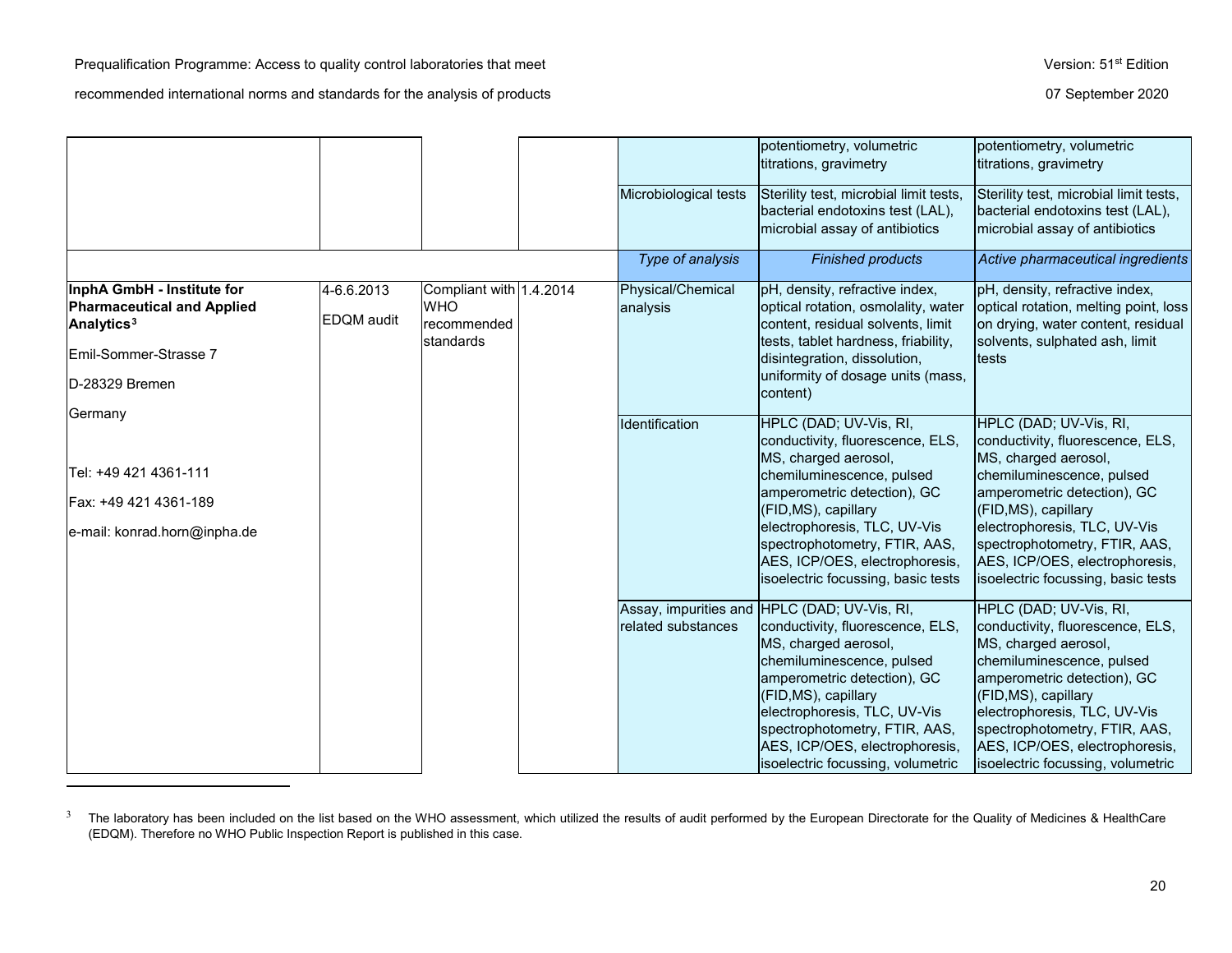l

<span id="page-20-0"></span>

|                                                        |                                            |                                                                     |                                                                | titration (visual, potentiometric),<br>gravimetry                                                                                                                       | titration (visual, potentiometric),<br>gravimetry                                                                                                                           |
|--------------------------------------------------------|--------------------------------------------|---------------------------------------------------------------------|----------------------------------------------------------------|-------------------------------------------------------------------------------------------------------------------------------------------------------------------------|-----------------------------------------------------------------------------------------------------------------------------------------------------------------------------|
|                                                        |                                            |                                                                     | Microbiological tests                                          | Sterility test, microbial limit tests,<br>bacterial endotoxins (LAL)                                                                                                    | Sterility test, microbial limit tests,<br>bacterial endotoxins (LAL)                                                                                                        |
|                                                        |                                            |                                                                     | Type of analysis                                               | <b>Finished products</b>                                                                                                                                                | Active pharmaceutical ingredients                                                                                                                                           |
| Intertek (Schweiz) AG <sup>4</sup><br>Mattenstrasse 22 | 2-3.5.2013 US<br><b>FDA</b><br>inspection; | Compliant with 27.10.2014<br><b>WHO</b><br>recommended<br>standards | Physical/Chemical<br>analysis                                  | pH, solubility, particulate matter in pH, solubility<br>injections, uniformity of dosage<br>units (mass, content)                                                       |                                                                                                                                                                             |
| Biopark Rosenthal, Building 1047                       | 9.4.2013                                   |                                                                     | Identification                                                 | HPLC (UV-Vis, DAD,                                                                                                                                                      | HPLC (UV-Vis, DAD,                                                                                                                                                          |
| CH-4058 Basel                                          | Swissmedic,<br>Switzerland                 |                                                                     |                                                                | fluorescence, MS,<br>electrochemical detection), GC                                                                                                                     | fluorescence, MS,<br>electrochemical detection), GC                                                                                                                         |
| Switzerland<br>Tel: +41 61 686 48 00                   | inspection                                 |                                                                     |                                                                | (FID, ECD, MS detection), mass<br>spectrometry, NMR, FTIR,<br>residual solvents, determination<br>of degradation products, forensic<br>investigations, IR- and Raman-   | (FID, ECD, MS detection), mass<br>spectrometry, NMR, FTIR,<br>residual solvents, determination<br>of degradation products, forensic<br>investigations, IR- and Raman-       |
| Fax: +41 61 686 48 99                                  |                                            |                                                                     |                                                                | imaging                                                                                                                                                                 | imaging                                                                                                                                                                     |
| e-mail: mara.guzzetti@intertek.com                     |                                            |                                                                     | Assay, impurities and HPLC (UV-Vis, DAD,<br>related substances | fluorescence, MS,<br>electrochemical detection), GC<br>(FID, ECD, MS detection), mass<br>spectrometry, NMR, FTIR                                                        | HPLC (UV-Vis, DAD,<br>fluorescence, MS,<br>electrochemical detection), GC<br>(FID, ECD, MS detection), mass<br>spectrometry, NMR, FTIR                                      |
|                                                        |                                            |                                                                     | Type of analysis                                               | <b>Finished products</b>                                                                                                                                                | Active pharmaceutical ingredients                                                                                                                                           |
| Laboratorios Basi - Industria<br>Farmaceutica, S.A.,   | 14.10.2019<br>(Desk Review)                | Compliant with 12.6.2013<br><b>WHO</b><br>recommended<br>standards  | Physical/Chemical<br>analysis                                  | pH, density, refractive index,<br>optical rotation, viscosity, loss on<br>drying, water content,<br>conductivity, total organic carbon,<br>tablet hardness, dimensions, | pH, density, refractive index,<br>optical rotation, viscosity, melting<br>point, loss on drying, water<br>content, conductivity, sulphated<br>ash, acid value, ester value, |

<sup>&</sup>lt;sup>4</sup> The laboratory has been included on the list based on the WHO assessment, which utilized the results of inspections performed by the US FDA and Swissmedic, Switzerland. Therefore no WHO Public Inspection Report is published in this case.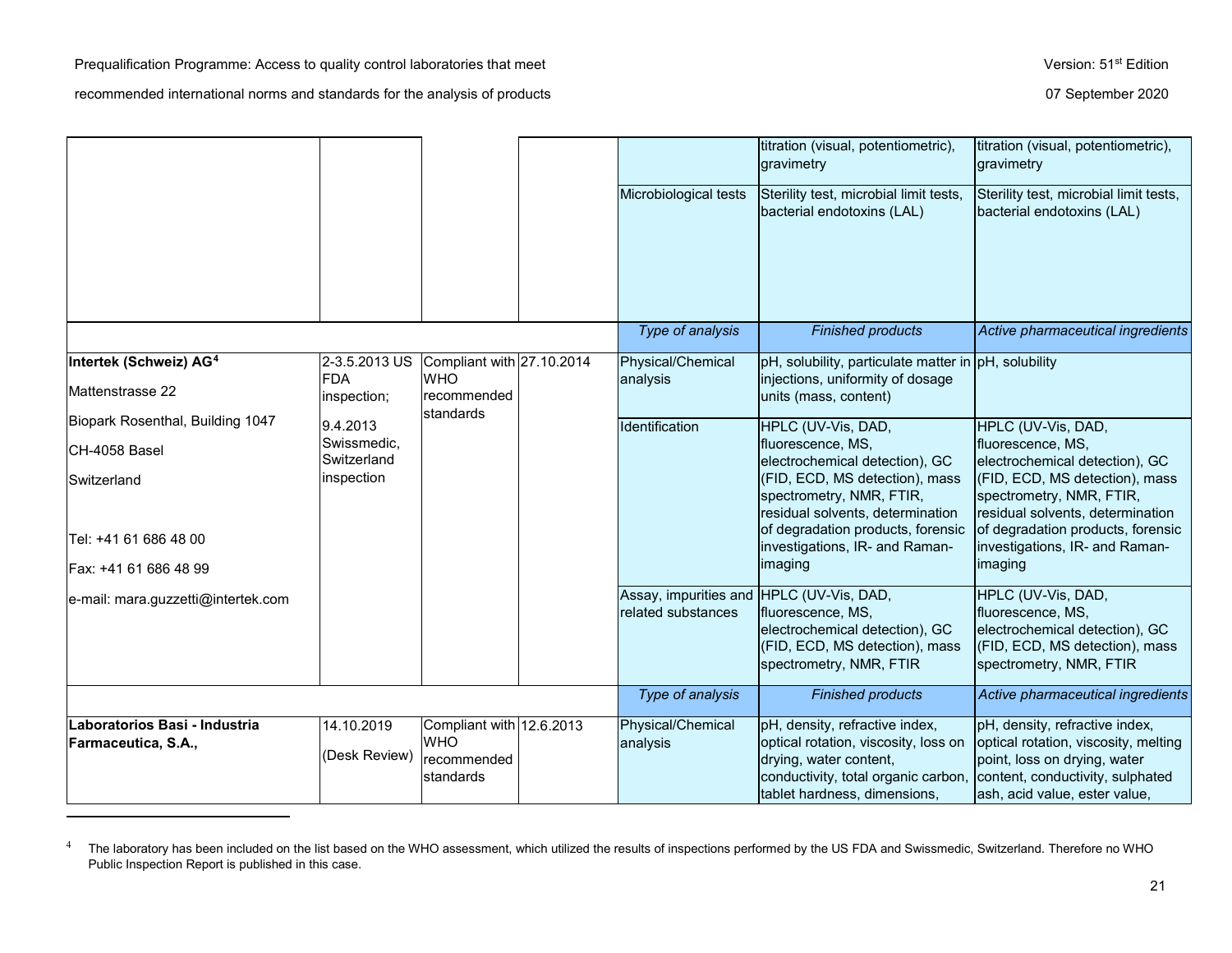<span id="page-21-0"></span>

| Quality Control Unit <sup>5</sup>                                                                                                                                                                                                |              |                                                                    |                               | friability, disintegration,                                                                                                                                                            | hydroxyl value iodine value,                                                                                                                                                |
|----------------------------------------------------------------------------------------------------------------------------------------------------------------------------------------------------------------------------------|--------------|--------------------------------------------------------------------|-------------------------------|----------------------------------------------------------------------------------------------------------------------------------------------------------------------------------------|-----------------------------------------------------------------------------------------------------------------------------------------------------------------------------|
| Parque Industrial de Mortágua                                                                                                                                                                                                    |              |                                                                    |                               | dissolution, uniformity of dosage<br>units (mass, content), particulate                                                                                                                | peroxide value, saponification<br>value, total organic carbon,                                                                                                              |
| Lote 15                                                                                                                                                                                                                          |              |                                                                    |                               | matter test                                                                                                                                                                            | particulate matter test                                                                                                                                                     |
| 3450-232                                                                                                                                                                                                                         |              |                                                                    | Identification                | HPLC (UV-Vis, RI, DAD), GC<br>(FID, µECD), TLC, UV-Vis                                                                                                                                 | HPLC (UV-Vis, RI, DAD), GC<br>(FID, µECD), TLC, UV-Vis                                                                                                                      |
| Mortágua                                                                                                                                                                                                                         |              |                                                                    |                               | spectrophotometry, FTIR/NIR                                                                                                                                                            | spectrophotometry, FTIR/NIR                                                                                                                                                 |
| Portugal                                                                                                                                                                                                                         |              |                                                                    | related substances            | Assay, impurities and HPLC (UV-Vis, RI, DAD), GC<br>(FID, µECD), UV-Vis<br>spectrophotometry, FTIR/NIR,                                                                                | HPLC (UV-Vis, RI, DAD), GC<br>(FID, µECD), UV-Vis<br>spectrophotometry, FTIR/NIR,                                                                                           |
| Tel: +351 231 920 250                                                                                                                                                                                                            |              |                                                                    |                               | potentiometry, volumetric<br>titrations, gravimetry                                                                                                                                    | potentiometry, volumetric<br>titrations, gravimetry                                                                                                                         |
| e-mail: basi@basi.pt                                                                                                                                                                                                             |              |                                                                    | Microbiological tests         | Sterility test, microbial limit tests,<br>bacterial endotoxins test (LAL),<br>microbial assay of antibiotics,<br>preservative efficacy test                                            | Sterility test, microbial limit tests,<br>bacterial endotoxins test (LAL),<br>microbial assay of antibiotics,<br>preservative efficacy test                                 |
|                                                                                                                                                                                                                                  |              |                                                                    | Stability studies             | <b>ICH</b> conditions                                                                                                                                                                  | <b>ICH</b> conditions                                                                                                                                                       |
|                                                                                                                                                                                                                                  |              |                                                                    | Type of analysis              | <b>Finished products</b>                                                                                                                                                               | Active pharmaceutical ingredients                                                                                                                                           |
| Laboratory of chemical-<br>pharmaceutical preparations No. 2<br>and Laboratory of antibiotics of the<br><b>Federal State Budgetary Institution</b><br>«Scientific Centre for Expert<br><b>Evaluation of Medicinal Products»,</b> | 16-20.5.2016 | Compliant with 21.5.2012<br><b>WHO</b><br>recommended<br>standards | Physical/Chemical<br>analysis | pH, density, refractive index,<br>optical rotation, water content,<br>residual solvents, limit tests,<br>disintegration, dissolution,<br>uniformity of dosage units (mass,<br>content) | pH, refractometry, refractive<br>index, optical rotation, viscosity,<br>melting point, loss on drying,<br>water content, heavy metals,<br>residual solvents and limit tests |
| Ministry of Health of the Russian<br>Federation                                                                                                                                                                                  |              |                                                                    | Identification                | HPLC (UV-Vis, PDA, RI,<br>detection), GC (FID, ECD, TCD),<br>TLC, UV-VIS spectrophotometry,<br>IR, basic tests                                                                         | HPLC (UV-Vis, PDA, RI,<br>detection), GC (FID, ECD, TCD),<br>TLC, UV-VIS spectrophotometry,<br>IR, basic tests                                                              |
| Laboratories for Control and<br>Coordination; Biotechnological<br>Products; Nano-medicines, Cell and                                                                                                                             |              |                                                                    | related substances            | Assay, impurities and HPLC (UV-Vis, PDA, RI<br>detection), GC (FID, ECD, TCD),                                                                                                         | HPLC (UV-Vis, PDA, RI,<br>detection), LC/MS, GC (FID,<br>ECD, TCD), UV-Vis                                                                                                  |

<sup>&</sup>lt;sup>5</sup> The laboratory has been included on the list based on the WHO assessment, which utilized the results of inspection performed by the INFARMED, Portugal.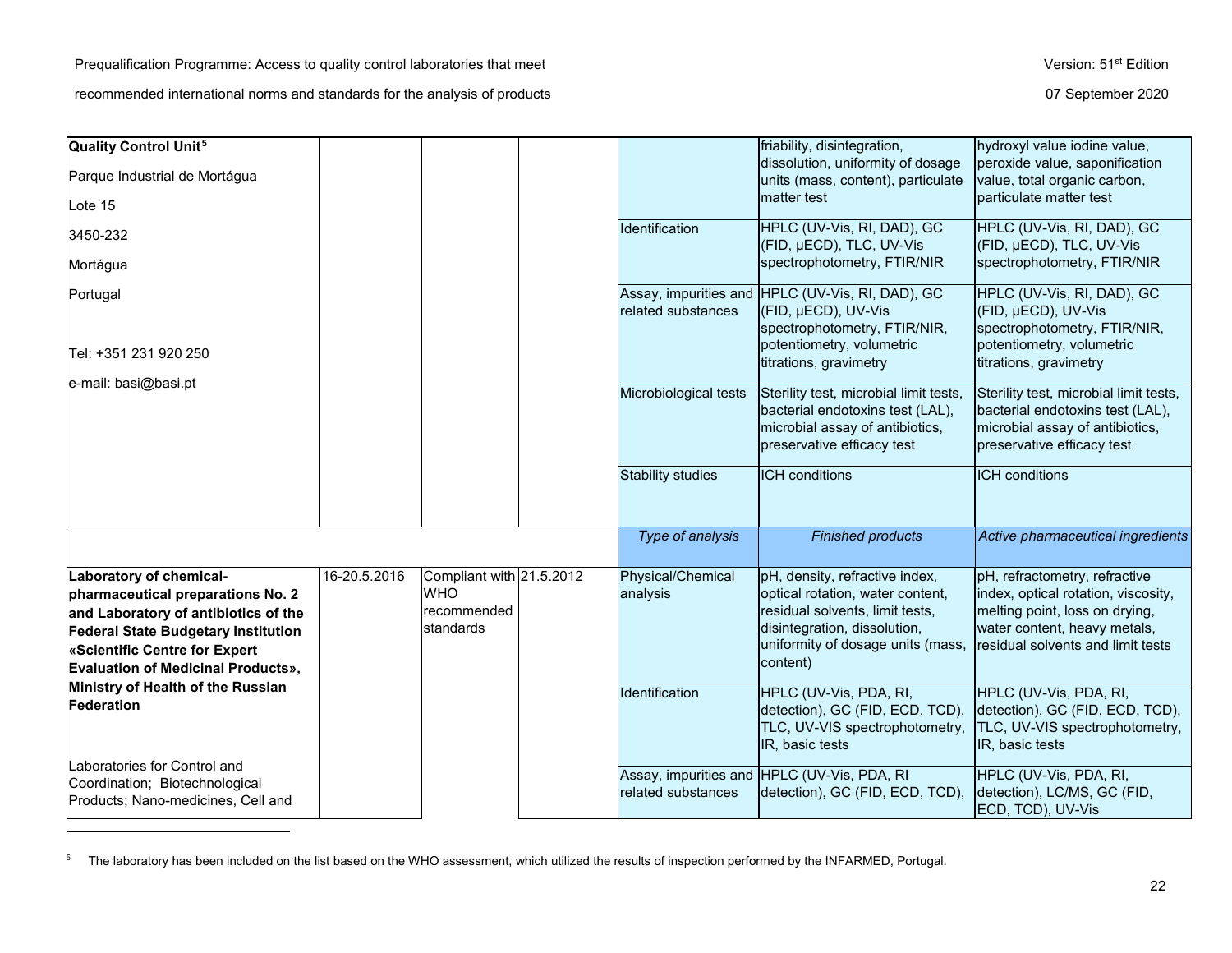| Gene Therapy Products; Vitamins,<br>Hormones and Synthetic Analogues<br>and |              |                                        |                                          | UV-Vis spectrophotometry, FTIR,<br>volumetric titrations                                                                  | spectrophotometry, FTIR,<br>volumetric titrations                                        |
|-----------------------------------------------------------------------------|--------------|----------------------------------------|------------------------------------------|---------------------------------------------------------------------------------------------------------------------------|------------------------------------------------------------------------------------------|
| Microbiology Laboratory                                                     |              |                                        | Microbiological tests                    | Laboratory of antibiotics - Sterility<br>testing and Microbial assay and<br>limit tests.                                  | Laboratory of antibiotics - Sterility<br>testing and microbial limit tests.              |
| Schukinskaya street, 6-1                                                    |              |                                        |                                          | Microbiology Laboratory -<br>Microbial limit tests                                                                        | Microbiology Laboratory -<br><b>Microbial limit tests</b>                                |
| <b>Moscow 123182</b>                                                        |              |                                        |                                          |                                                                                                                           |                                                                                          |
| <b>Russian Federation</b>                                                   |              |                                        |                                          |                                                                                                                           |                                                                                          |
| +7 495 6254342<br>Tel:                                                      |              |                                        |                                          |                                                                                                                           |                                                                                          |
| Fax: +7 4956254350                                                          |              |                                        |                                          |                                                                                                                           |                                                                                          |
| gladkaja@expmed.ru<br>e-mail:                                               |              |                                        |                                          |                                                                                                                           |                                                                                          |
|                                                                             |              |                                        | Type of analysis                         | <b>Finished products</b>                                                                                                  | Active pharmaceutical ingredients                                                        |
| <b>Laboratory of Pharmaceutical</b><br><b>Analysis</b>                      | 11-14.2.2020 | Compliant with 16.4.2010<br><b>WHO</b> | Physical/Chemical                        | pH, density, refractometry, optical                                                                                       | pH, density, refractometry, optical                                                      |
|                                                                             |              |                                        | analysis                                 | rotation, viscosity, conductivity,                                                                                        | rotation, viscosity, conductivity,                                                       |
| <b>State Expert Centre</b>                                                  |              | recommended<br>standards               |                                          | water content, acid value, iodine<br>value, peroxide value, ester                                                         | melting point, water content, acid<br>value, iodine value, peroxide                      |
| Ministry of Health of Ukraine                                               |              |                                        |                                          | value, hydroxyl value,                                                                                                    | value, ester value, hydroxyl value,                                                      |
| 14, Antona Tsedika St.                                                      |              |                                        |                                          | saponification value, nitrogen<br>determination, heavy metals, loss                                                       | saponification value, acid<br>neutralizing capacity, nitrogen                            |
|                                                                             |              |                                        |                                          | on drying, limit tests,                                                                                                   | determination, heavy metals, loss                                                        |
| 03680 Kiev<br>Ukraine                                                       |              |                                        |                                          | disintegration, dissolution,<br>uniformity of dosage units (mass,<br>content), friability, tablet<br>hardness, dimensions | on drying, limit tests                                                                   |
| +38 44 536 1338,<br>Tel:                                                    |              |                                        | Identification                           | HPLC (UV-Vis, DAD,                                                                                                        | HPLC (UV-Vis, DAD,                                                                       |
| +38 50 959 7924<br>+ 38 44 536 1344<br>Fax:                                 |              |                                        |                                          | fluorescense, RI detection), GC,<br>TLC, UV-Vis and NIR<br>spectrophotometry, AAS, basic                                  | fluorescense, RI detection), GC,<br>TLC, UV-Vis and NIR<br>spectrophotometry, AAS, basic |
| e-mail: sashavbfc@yandex.ru                                                 |              |                                        | Assay, impurities and HPLC (UV-Vis, DAD, | tests                                                                                                                     | tests<br>HPLC (UV-Vis, DAD,                                                              |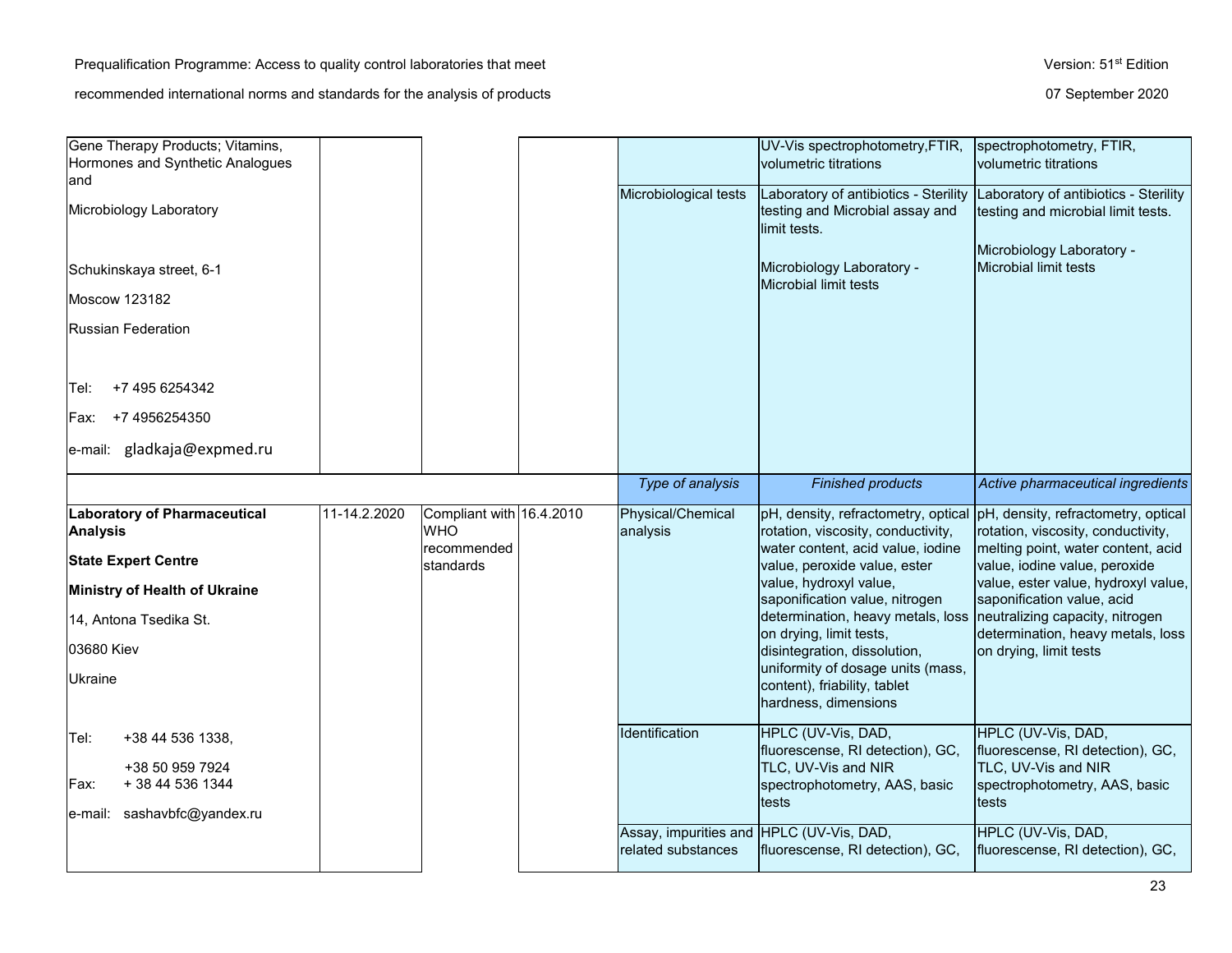|                                                                                                                                                  |                             |                                                                     |                               | UV-Vis spectrophotometry, AAS,<br>volumetric titrations                                                                                                                                                                                                                                                                                                          | UV-Vis spectrophotometry, AAS,<br>volumetric titrations                                                                                                                                                                                                                                                   |
|--------------------------------------------------------------------------------------------------------------------------------------------------|-----------------------------|---------------------------------------------------------------------|-------------------------------|------------------------------------------------------------------------------------------------------------------------------------------------------------------------------------------------------------------------------------------------------------------------------------------------------------------------------------------------------------------|-----------------------------------------------------------------------------------------------------------------------------------------------------------------------------------------------------------------------------------------------------------------------------------------------------------|
|                                                                                                                                                  |                             |                                                                     | Microbiological tests         | Sterility test, microbial limit tests,<br>bacterial endotoxins test (LAL),<br>microbial assay of antibiotics                                                                                                                                                                                                                                                     | Sterility test, microbial limit tests,<br>bacterial endotoxins test (LAL),<br>microbial assay of antibiotics                                                                                                                                                                                              |
|                                                                                                                                                  |                             |                                                                     | Type of analysis              | <b>Finished products</b>                                                                                                                                                                                                                                                                                                                                         | Active pharmaceutical ingredients                                                                                                                                                                                                                                                                         |
| <b>Medicines Control Laboratory (SCM-</b><br>DGO)<br>Stevinstraat 137<br>1000 Brussels, Belgium<br>Tel.: +32 228 54250<br>e-mail: dgo_scm@apb.be | 10.12.2019<br>(Desk Review) | Compliant with 30.10.2015<br><b>WHO</b><br>recommended<br>standards | Physical/Chemical<br>analysis | pH, water content, loss on drying<br>friability, tablet hardness melting<br>point, optical rotation, refractive<br>index, disintegration time,<br>dissolution, density, viscosity,<br>osmolality,<br>conductivity, uniformity of<br>dosage units (mass, content),<br>uniformity of delivered dose of<br>(non)pressurized MDI, residual<br>solvents, limit tests. | pH, water content, loss on<br>drying,, refractive index, optical<br>rotation, viscosity, melting point,<br>residue on ignition, conductivity,<br>heavy metals, residual solvents,<br>limit tests,<br>acid value, iodine value, peroxide<br>value, ester value,<br>hydroxyl value, saponification<br>value |
|                                                                                                                                                  |                             |                                                                     | <b>Identification</b>         | (U)HPLC (UV-Vis, DAD, RI,<br>Fluorescence, ELSD, MS),<br>GC(FID), (HP)TLC, UV-Vis, FTIR, ((FID), (HP)TLC, UV-Vis, FTIR,<br>AAS/AES, basic tests                                                                                                                                                                                                                  | (U)HPLC (UV-Vis, DAD, RI,<br>Fluorescence, ELSD, MS), GC<br>AAS/AES, basic tests                                                                                                                                                                                                                          |
|                                                                                                                                                  |                             |                                                                     | related substances            | Assay, impurities and (U)HPLC (UV-Vis, DAD, RI,<br>Fluorescence, ELSD, MS), GC<br>(FID), (HP)TLC, UV-Vis, FTIR,<br>AAS/AES, titrations,<br>determination of related<br>substances/impurities,<br>degradation products and residual<br>solvents, nitrogen determination                                                                                           | (U)HPLC (UV-Vis, DAD, RI,<br>Fluorescence, ELSD, MS), GC<br>(FID), (HP)TLC, UV-Vis, FTIR,<br>AAS/AES, titrations,<br>determination of related<br>substances/impurities,<br>degradation products and residual<br>solvents, oxygen flask<br>combustion, nitrogen<br>determination                           |
|                                                                                                                                                  |                             |                                                                     | Microbiological tests         | Sterility test, microbiological,<br>examination of non-sterile<br>products, bacterial endotoxins<br>test (LAL), microbial assay of<br>antibiotics, ELISA, preservative<br>challenge test                                                                                                                                                                         | Sterility test, microbiological<br>examination of non-sterile<br>products, bacterial endotoxins<br>test (LAL), microbial assay of<br>antibiotics, ELISA, preservative<br>challenge test                                                                                                                   |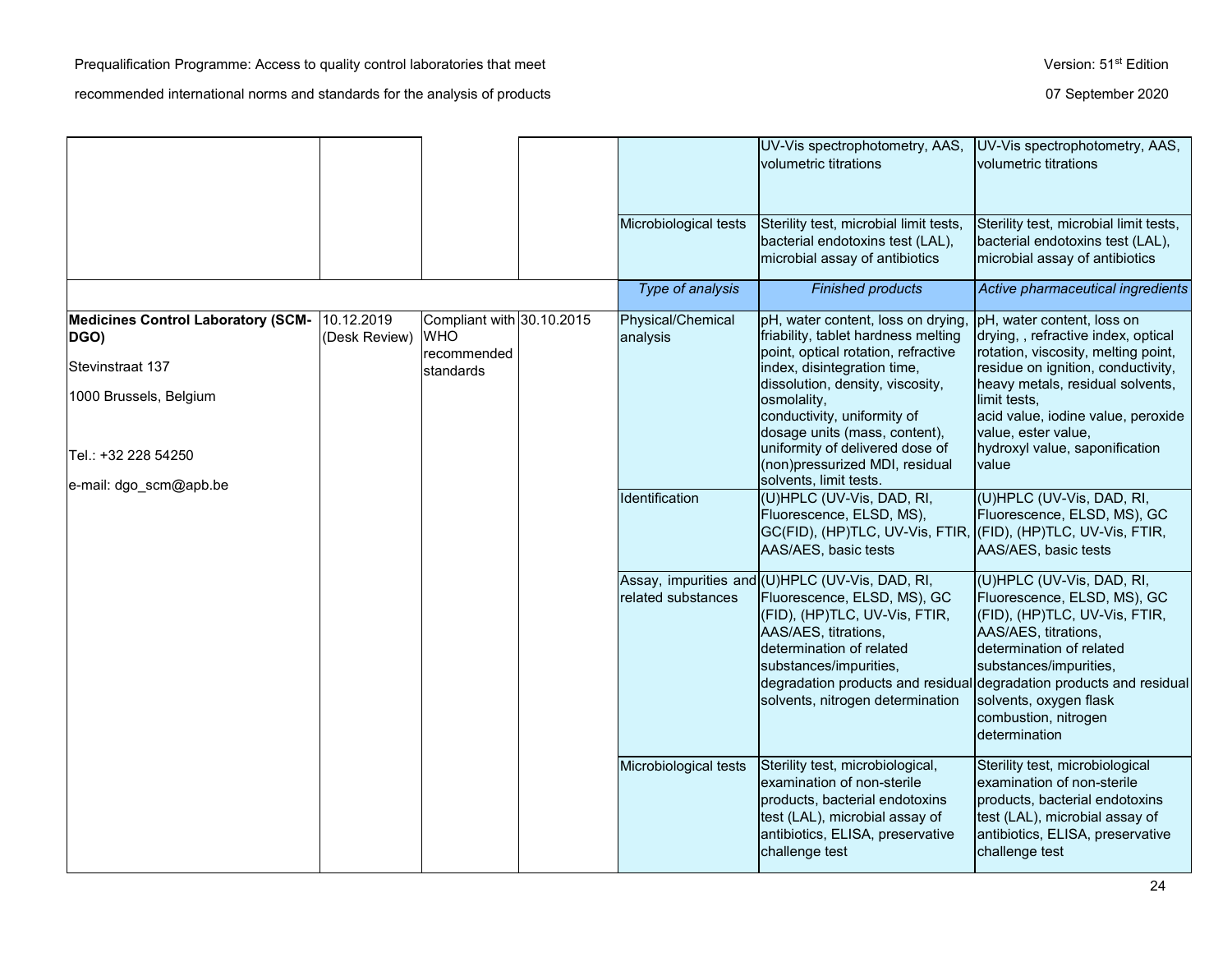|                                                                                                                                                                                         |             |                                                                    | Type of analysis              | <b>Finished products</b>                                                                                                                                                                                                                        | Active pharmaceutical ingredients                                                                                                                                                                                                                                                                                                                                                          |
|-----------------------------------------------------------------------------------------------------------------------------------------------------------------------------------------|-------------|--------------------------------------------------------------------|-------------------------------|-------------------------------------------------------------------------------------------------------------------------------------------------------------------------------------------------------------------------------------------------|--------------------------------------------------------------------------------------------------------------------------------------------------------------------------------------------------------------------------------------------------------------------------------------------------------------------------------------------------------------------------------------------|
| <b>PROXY Laboratories B.V.</b><br>Archimedesweg 25<br>2333 CM Leiden<br>The Netherlands<br>+31 71 5244080 (general)<br>Tel:<br>+31 71 5284213<br>Fax:                                   | 7-9.1.2014  | Compliant with 31.8.2011<br><b>WHO</b><br>recommended<br>standards | Physical/Chemical<br>analysis | pH, density, refractive index,<br>optical rotation, viscosity, water<br>content, conductivity, residual<br>solvents, limit tests, tablet<br>hardness, friability, disintegration,<br>dissolution, uniformity of dosage<br>units (mass, content) | pH, refractive index, optical<br>rotation, viscosity, melting point,<br>distilling range, loss on drying,<br>water content, osmolarity,<br>conductivity, heavy metals,<br>residual solvents, limit tests, acid<br>value, iodine value, peroxide<br>value, ester value, hydroxyl value,<br>saponification value, sulphated<br>ash, residue on ignition, total<br>organic carbon, solubility |
| e-mail: info@proxylab.nl                                                                                                                                                                |             |                                                                    | Identification                | HPLC (UV-VIS, PDA, RI,<br>conductivity detection), LC/MS,<br>GC (FID, MS), TLC, UV-VIS                                                                                                                                                          | HPLC (UV-VIS, PDA, RI,<br>conductivity detection), LC/MS,<br>GC (FID, MS), TLC, UV-VIS<br>spectrophotometry, IR, basic tests spectrophotometry, IR, basic tests                                                                                                                                                                                                                            |
|                                                                                                                                                                                         |             |                                                                    | related substances            | Assay, impurities and HPLC (UV-VIS, PDA, RI,<br>conductivity detection), LC/MS,<br>GC (FID, MS), TLC, UV-VIS<br>spectrophotometry, AAS, FTIR,<br>volumetric titrations                                                                          | HPLC (UV-VIS, PDA, RI,<br>conductivity detection), LC/MS,<br>GC (FID, MS), TLC, UV-VIS<br>spectrophotometry, AAS, FTIR,<br>volumetric titrations                                                                                                                                                                                                                                           |
|                                                                                                                                                                                         |             |                                                                    | Microbiological tests         | Sterility test, microbial limit tests,<br>bacterial endotoxins test (LAL),<br>microbial assay of antibiotics,<br>preservative efficacy test                                                                                                     | Sterility test, microbial limit tests,<br>bacterial endotoxins test (LAL),<br>microbial assay of antibiotics                                                                                                                                                                                                                                                                               |
|                                                                                                                                                                                         |             |                                                                    | Type of analysis              | <b>Finished products</b>                                                                                                                                                                                                                        | Active pharmaceutical ingredients                                                                                                                                                                                                                                                                                                                                                          |
| <b>Republican Control and Analytical</b><br>Laboratory of the Centre for<br><b>Expertise and Testing in Health Care</b><br>Ministry of Health Care of the<br><b>Republic of Belarus</b> | 5-7.12.2018 | Compliant with 21.6.2012<br><b>WHO</b><br>recommended<br>standards | Physical/Chemical<br>analysis | pH, density, refractive index,<br>optical rotation, water content,<br>conductivity, residual solvents,<br>limit tests, friability, disintegration,<br>dissolution, uniformity of dosage<br>units (mass, content)                                | pH, refractometry, refractive<br>index, optical rotation, viscosity,<br>melting point, loss on drying,<br>water content, heavy metals,<br>residual solvents and limit tests                                                                                                                                                                                                                |
| Building 15<br>Dzerzhinsky Avenue 83                                                                                                                                                    |             |                                                                    | Identification                | HPLC (UV-Vis, DAD, RI,<br>detection), GC, TLC, UV-VIS                                                                                                                                                                                           | HPLC (UV-Vis, DAD, RI,<br>detection), GC, TLC, UV-VIS<br>spectrophotometry, IR, basic tests spectrophotometry, IR, basic tests                                                                                                                                                                                                                                                             |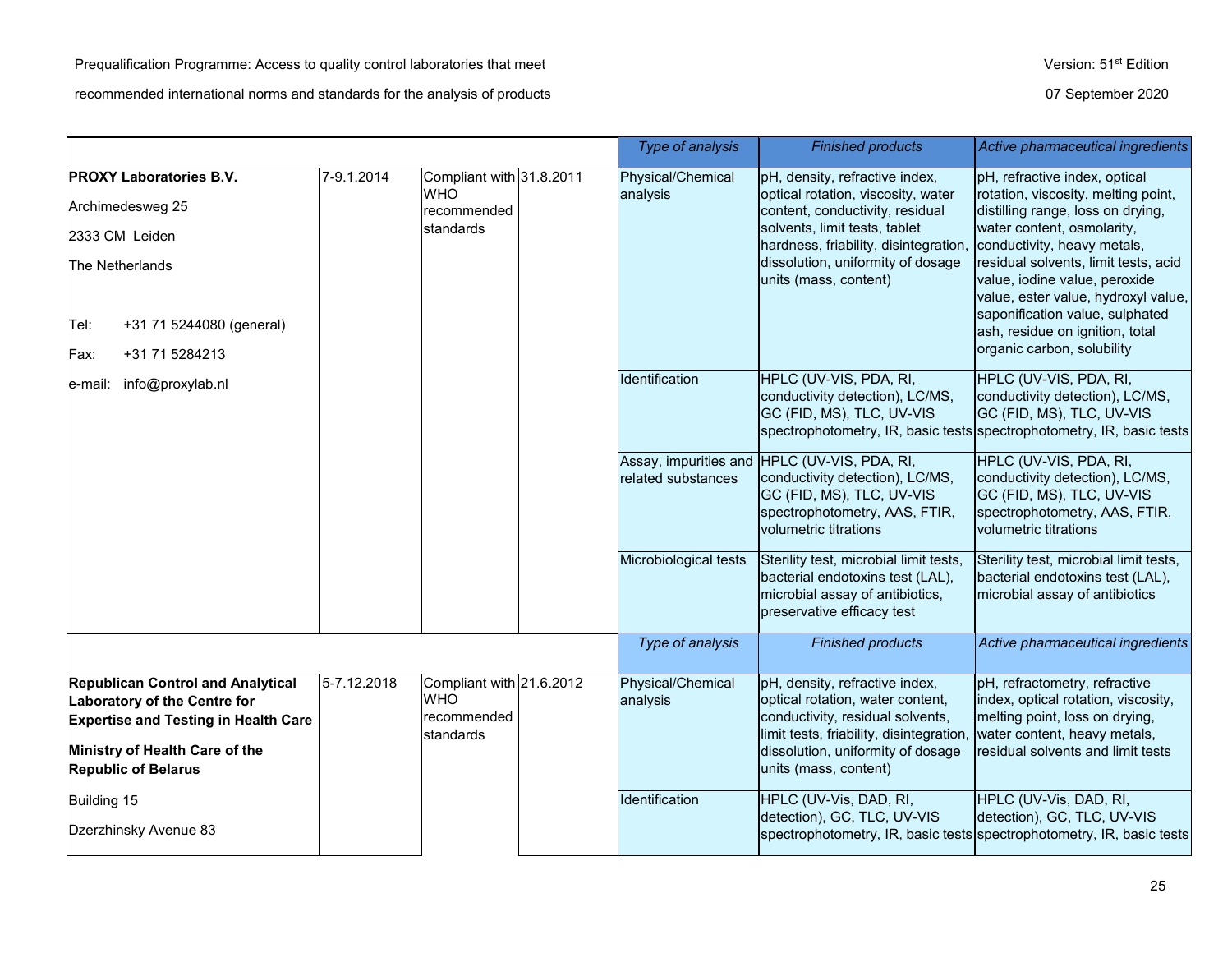| 220140 Minsk<br><b>Belarus</b>                                                                                                                                                                                                                                      |               |                                                                    | related substances                   | Assay, impurities and HPLC (UV-Vis, DAD, RI<br>detection), GC, UV-Vis<br>spectrophotometry, volumetric<br>titrations                                                                                   | HPLC (UV-Vis, DAD, RI,<br>detection), GC, UV-Vis<br>spectrophotometry, volumetric<br>titrations                                |
|---------------------------------------------------------------------------------------------------------------------------------------------------------------------------------------------------------------------------------------------------------------------|---------------|--------------------------------------------------------------------|--------------------------------------|--------------------------------------------------------------------------------------------------------------------------------------------------------------------------------------------------------|--------------------------------------------------------------------------------------------------------------------------------|
| +375 17 254-95-63<br>Tel:                                                                                                                                                                                                                                           |               |                                                                    |                                      |                                                                                                                                                                                                        |                                                                                                                                |
| Tel/Fax: +375 17 254-95-74                                                                                                                                                                                                                                          |               |                                                                    |                                      |                                                                                                                                                                                                        |                                                                                                                                |
| e-mail: rkal@rceth.by                                                                                                                                                                                                                                               |               |                                                                    |                                      |                                                                                                                                                                                                        |                                                                                                                                |
| maisak@rceth.by                                                                                                                                                                                                                                                     |               |                                                                    |                                      |                                                                                                                                                                                                        |                                                                                                                                |
|                                                                                                                                                                                                                                                                     |               |                                                                    | Type of analysis                     | <b>Finished products</b>                                                                                                                                                                               | Active pharmaceutical ingredients                                                                                              |
| Rostov-on-Don Branch of Federal<br><b>State Budgetary Institution</b><br>"Information and Methodological<br><b>Center for Expertise, Stocktaking</b><br>and Analysis of Circulation of<br>Medical products" of the Federal<br>Service on Surveillance in Healthcare | 19-21.11.2013 | Compliant with 11.3.2014<br><b>WHO</b><br>recommended<br>standards | <b>Physical/Chemical</b><br>analysis | pH, density, refractive index,<br>optical rotation, water content,<br>loss on drying, residual solvents,<br>limit tests, disintegration,<br>dissolution, uniformity of dosage<br>units (mass, content) | pH, density, refractive index,<br>optical rotation, water content,<br>loss on drying, residual solvents,<br>limit tests        |
| 71B/63B Chentsova Street                                                                                                                                                                                                                                            |               |                                                                    | Identification                       | HPLC (UV-Vis, RI, DAD                                                                                                                                                                                  | HPLC (UV-Vis, RI, DAD                                                                                                          |
| City of Rostov-on-Don                                                                                                                                                                                                                                               |               |                                                                    |                                      | detection), GC (FID, TCD), TLC,<br>UV-VIS spectrophotometry, IR,                                                                                                                                       | detection), GC (FID, TCD), TLC,<br>UV-VIS spectrophotometry, IR,                                                               |
| Rostov region                                                                                                                                                                                                                                                       |               |                                                                    |                                      | basic tests                                                                                                                                                                                            | basic tests                                                                                                                    |
| 344037                                                                                                                                                                                                                                                              |               |                                                                    |                                      |                                                                                                                                                                                                        |                                                                                                                                |
| Russian Federation                                                                                                                                                                                                                                                  |               |                                                                    | related substances                   | Assay, impurities and HPLC (UV-Vis, RI, DAD<br>detection), GC (FID, TCD), UV-                                                                                                                          | HPLC (UV-Vis, RI, DAD<br>detection), GC (FID, TCD), UV-<br>Vis spectrophotometry, volumetric Vis spectrophotometry, volumetric |
| +7 863 2806914;<br>Tel: l                                                                                                                                                                                                                                           |               |                                                                    |                                      | titrations                                                                                                                                                                                             | titrations                                                                                                                     |
| +7 863 2806911                                                                                                                                                                                                                                                      |               |                                                                    |                                      |                                                                                                                                                                                                        |                                                                                                                                |
| e-mail: r2806914@yandex.ru and<br>rostov-na-donu@fgu.ru                                                                                                                                                                                                             |               |                                                                    | Microbiological tests                | Sterility test, microbial limit tests,<br>bacterial endotoxins test (LAL),<br>microbial assay of antibiotics                                                                                           | Sterility test, microbial limit tests,<br>bacterial endotoxins test (LAL)                                                      |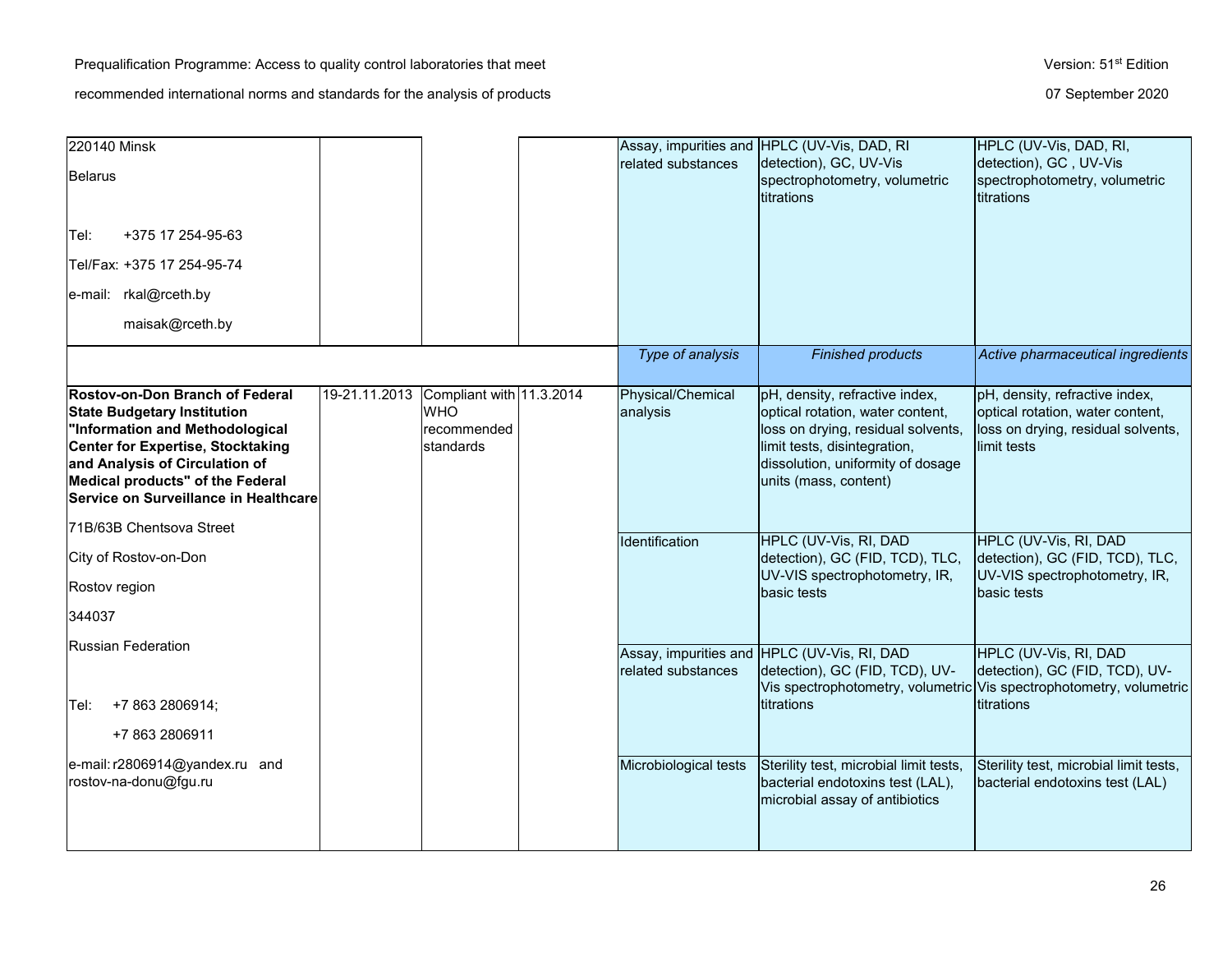|                                                         |                                                                      |                           |                               | Type of analysis                                                                                 | <b>Finished products</b>                                                                                                                             | Active pharmaceutical ingredients                                                                                                      |
|---------------------------------------------------------|----------------------------------------------------------------------|---------------------------|-------------------------------|--------------------------------------------------------------------------------------------------|------------------------------------------------------------------------------------------------------------------------------------------------------|----------------------------------------------------------------------------------------------------------------------------------------|
| SGS Lab Simon S. A.                                     | 17-20.9.2019                                                         | Compliant with 31.5.2011  |                               | Physical/Chemical                                                                                | pH, density, refractive index,                                                                                                                       | pH, refractometry, refractive                                                                                                          |
| Vieux Chemin du Poète 10                                |                                                                      | <b>WHO</b><br>recommended |                               | analysis                                                                                         | optical rotation, viscosity, water<br>content, conductivity, residual                                                                                | index, optical rotation, viscosity,<br>melting point, distilling range, loss                                                           |
| <b>B-1301 Wavre</b>                                     |                                                                      | standards                 |                               |                                                                                                  | solvents, limit tests, tablet<br>hardness, friability, disintegration,                                                                               | on drying, water content,<br>osmolarity, conductivity, heavy                                                                           |
| Belgium                                                 |                                                                      |                           |                               |                                                                                                  | dissolution, uniformity of dosage<br>units (mass, content), particulate<br>contamination (visible and sub-<br>visible particles).                    | metals, residual solvents, limit<br>tests, acid value, iodine value,<br>peroxide value, ester value,<br>hydroxyl value, saponification |
| +32 10 421111;<br>Tel:                                  |                                                                      |                           |                               |                                                                                                  |                                                                                                                                                      | value.                                                                                                                                 |
| +32 10 42176;                                           |                                                                      |                           |                               | Identification                                                                                   | HPLC (UV-Vis, PDA, RI,                                                                                                                               | HPLC (UV-Vis, PDA, RI,                                                                                                                 |
| +32 10 421186                                           |                                                                      |                           |                               |                                                                                                  | conductivity detection), GC (FID,<br>MS), TLC, UV-VIS                                                                                                | conductivity, fluorescence<br>detection), GC (FID, MS), TLC,                                                                           |
| +32 10 421100<br>Fax:                                   |                                                                      |                           |                               |                                                                                                  | spectrophotometry, IR, basic<br>tests.                                                                                                               | UV-VIS spectrophotometry, IR,<br>basic tests.                                                                                          |
| e-mail: be.lifeqc@sgs.com                               |                                                                      |                           |                               |                                                                                                  |                                                                                                                                                      |                                                                                                                                        |
| wim.vanimmerseel@sgs.com                                |                                                                      |                           |                               | related substances                                                                               | Assay, impurities and HPLC (UV-Vis, PDA, RI,<br>conductivity detection), GC (FID),<br>UV-Vis spectrophotometry, AAS,<br>FTIR, volumetric titrations. | HPLC (UV-Vis, PDA, RI,<br>conductivity detection), GC (FID),<br>UV-Vis spectrophotometry, AAS,<br>FTIR, volumetric titrations.         |
|                                                         |                                                                      |                           |                               | Microbiological tests                                                                            | Sterility test, microbial limit tests,<br>bacterial endotoxins test (LAL),<br>microbial assay of antibiotics.                                        | Sterility test, microbial limit tests,<br>bacterial endotoxins test (LAL),<br>microbial assay of antibiotics.                          |
|                                                         |                                                                      |                           |                               | <b>Stability studies</b>                                                                         | ICH conditions (long term and<br>accelerated conditions) Ongoing<br>Stability Studies).                                                              | n/a                                                                                                                                    |
|                                                         |                                                                      |                           |                               | Type of analysis                                                                                 | <b>Finished products</b>                                                                                                                             | Active pharmaceutical ingredients                                                                                                      |
| Synergy Health Utrecht B.V., a<br><b>STERIS Company</b> | 18.12.2012<br>Compliant with 23.9.2014<br><b>WHO</b><br>and 4.9.2013 |                           | Physical/Chemical<br>analysis | pH, density, refractive index,<br>optical rotation, viscosity, water<br>content, loss on drying, | pH, density, refractive index,<br>optical rotation, viscosity, water<br>content, loss on drying,                                                     |                                                                                                                                        |
| Reactorweg 47A                                          | Dutch                                                                | recommended<br>standards  |                               |                                                                                                  | conductivity, neutralizing capacity,                                                                                                                 | conductivity, particle size, melting                                                                                                   |
| 3542 AD Utrecht                                         | Healthcare                                                           |                           |                               |                                                                                                  | tablet hardness, dimensions,<br>friability, disintegration,<br>dissolution, uniformity of dosage                                                     | point, freezing point, drop point,<br>boiling point, distilling range                                                                  |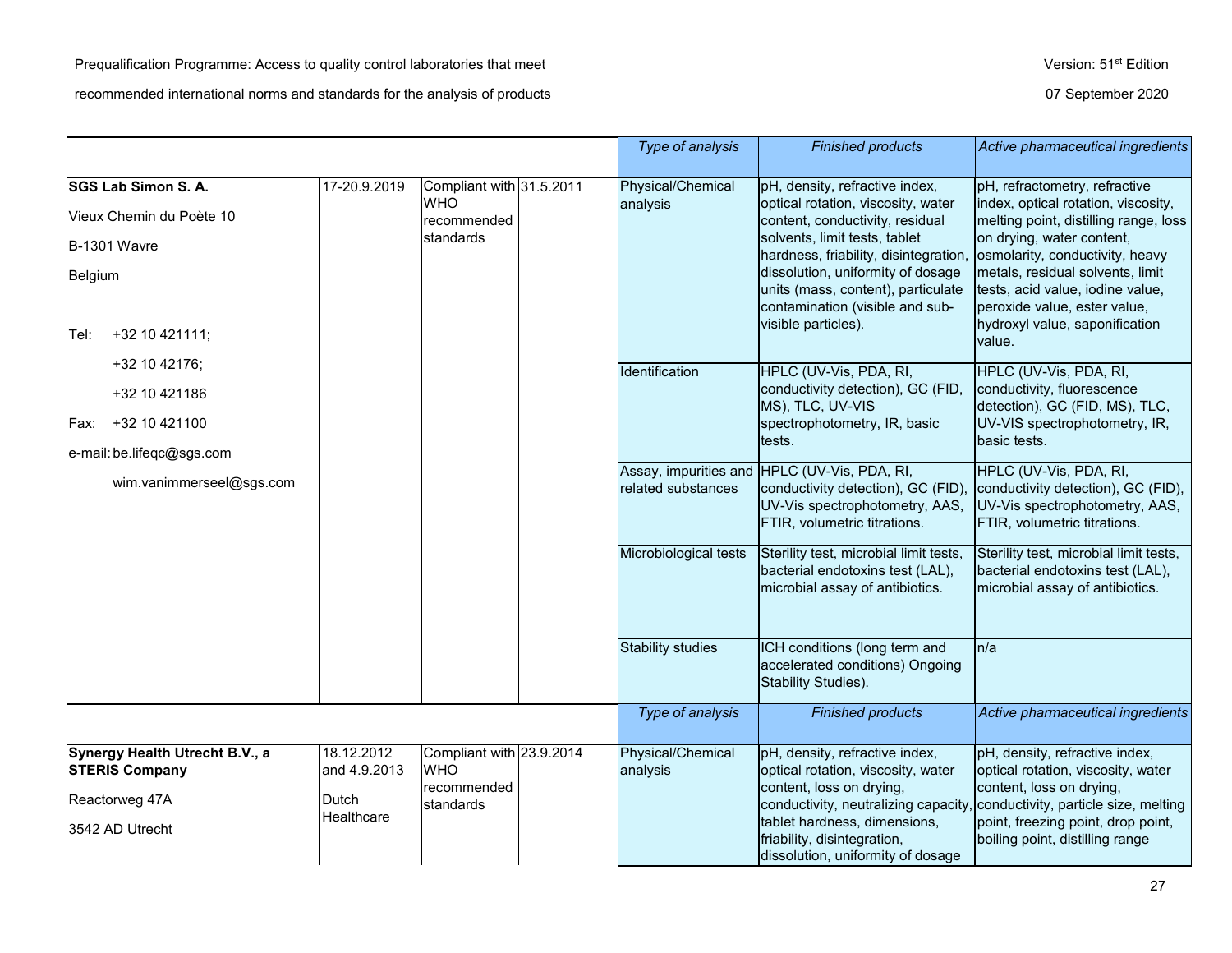| The Netherlands                                                                                                                                                                                         | Inspectorate<br>inspections |                                                                     |                               | units (mass, content), particulate<br>matter test (visible and sub-<br>visible)                                                                                                                                                                                                                                      |                                                                                                                                                                                                                                                                                                                                                           |
|---------------------------------------------------------------------------------------------------------------------------------------------------------------------------------------------------------|-----------------------------|---------------------------------------------------------------------|-------------------------------|----------------------------------------------------------------------------------------------------------------------------------------------------------------------------------------------------------------------------------------------------------------------------------------------------------------------|-----------------------------------------------------------------------------------------------------------------------------------------------------------------------------------------------------------------------------------------------------------------------------------------------------------------------------------------------------------|
| Tel: +31 30 2843010<br>Fax: +31 30 2843011<br>e-mail: Utrecht@steris.com                                                                                                                                |                             |                                                                     | Identification                | FTIR, (HP)TLC, (U)HPLC (UV-<br>VIS, PDA, RI detection), GC (FID<br>detection), UV-VIS<br>spectrophotometry, fluorimetry,<br>AAS/AES, basic tests                                                                                                                                                                     | FTIR, (HP)TLC, (U)HPLC (UV-<br>VIS, PDA, RI detection), GC (FID<br>detection), UV-VIS<br>spectrophotometry, fluorimetry,<br>AAS/AES, basic tests                                                                                                                                                                                                          |
|                                                                                                                                                                                                         |                             |                                                                     | related substances            | Assay, impurities and (U)HPLC (UV-VIS, PDA, RI<br>detection), GC (FID detection),<br>(HP)TLC, UV-VIS<br>spectrophotometry, fluorimetry,<br>polarimetry, AAS/AES,<br>gravimetric analysis, volumetric<br>titrations, potentiometry, nitrogen<br>determination, residual solvents,<br>ethylene oxide residual analysis | (U)HPLC (UV-VIS, PDA, RI<br>detection), GC (FID detection),<br>(HP)TLC, UV-VIS<br>spectrophotometry, fluorimetry,<br>polarimetry, AAS/AES,<br>gravimetric analysis, volumetric<br>titrations, potentiometry, nitrogen<br>determination, residual solvents,<br>ethylene oxide residual analysis,<br>oxygen flask combustion,<br>composition of fatty acids |
|                                                                                                                                                                                                         |                             |                                                                     | Microbiological tests         | Sterility test, microbial limit tests,<br>identification of microorganisms,<br>preservative efficacy test,<br>bacterial endotoxins test (LAL),<br>microbial assay of antibiotics                                                                                                                                     | Sterility test, microbial limit tests,<br>identification of microorganisms,<br>bacterial endotoxins test (LAL),<br>microbial assay of antibiotics                                                                                                                                                                                                         |
|                                                                                                                                                                                                         |                             |                                                                     | <b>Stability studies</b>      | <b>ICH</b> conditions                                                                                                                                                                                                                                                                                                | <b>ICH</b> conditions                                                                                                                                                                                                                                                                                                                                     |
|                                                                                                                                                                                                         |                             |                                                                     | Type of analysis              | <b>Finished products</b>                                                                                                                                                                                                                                                                                             | Active pharmaceutical ingredients                                                                                                                                                                                                                                                                                                                         |
| State Scientific Research Laboratory   12-14.06.2019<br>on Quality Control of Medicines<br>(SSRL), OM Marzeyev Institute for<br>Hygiene and Medical Ecology, National<br>Academy of Medical Sciences of |                             | Compliant with 22.01.2016<br><b>WHO</b><br>recommended<br>standards | Physical/Chemical<br>analysis | Clarity and degree of<br>opalescence of liquids, degree of<br>coloration of liquids, pH, density,<br>osmolality, refractometry, optical<br>rotation, viscosity, conductivity,<br>water content, acid value, iodine<br>value, peroxide value, ester                                                                   | pH, density, refractometry, optical<br>rotation, viscosity, osmolality,<br>conductivity, melting point, water<br>content, acid value, iodine value,<br>peroxide value, ester value,<br>hydroxyl value, saponification<br>value, unsaponifiable matter,                                                                                                    |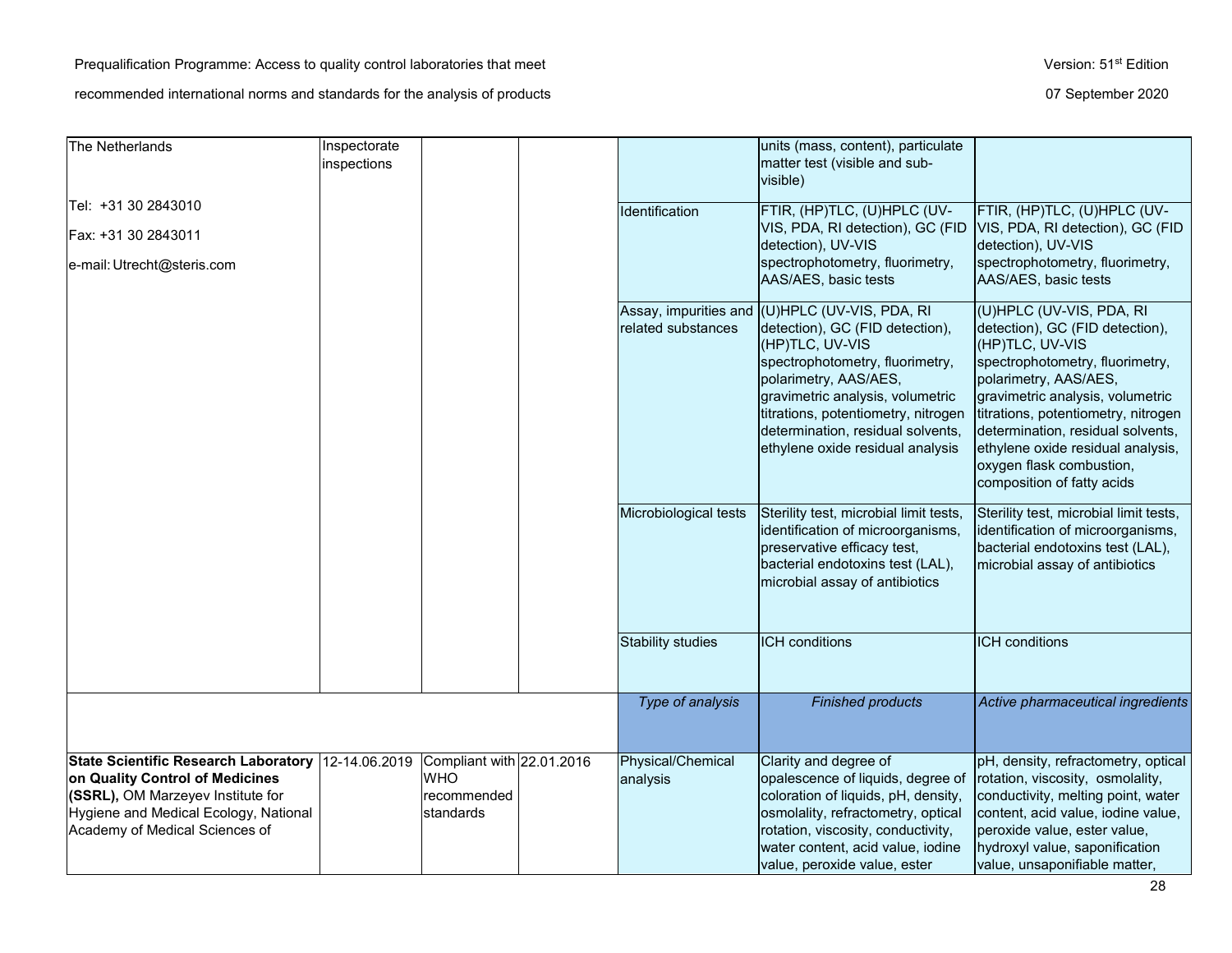| Ukraine, 50 Popudrenka str, Kiev,<br>02660, Ukraine<br>Tel: + 38(044)559-57-11<br>Fax: + 38(044)559-57-00<br>$ e$ -mail: 3526309@ukr.net                                                                                                           |                                                                                                                                                  |                                                                     |                               | value, hydroxyl value,<br>saponification value, nitrogen<br>determination, heavy metals, loss<br>on drying, limit tests,<br>disintegration, dissolution,<br>uniformity of dosage units (mass,<br>content), friability, tablet<br>hardness, dimensions, particulate<br>contamination (sub-visible/visible<br>particles) | nitrogen determination, heavy<br>metals, loss on drying, limit tests                                                                                                                                                                                                                                                      |
|----------------------------------------------------------------------------------------------------------------------------------------------------------------------------------------------------------------------------------------------------|--------------------------------------------------------------------------------------------------------------------------------------------------|---------------------------------------------------------------------|-------------------------------|------------------------------------------------------------------------------------------------------------------------------------------------------------------------------------------------------------------------------------------------------------------------------------------------------------------------|---------------------------------------------------------------------------------------------------------------------------------------------------------------------------------------------------------------------------------------------------------------------------------------------------------------------------|
|                                                                                                                                                                                                                                                    |                                                                                                                                                  |                                                                     | Identification                | HPLC (DAD, RID, UV-Vis, FLD),<br>GC (FID, ECD), TLC, UV-Vis<br>Spectrophotometry, FTIR<br>spectroscopy, basic tests                                                                                                                                                                                                    | HPLC (DAD, RID, UV-Vis, FLD),<br>GC (FID, ECD), TLC, UV-Vis<br>Spectrophotometry, FTIR<br>spectroscopy, basic tests                                                                                                                                                                                                       |
|                                                                                                                                                                                                                                                    |                                                                                                                                                  |                                                                     | related substances            | Assay, impurities and HPLC (DAD, RID, UV-Vis, FLD),<br>GC (Au/HS(FID, ECD)), UV-Vis<br>Spectrophotometry, FTIR<br>spectroscopy, Water<br>determination, basic tests                                                                                                                                                    | HPLC (DAD, RID, UV-Vis,<br>FLD), GC (Au/HS(FID, ECD)),<br>UV-Vis Spectrophotometry, FTIR<br>spectroscopy, Water<br>determination, basic tests                                                                                                                                                                             |
|                                                                                                                                                                                                                                                    |                                                                                                                                                  |                                                                     | Type of analysis              | <b>Finished products</b>                                                                                                                                                                                                                                                                                               | Active pharmaceutical ingredients                                                                                                                                                                                                                                                                                         |
| University of Liege, Faculty of<br>Medicine, Department of Pharmacy,<br>B36 Building, Tower Pharmacy, Level 2 Federal<br><b>Hospital district</b><br>Hippocrate Avenue 15<br>4000 Liège<br>Belgium<br>Tel: + 32 4 366 3979<br>Fax: + 32 4 366 4317 | June 2015 -<br>Belgium<br>Agency for<br>Medicines and<br>Health<br><b>Products</b><br>(FAMHP) +<br>03.11.2016<br><b>(WHO PQT</b><br>Desk Review) | Compliant with 22.12.2016<br><b>WHO</b><br>recommended<br>standards | Physical/Chemical<br>analysis | pH, density, optical rotation,<br>refractive index, viscosity, water<br>content, conductivity, residual<br>solvents, limit tests, tablet<br>hardness, friability, disintegration,<br>dissolution, uniformity of dosage<br>units (mass, content), tapped<br>density, particles size, molarity.                          | pH, optical rotation, refractive<br>index, viscosity, melting point,<br>loss<br>on drying, water content,<br>osmolarity, conductivity, heavy<br>metals, residual solvents, limit<br>tests, acid value, iodine value,<br>peroxide value, ester value,<br>hydroxyl value, saponification<br>value, tapped density, particle |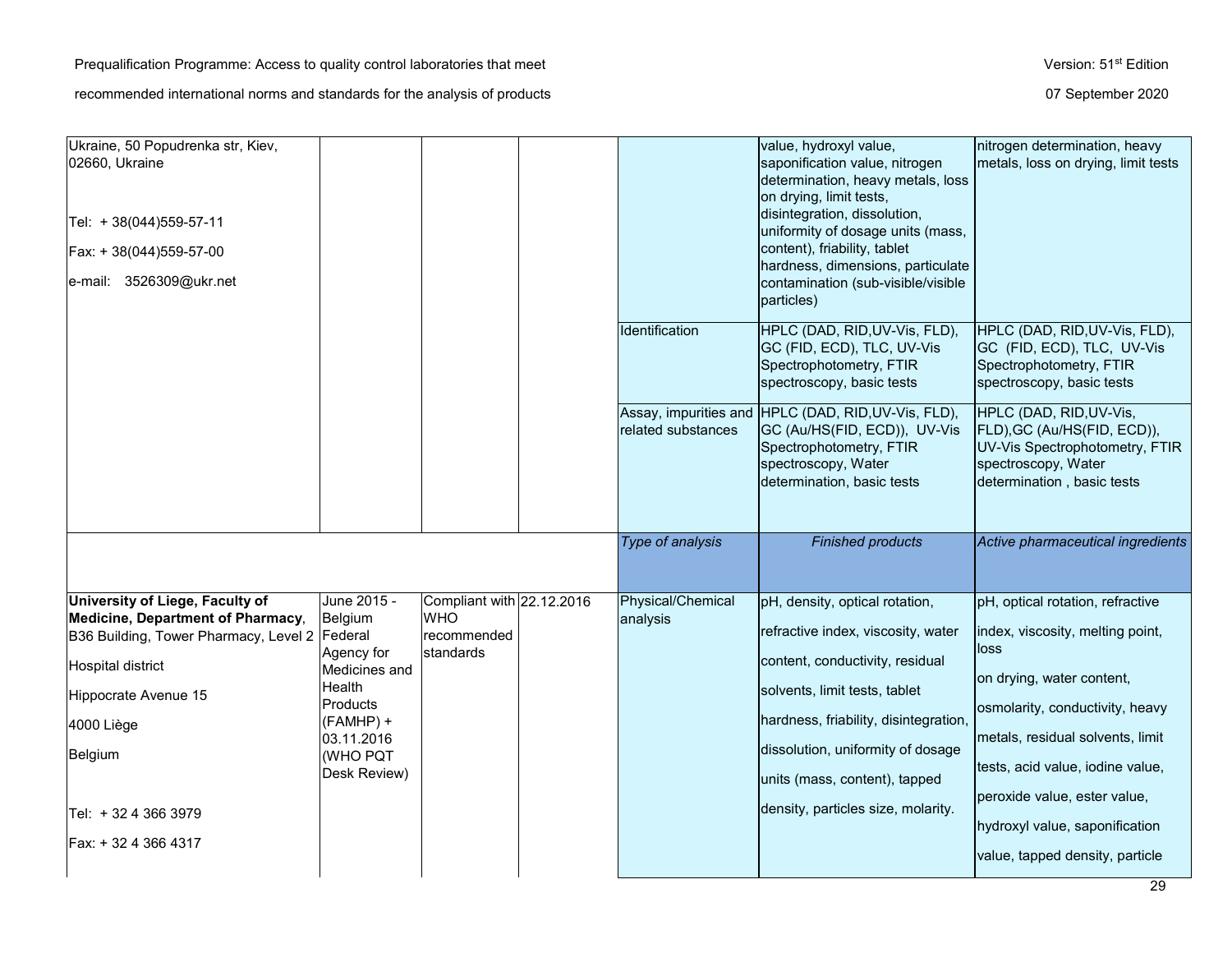Prequalification Programme: Access to quality control laboratories that meet Version: 51<sup>st</sup> Edition

| e-mail: rmarini@ulg.ac.be   |                          |                                        |                          |                                                                                | size, molarity.                                                                   |
|-----------------------------|--------------------------|----------------------------------------|--------------------------|--------------------------------------------------------------------------------|-----------------------------------------------------------------------------------|
|                             |                          |                                        | Identification           | UV-Vis, PDA, refractive index,                                                 | UV-Vis, PDA, refractive index,                                                    |
|                             |                          |                                        |                          | LCUV-                                                                          | LC-UV-ELSD-, UHPLC-UV-MS,                                                         |
|                             |                          |                                        |                          | ELSD-, UHPLC-UV-MS, MS,                                                        | MS, GC-FID, TLC, UV-VIS                                                           |
|                             |                          |                                        |                          | GC-FID, TLC, UV-VIS<br>spectrophotometry, FT- IR                               | spectrophotometry, FT- IR                                                         |
|                             |                          |                                        |                          |                                                                                | spectroscopy, spectroscopy NIR,                                                   |
|                             |                          |                                        |                          | spectroscopy, spectroscopy NIR,                                                | NMR, Raman spectroscopy,                                                          |
|                             |                          |                                        |                          | NMR, Raman spectroscopy,<br>CEDAD,                                             | CEDAD,                                                                            |
|                             |                          |                                        |                          |                                                                                | basic tests.                                                                      |
|                             |                          |                                        |                          | basic tests.                                                                   |                                                                                   |
|                             |                          |                                        |                          |                                                                                | Assay, impurities and HPLC (UV-Vis, PDA), LC/MS, GC HPLC (UV-Vis, PDA), LC/MS, GC |
|                             |                          |                                        | related substances       | (FID,), UHPLC-UV-MS, LC-                                                       | (FID,), UHPLC-UV-MS, LC-                                                          |
|                             |                          |                                        |                          | UVELSD,                                                                        | UVELSD,                                                                           |
|                             |                          |                                        |                          | Spectrophotometry UV-Vis, AAS,                                                 | Spectrophotometry UV-Vis, AAS,                                                    |
|                             |                          |                                        |                          | FTIR, NIR, LC-RMN, CE-DAD.                                                     | FTIR, NIR, LC-RMN, CE-DAD                                                         |
|                             |                          |                                        |                          |                                                                                | volumetric titrations.                                                            |
|                             |                          |                                        | <b>Stability Testing</b> | Under ICH conditions.                                                          | Under ICH conditions.                                                             |
|                             |                          |                                        | Type of analysis         | <b>Finished products</b>                                                       | Active pharmaceutical ingredients                                                 |
|                             |                          |                                        |                          |                                                                                |                                                                                   |
| <b>APTYS Pharmaservices</b> | 23 January<br>2018 (Desk | Compliant with 26.7.2018<br><b>WHO</b> | Physical/Chemical        | pH, density, water content (Karl<br>Fisher), friability, disintegration,       | pH, density, water content (Karl<br>Fisher), loss on drying, viscosity,           |
| Biopôle Clermont-Limagne    | Review)                  | recommended                            | analysis                 | tablet hardness, dissolution,                                                  | limit tests, solubility, conductivity.                                            |
| F-63360 Saint Beauzire      |                          | standards                              |                          | viscosity, dimensions, uniformity<br>of dosage (mass, content),                |                                                                                   |
| France                      |                          |                                        |                          | extractable volume, average<br>volume.                                         |                                                                                   |
|                             |                          |                                        | Identification           | HPLC (UV-VIS detection,<br>amperometric detection, RI), -<br>DAD, FTIR, UV-VIS | HPLC (UV-VIS detection,<br>amperometric detection, RI) -<br>DAD, FTIR, UV-VIS     |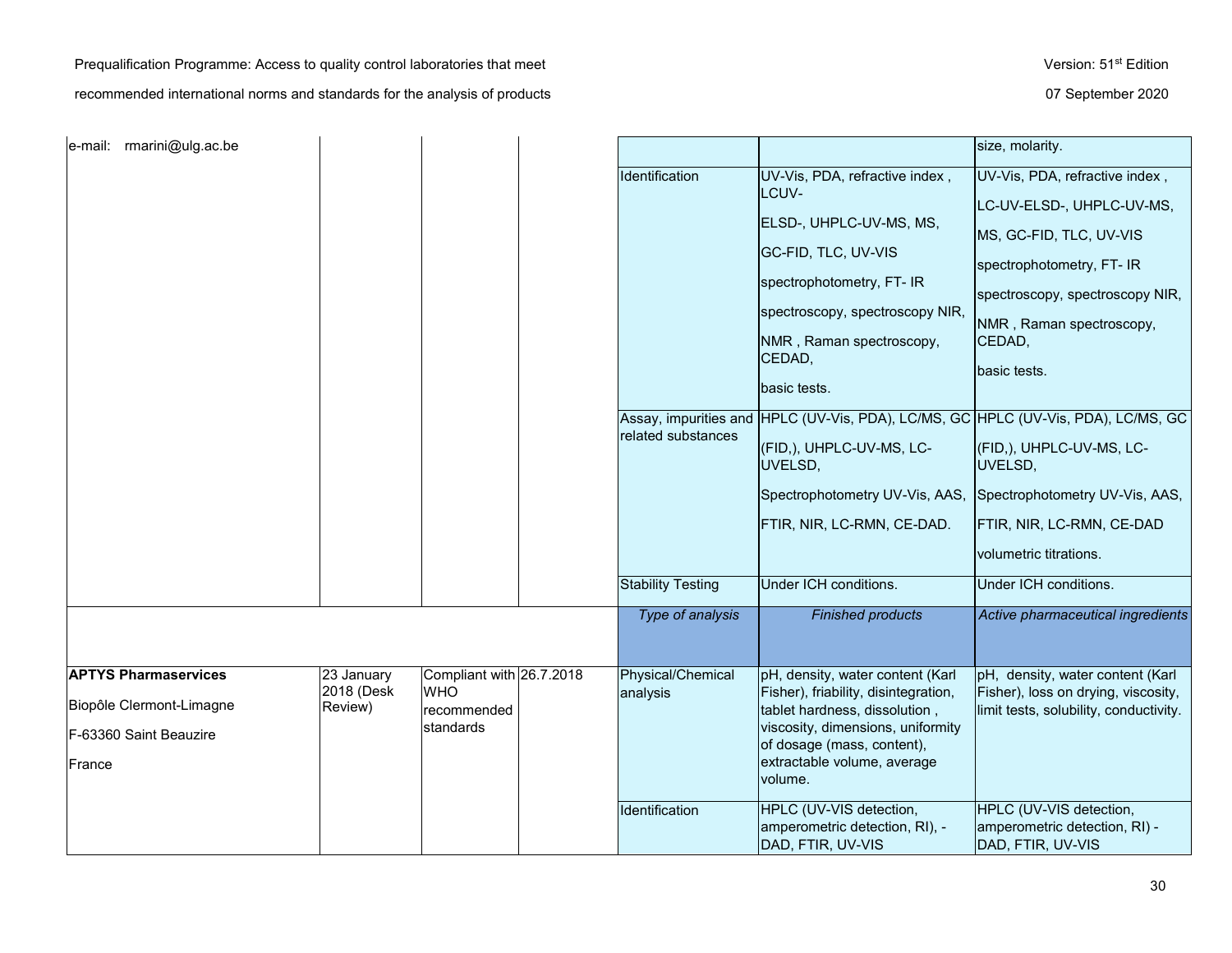| Tel: +33 473 670 670<br>Fax : +33 473 670 687                         |                          |                                        |                                                          | spectrophotometry, TLC,<br>chemical reaction (basic tests).                                                                                             | spectrophotometry, TLC,<br>chemical reaction (basic tests).                                                                           |
|-----------------------------------------------------------------------|--------------------------|----------------------------------------|----------------------------------------------------------|---------------------------------------------------------------------------------------------------------------------------------------------------------|---------------------------------------------------------------------------------------------------------------------------------------|
| e-mail: contact@aptys-<br>pharmaceuticals.com                         |                          |                                        | related substances                                       | Assay, impurities and HPLC (UV-VIS detection,<br>amperometric detection, RI),,<br>UV-VIS spectrophotometry,<br>volumetric titrations,<br>Potentiometry. | HPLC (UV-VIS detection,<br>amperometric detection, RI),<br>DAD, UV-VIS spectrophotometry,<br>volumetric titrations,<br>Potentiometry. |
|                                                                       |                          |                                        | Stability testing                                        | <b>Under ICH conditions</b>                                                                                                                             | <b>Under ICH conditions</b>                                                                                                           |
|                                                                       |                          |                                        | Type of analysis                                         | <b>Finished products</b>                                                                                                                                | Active pharmaceutical ingredients                                                                                                     |
| Gimopharm                                                             | 23 January<br>2018 (Desk | Compliant with 26.7.2018<br><b>WHO</b> | Physical/Chemical<br>analysis                            | pH, density, refractive index,<br>optical rotation, osmolality, water                                                                                   | pH, density, refractive index,<br>optical rotation, osmolarity, water                                                                 |
| 1, Chemin de Saulxier                                                 | Review)                  | recommended                            |                                                          | content, residual solvents, limit                                                                                                                       | content, residual solvents, limit                                                                                                     |
| 91160 Longjumeau                                                      |                          | standards                              |                                                          | tests, tablet hardness, friability,<br>disintegration, dissolution,                                                                                     | tests, particle size, Total Organic<br>Carbon, conductivity, viscosity,                                                               |
| France                                                                |                          |                                        |                                                          | viscosity, uniformity of dosage<br>units (mass, content), particle size<br>(laser,) Differential scanning<br>calorimetry, X-ray Diffraction.            | heavy metals, Ash, sulfated ash,<br>Differential scanning calorimetry,<br>X-ray Diffraction.                                          |
| Tel: +33 1 69 35 54 90                                                |                          |                                        | Identification                                           | HPLC (UV-VIS, DAD, RI                                                                                                                                   | HPLC (UV-VIS, DAD, RI,<br>fluorescence detection), TLC, GC, fluorescence detection), TLC, GC,                                         |
| Fax: +33 1 69 85 31 18                                                |                          |                                        |                                                          | UV-VIS spectrophotometry, IR,<br>AAS, fluorimetry, MS, MS-MS.                                                                                           | UV-VIS spectrophotometry, IR,<br>AAS, fluorimetry.                                                                                    |
| e-mail:<br>aurelie.bertheault@gimopharm.com<br>contacts@gimopharm.com |                          |                                        | Assay, impurities and GC-FID/MS-MS<br>related substances | HPLC-UV/ PDA/ MS-MS/<br>MS/Fluo/ RI / ELSD, UPLC-MS,<br>lonic,<br>ICP/MS, AAS                                                                           | GC-FID/MS-MS<br>HPLC-UV/ PDA/ MS-MS/ MS/<br>Fluo/ RI / ELSD, UPLC-MS, Ionic,<br>ICP/MS, AAS<br>Post column derivatization.            |
|                                                                       |                          |                                        | Stability testing                                        | <b>ICH</b> conditions                                                                                                                                   | <b>ICH Conditions</b>                                                                                                                 |
|                                                                       |                          |                                        | Microbiological tests                                    | Microbial limit tests, Bacterial<br>endotoxins test (LAL); Challenge<br>Test                                                                            | Microbial limit tests, Bacterial<br>endotoxins test (LAL)                                                                             |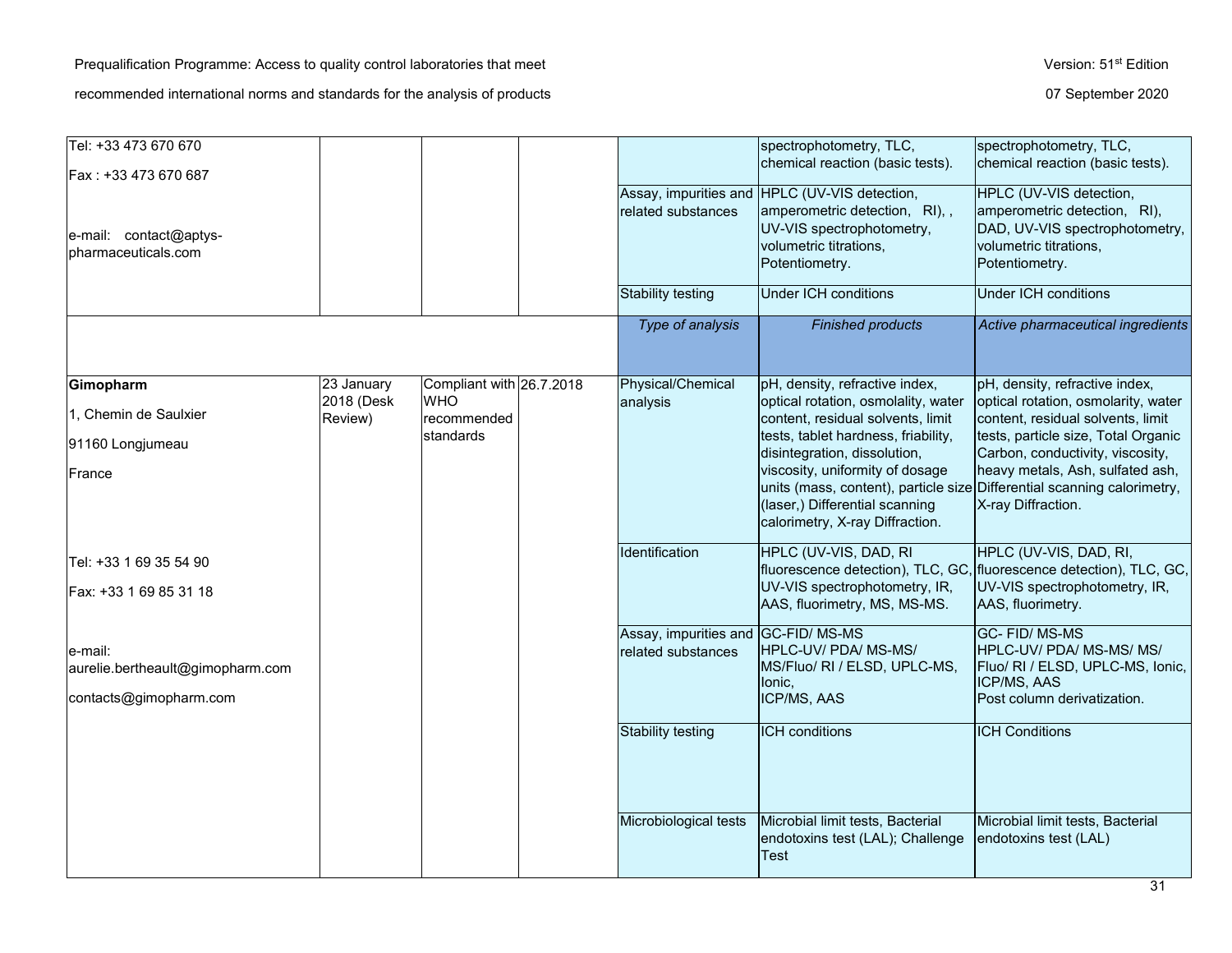# <span id="page-31-0"></span>Prequalification Programme: Access to quality control laboratories that meet Version: 51st Edition

|                                                                                                                                                                                                                                              |                                                                     | <b>Type of analysis</b>       | <b>Finished products</b>                                                                                                                            | Active pharmaceutical ingredients                                                                                                                        |
|----------------------------------------------------------------------------------------------------------------------------------------------------------------------------------------------------------------------------------------------|---------------------------------------------------------------------|-------------------------------|-----------------------------------------------------------------------------------------------------------------------------------------------------|----------------------------------------------------------------------------------------------------------------------------------------------------------|
| RSE on the REM «National Center for 17-19.6.2019<br><b>Expertise of Medicines and Medical</b><br>Devices» of the Committee for<br><b>Quality Control and Safety of Goods</b><br>and Services of the Ministry of<br>Health of the Republic of | Compliant with 16.03.2020<br><b>WHO</b><br>recommended<br>standards | Physical/Chemical<br>analysis | pH, Loss on drying, Water<br>Content (Karl Fischer),<br>Dissolution, Uniformity of Dosage<br>units (Mass and content),<br>Disintegration, Hardness. | pH, Loss on drying, Water<br>Content (Karl Fischer), Sulphated<br>Ash, Insoluble Ash, Residual<br>Solvents.                                              |
| Kazakhstan<br>The Testing Laboratory of Territorial<br>Branch of the Republic State,                                                                                                                                                         |                                                                     | Identification                | Vis Spectrophotometry, Basic<br>Tests.                                                                                                              | HPLC (UV, DAD), GC (TCD), UV- HPLC (UV, DAD), GC (TCD), UV-<br>Vis Spectrophotometry, Basic<br>Tests.                                                    |
| 9A Bukhar Zhyrau Prospect,                                                                                                                                                                                                                   |                                                                     | related substances            |                                                                                                                                                     | Assay, impurities and HPLC (UV, DAD), GC (TCD), UV-HPLC (UV, DAD), GC (TCD), UV-<br>Vis Spectrophotometry, Titrations Vis Spectrophotometry, Titrations. |
| Karaganda City,                                                                                                                                                                                                                              |                                                                     |                               |                                                                                                                                                     |                                                                                                                                                          |
| Karaganda Region, Kazakhstan                                                                                                                                                                                                                 |                                                                     |                               |                                                                                                                                                     |                                                                                                                                                          |
| Tel: + 8 (7212) 41-31-68                                                                                                                                                                                                                     |                                                                     |                               |                                                                                                                                                     |                                                                                                                                                          |
| Fax: + 8 (7212) 41-31-68                                                                                                                                                                                                                     |                                                                     |                               |                                                                                                                                                     |                                                                                                                                                          |
| e-mail: karaganda@dari.kz                                                                                                                                                                                                                    |                                                                     |                               |                                                                                                                                                     |                                                                                                                                                          |
| <b>WHO Eastern Mediterranean Region</b>                                                                                                                                                                                                      |                                                                     |                               |                                                                                                                                                     |                                                                                                                                                          |
|                                                                                                                                                                                                                                              |                                                                     | Type of analysis              | <b>Finished products</b>                                                                                                                            | Active pharmaceutical ingredients                                                                                                                        |
| Laboratoire National de Contrôle des 26.3-28.3.2018 Compliant with 17.7.2008<br>Médicaments - LNCM (Maroc) <sup>6</sup>                                                                                                                      | <b>WHO</b>                                                          | Physical/Chemical<br>analysis | pH, density, refractive index,<br>viscosity, loss on drying, water                                                                                  | pH, density, refractive index,<br>viscosity, loss on drying, melting                                                                                     |
|                                                                                                                                                                                                                                              |                                                                     |                               |                                                                                                                                                     |                                                                                                                                                          |

 $6$  The laboratory has been included on the list based on the WHO assessment, which utilized the results of audits performed by the European Directorate for the Quality of Medicines & HealthCare (EDQM). Therefore no WHO Public Inspection Report is published in this case.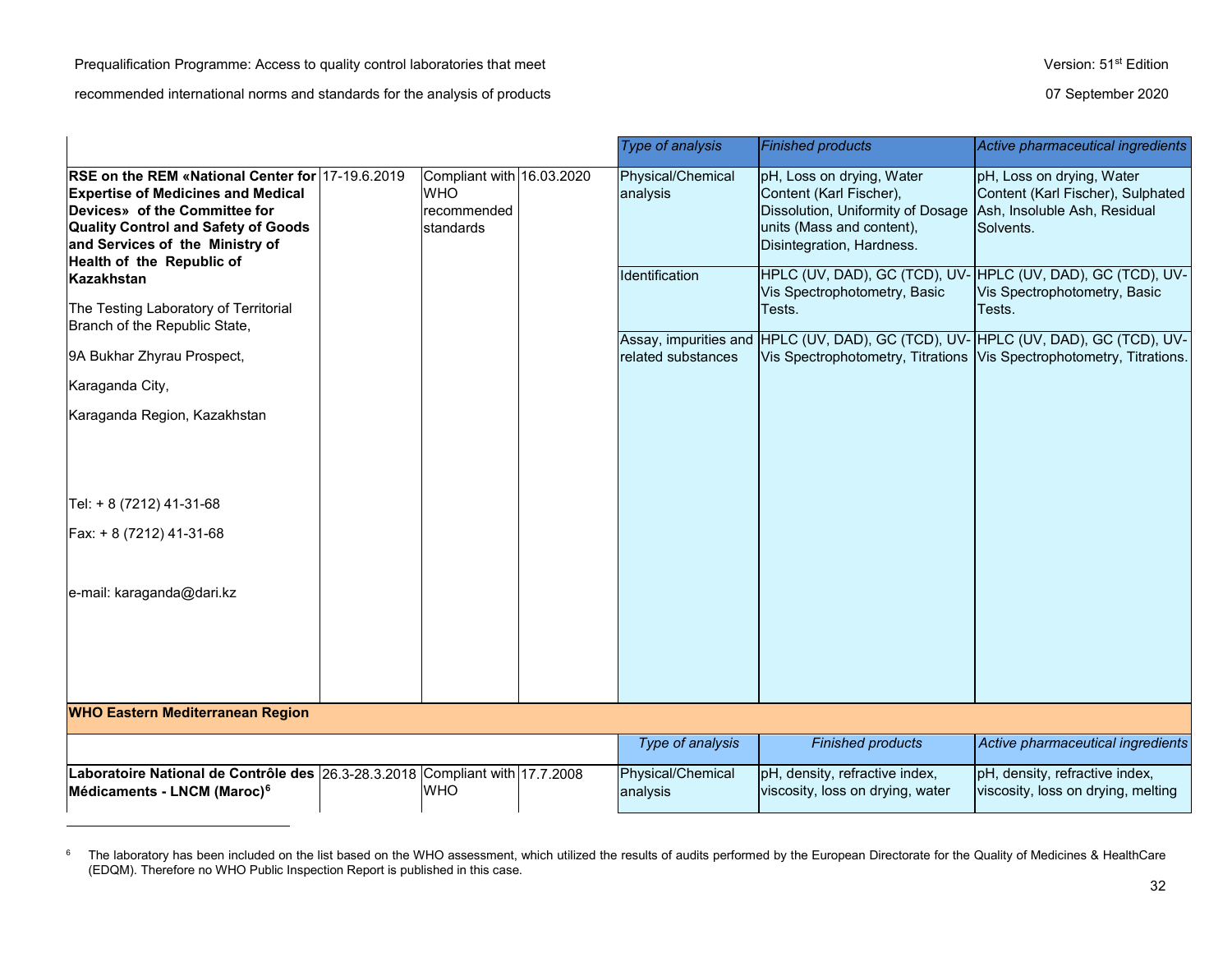| Rue Lamfadel Charkaoui - Medinat Al                                                                                                                                                                                              |               | recommended                                                         |                               | content, conductivity,                                                                                                                                                              | point, water content, conductivity,                                                                                                                                                                                                          |
|----------------------------------------------------------------------------------------------------------------------------------------------------------------------------------------------------------------------------------|---------------|---------------------------------------------------------------------|-------------------------------|-------------------------------------------------------------------------------------------------------------------------------------------------------------------------------------|----------------------------------------------------------------------------------------------------------------------------------------------------------------------------------------------------------------------------------------------|
| Irfane                                                                                                                                                                                                                           |               | standards                                                           |                               | disintegration, dissolution,                                                                                                                                                        | thermal analysis (DSC), X-ray                                                                                                                                                                                                                |
| Rabat 10 000                                                                                                                                                                                                                     |               |                                                                     |                               | uniformity of dosage units (mass,<br>content), friability, tablet hardness metals, sulphated ash                                                                                    | diffractometry, osmolarity, heavy                                                                                                                                                                                                            |
| Maroc                                                                                                                                                                                                                            |               |                                                                     | Identification                | HPLC (fluorescence, UV, UV-Vis,<br>DAD, RI detection), GC (FID,<br>MS), TLC, IR, UV-VIS                                                                                             | HPLC (fluorescence, UV, UV-Vis,<br>DAD, RI detection) GC (FID, MS),<br><b>TLC, IR, UV-VIS</b>                                                                                                                                                |
| lPostal address:                                                                                                                                                                                                                 |               |                                                                     |                               | spectrophotometry                                                                                                                                                                   | spectrophotometry, chemical                                                                                                                                                                                                                  |
| BP 6202, Rabat - Instituts                                                                                                                                                                                                       |               |                                                                     |                               | Assay, impurities and HPLC (fluorescence, UV, UV-Vis, HPLC(fluorescence, UV, UV-Vis,                                                                                                | reaction                                                                                                                                                                                                                                     |
| Rabat                                                                                                                                                                                                                            |               |                                                                     | related substances            | DAD, RI detection), GC (FID,                                                                                                                                                        | DAD, RI detection), GC (FID,                                                                                                                                                                                                                 |
| Maroc                                                                                                                                                                                                                            |               |                                                                     |                               | MS), UV-VIS spectrophotometry,<br>fluorimetry, volumetric titrations,<br>polarimetry                                                                                                | MS), UV-VIS spectrophotometry,<br>fluorimetry, volumetric titrations,<br>polarimetry                                                                                                                                                         |
| Tel: +212 537681930                                                                                                                                                                                                              |               |                                                                     |                               | Determination of related<br>substances/impurities,                                                                                                                                  | Determination of related<br>substances/impurities,                                                                                                                                                                                           |
| Fax: +212 537772520                                                                                                                                                                                                              |               |                                                                     |                               |                                                                                                                                                                                     | degradation products and residual degradation products and residual                                                                                                                                                                          |
| e-mail: d.lncm.dmp@sante.gov.ma                                                                                                                                                                                                  |               |                                                                     |                               | solvents                                                                                                                                                                            | solvents                                                                                                                                                                                                                                     |
|                                                                                                                                                                                                                                  |               |                                                                     |                               |                                                                                                                                                                                     |                                                                                                                                                                                                                                              |
|                                                                                                                                                                                                                                  |               |                                                                     | Type of analysis              | <b>Finished products</b>                                                                                                                                                            | Active pharmaceutical ingredients                                                                                                                                                                                                            |
| <b>Food and Drugs Control Reference</b><br>Laboratories (FDCRL), Food & Drugs<br>Administration, Ministry of Health and<br>Medical Education.<br>No 31 Imam Khomeini Avenue,<br>Tehran, 11136-15911, Islamic Republic<br>of Iran | 21-23.09.2015 | Compliant with 11.03.2016<br><b>WHO</b><br>recommended<br>standards | Physical/Chemical<br>analysis | pH, water content, loss on drying,<br>friability, disintegration, tablet<br>hardness, dissolution, viscosity,<br>density, dimensions, uniformity of<br>dosage unit (mass, content). | pH, Water content, loss on drying,<br>refractive index, optical rotation,<br>viscosity, melting point, heavy<br>metals, sulphated ash, residual<br>solvents, limit tests, solubility,<br>Conductivity, Organic Volatile<br>Impurities (OVI). |
| Tel: +98 21 66496153                                                                                                                                                                                                             |               |                                                                     | Identification                | HPLC (UV-VIS detection, RI,<br>fluorescence detection), GC-MS,                                                                                                                      | HPLC (UV-VIS detection, RI,<br>fluorescence detection), GC-MS,                                                                                                                                                                               |
| Fax:+982166404330                                                                                                                                                                                                                |               |                                                                     |                               | IR, FTIR, UV-VIS<br>spectrophotometry, TLC,<br>chemical reaction (basic tests)                                                                                                      | IR, FTIR, UV-VIS<br>spectrophotometry, TLC,<br>chemical reaction (basic tests)                                                                                                                                                               |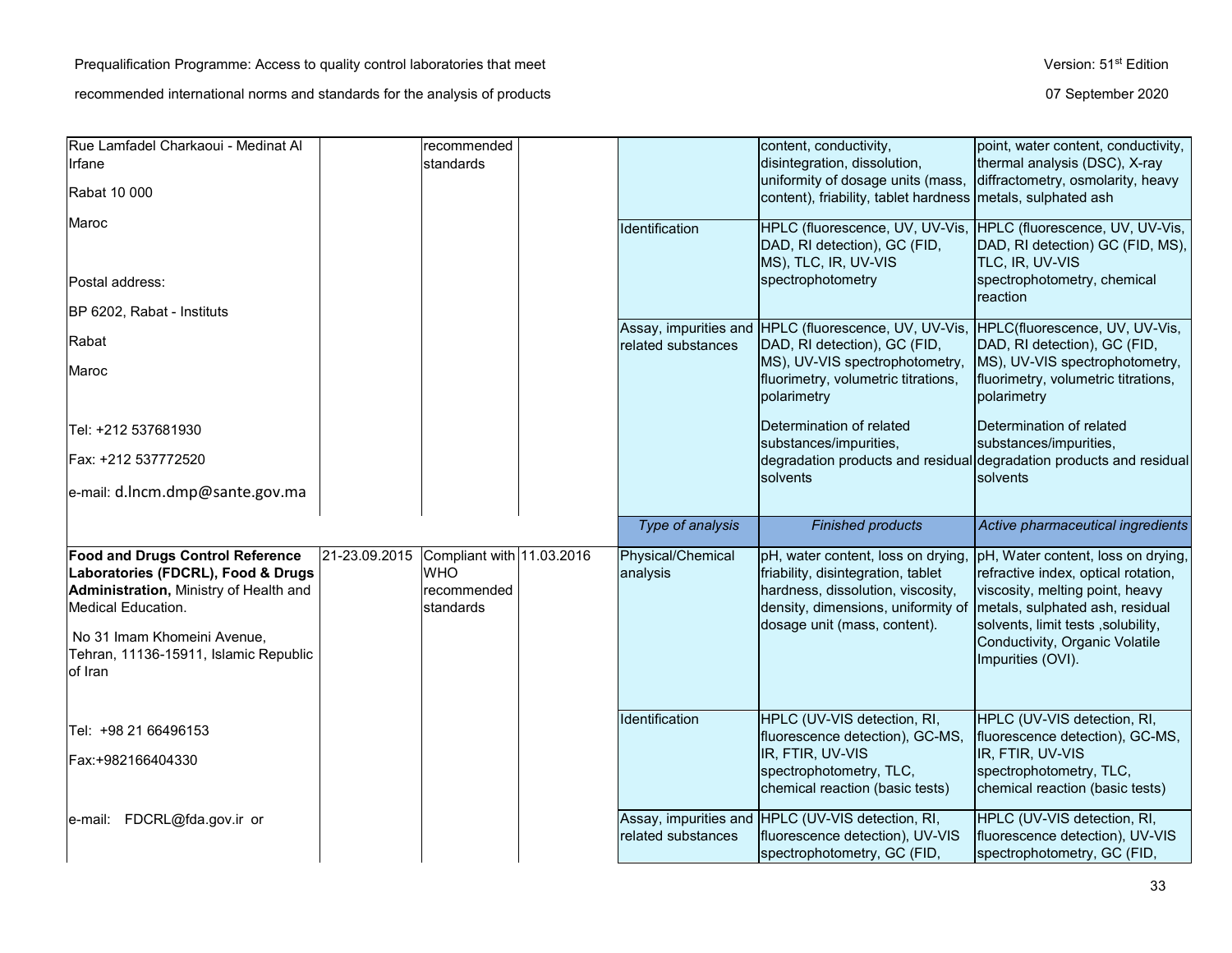Prequalification Programme: Access to quality control laboratories that meet Version: 51<sup>st</sup> Edition

| h.rastegar@fda.gov.ir                                                                                                                      |                |                                                                     |            |                               | TCD), AAS, ICP, Fluorimetry,<br>gravimetric analysis, volumetric<br>titrations, Potentiometry                                         | TCD), AAS, ICP-MS, Fluorimetry,<br>gravimetric analysis, volumetric<br>titrations, Potentiometry                        |
|--------------------------------------------------------------------------------------------------------------------------------------------|----------------|---------------------------------------------------------------------|------------|-------------------------------|---------------------------------------------------------------------------------------------------------------------------------------|-------------------------------------------------------------------------------------------------------------------------|
|                                                                                                                                            |                |                                                                     |            | Microbiological tests         | Sterility test, microbial limit tests,<br>microbial assay of antibiotics,<br>Bacterial Endotoxins Tests (LAL<br>test)                 | <b>Bacterial Endotoxins Tests (LAL</b><br>test)                                                                         |
|                                                                                                                                            |                |                                                                     |            | Type of analysis              | <b>Finished products</b>                                                                                                              | Active pharmaceutical ingredients                                                                                       |
| Pakistan Drugs Testing and<br><b>Research Center (PDTRC)</b><br>Sundar Raiwind Road, Commercial<br>Area (North) Sundar Industrial Estates, | 23-24.7.2018   | Compliant with 03.04.2019<br><b>WHO</b><br>recommended<br>standards |            | Physical/Chemical<br>analysis | pH                                                                                                                                    | pH                                                                                                                      |
| Raiwind<br>Lahore                                                                                                                          |                |                                                                     |            | Identification                | HPLC (UV-VIS, UV-VIS<br>spectrophotometry.                                                                                            | <b>HPLC (UV-VIS, UV-VIS)</b><br>spectrophotometry                                                                       |
| Pakistan                                                                                                                                   |                |                                                                     |            |                               | Assay, impurities and HPLC (UV-VIS), UV-VIS                                                                                           | HPLC (UV-VIS), UV-VIS                                                                                                   |
| Tel: +92 42 35297281-4                                                                                                                     |                |                                                                     |            | related substances            | spectrophotometry.                                                                                                                    | spectrophotometry.                                                                                                      |
| e-mail: info@pdtrc.org.pk                                                                                                                  |                |                                                                     |            |                               |                                                                                                                                       |                                                                                                                         |
|                                                                                                                                            |                |                                                                     |            | Type of analysis              | <b>Finished products</b>                                                                                                              | Active pharmaceutical ingredients                                                                                       |
| <b>Arwan Pharmaceutical Industries</b>                                                                                                     | 9-12 July 2019 | Compliant with                                                      | 16.03.2020 | Physical/Chemical             | pH, density, appearance, color                                                                                                        | pH, optical rotation, viscosity,                                                                                        |
| 3-Jadra Real Estate,                                                                                                                       |                | <b>WHO</b><br>recommended                                           |            | analysis                      | intensity, optical rotation,<br>viscosity, water content,                                                                             | melting point, loss on drying,<br>water content, osmolarity,                                                            |
| Jadra Chouf                                                                                                                                |                | standards                                                           |            |                               | conductivity, limit tests, acidity,                                                                                                   | conductivity, heavy metals,                                                                                             |
| Mount Lebanon                                                                                                                              |                |                                                                     |            |                               | alkalinity, tablet hardness,                                                                                                          | limit tests, acid value, iodine<br>value, peroxide value, ester                                                         |
| Lebanon                                                                                                                                    |                |                                                                     |            |                               | friability, disintegration,<br>dissolution, uniformity of dosage<br>units (mass content), loss on<br>drying, particulate matter test, | value, hydroxyl value, density,<br>sulphated ash, residue<br>on ignition, total organic carbon,                         |
| Tel: +961 7 996 002                                                                                                                        |                |                                                                     |            |                               | extractable volume, dimensions.                                                                                                       | solubility.                                                                                                             |
| Fax: +961 7 995 627                                                                                                                        |                |                                                                     |            | Identification                | HPLC (UV-Vis, PDA, RI), TLC,<br>UVVIS spectrophotometry, FTIR,<br>AAS.                                                                | HPLC (UV-Vis, PDA, RI,<br>conductivity, fluorescence,<br>detection), GC (FID), TLC, UV-<br>VIS spectrophotometry, basic |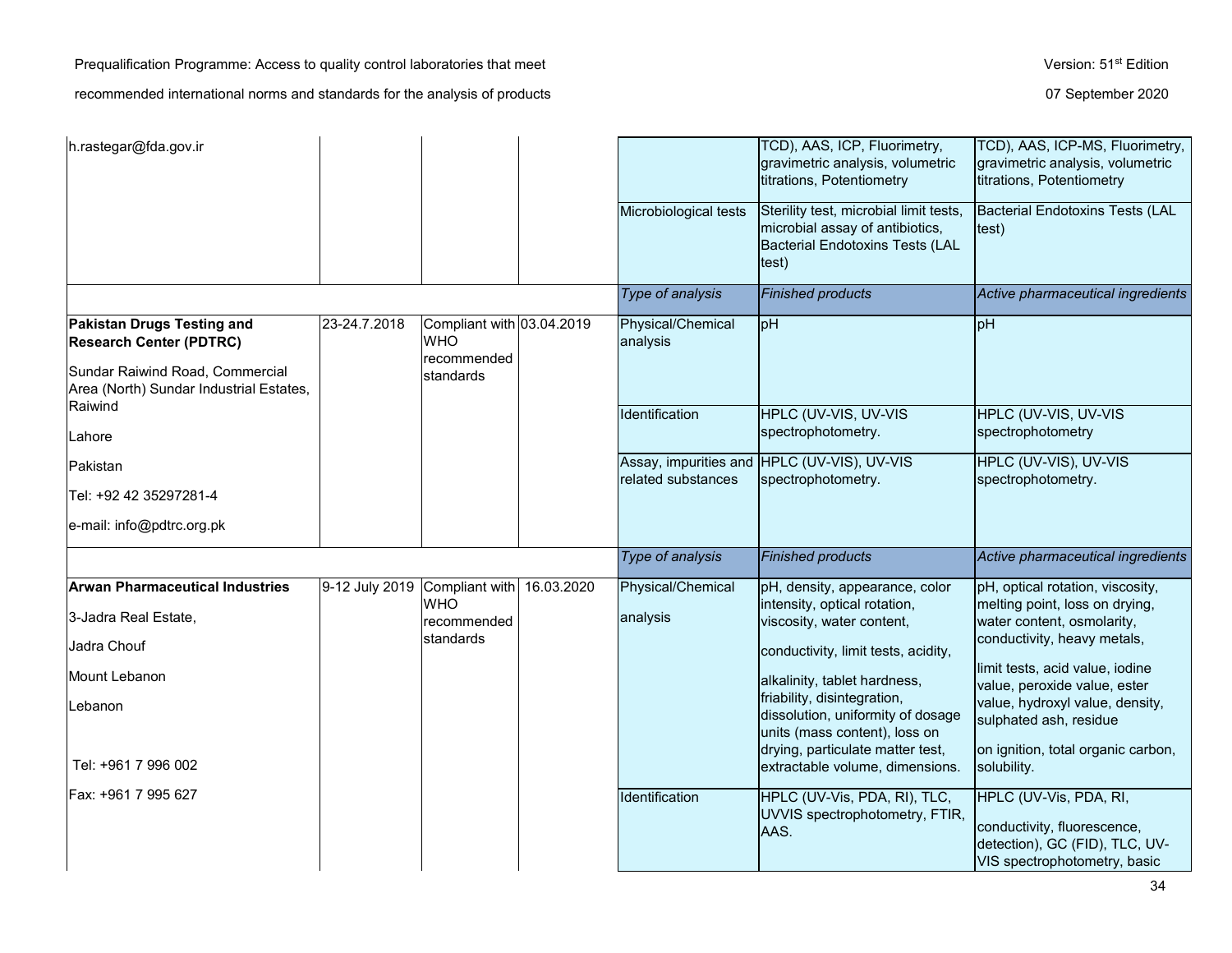Prequalification Programme: Access to quality control laboratories that meet Version: 51<sup>st</sup> Edition

| e-mail: qc@arwanlb.com                       |                            |                                                        |                               |                                                                                                               | tests, capillary electrophoresis,<br>FTIR, AAS.                                                                           |
|----------------------------------------------|----------------------------|--------------------------------------------------------|-------------------------------|---------------------------------------------------------------------------------------------------------------|---------------------------------------------------------------------------------------------------------------------------|
|                                              |                            |                                                        | Assay, impurities             | HPLC (UV-Vis, PDA, RI,                                                                                        | HPLC (UV-Vis, PDA, RI,                                                                                                    |
|                                              |                            |                                                        | and related                   | fluorescence), uV-Vis<br>spectrophotometry, AAS, FTIR,                                                        | fluorescence), GC FID, UV-Vis                                                                                             |
|                                              |                            |                                                        | substances                    | volumetric titrations, TLC,                                                                                   | spectrophotometry, AAS, FTIR,                                                                                             |
|                                              |                            |                                                        |                               | potentiometry, Analytical Test<br>method validations.                                                         | volumetric titrations, TLC,                                                                                               |
|                                              |                            |                                                        |                               |                                                                                                               | potentiometry, Analytical Test<br>method validations.                                                                     |
|                                              |                            |                                                        | Microbiological               | Sterility test, microbial limit tests,                                                                        | Sterility test, microbial limit tests,                                                                                    |
|                                              |                            |                                                        | tests                         | bacterial endotoxins test (LAL),                                                                              | bacterial endotoxins test (LAL),                                                                                          |
|                                              |                            |                                                        |                               | microbial assay of antibiotics,                                                                               | microbial assay of antibiotics,<br>Test method validations.                                                               |
|                                              |                            |                                                        |                               | preservative efficacy test, Test<br>method validations.                                                       |                                                                                                                           |
|                                              |                            |                                                        | <b>Stability testing</b>      | Stability testing for all required<br>ICHzones Stability testing for all<br>required ICH zones                | Stability testing for all required<br>ICH zones Stability testing for all<br>required ICH zones                           |
|                                              |                            |                                                        | Type of analysis              | <b>Finished products</b>                                                                                      | Active pharmaceutical ingredients                                                                                         |
| Drugs Testing Laboratory (DTL)<br>Faisalabad | 23-25<br>September<br>2019 | Compliant with 16.03.2020<br><b>WHO</b><br>recommended | Physical/Chemical<br>analysis | pH, water content, loss on drying,<br>friability, tablet hardness, tablet<br>dimensions, uniformity of dosage | pH, water content, loss on drying,<br>density,<br>point,<br>melting<br>conductivity.                                      |
| A block, Near DPS School G.M.                |                            | standards                                              |                               | units (mass, content),<br>disintegration time, dissolution,                                                   |                                                                                                                           |
| Abad                                         |                            |                                                        |                               | viscosity, density/specific gravity.                                                                          |                                                                                                                           |
| Faisalabad 38000                             |                            |                                                        | Identification                | IR, TLC, HPLC, UV,                                                                                            | IR, TLC, HPLC, UV,                                                                                                        |
| Pakistan                                     |                            |                                                        |                               | spectrophotometry and basic<br>tests.                                                                         | spectrophotometry and basic<br>tests.                                                                                     |
| Tel: +92419330300-1                          |                            |                                                        | related substances            | Assay, impurities and HPLC (UV-VIS, DAD, RI<br>detection), GC, UV, and FTIR                                   | HPLC (UV-VIS, DAD, RI<br>detection), GC, UV, and FTIR                                                                     |
|                                              |                            |                                                        |                               | titrations, polarimetry,<br>Determination of related                                                          | spectrophotometry and volumetric spectrophotometry and volumetric<br>titrations, polarimetry,<br>Determination of related |
|                                              |                            |                                                        |                               | substances and impurities by                                                                                  | substances and impurities by                                                                                              |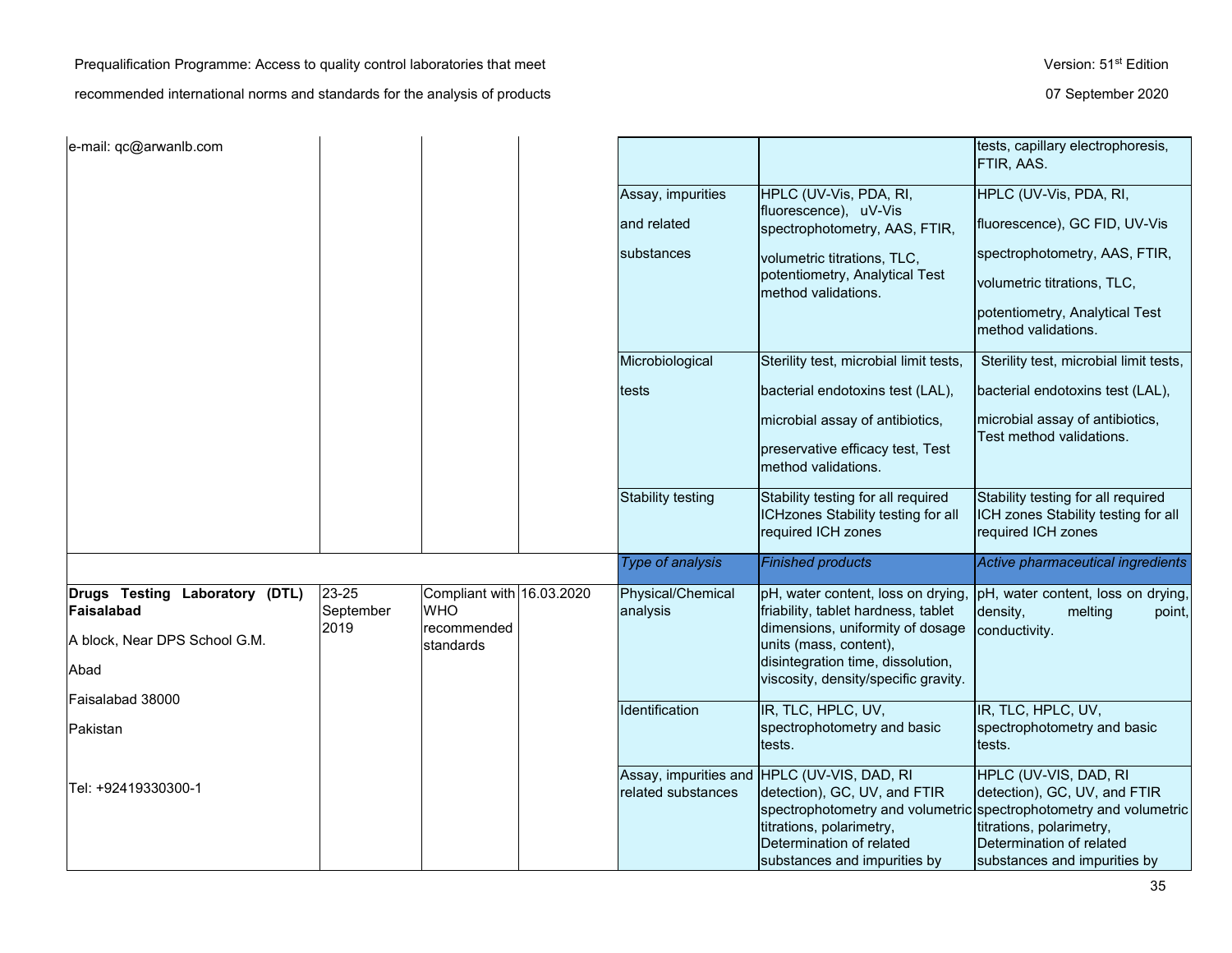| e-mail: shoaibdtlfsd@gmail.com;<br>directordtlfsd@gmail.com                                                              |                                   |                                                                     |  |                               | comparison with a reference<br>standard.                                                                                                                          | comparison with a reference<br>standard.                                                                                                     |  |  |
|--------------------------------------------------------------------------------------------------------------------------|-----------------------------------|---------------------------------------------------------------------|--|-------------------------------|-------------------------------------------------------------------------------------------------------------------------------------------------------------------|----------------------------------------------------------------------------------------------------------------------------------------------|--|--|
|                                                                                                                          |                                   |                                                                     |  | <b>Type of analysis</b>       | <b>Finished products</b>                                                                                                                                          | Active pharmaceutical ingredients                                                                                                            |  |  |
| Prime Health (Pvt) Ltd (PHPL)<br>Royal Plaza, Mezzanine Floor,<br>30 East, Fazal-e-Haq Road,<br>Blue Area,<br>Islamabad, | 22-24.1.2020                      | Compliant with 04.06.2020<br><b>WHO</b><br>recommended<br>standards |  | Physical/Chemical<br>analysis | pH, Water content (Karl-fisher),<br>Loss on drying, dissolution,<br>uniformity of dosage units,<br>Titration, polarimetry, residual<br>solvents                   | pH, Water content (Karl-fisher),<br>Loss on drying, Titration,<br>polarimetry, residual solvents                                             |  |  |
| Pakistan.                                                                                                                |                                   |                                                                     |  | Identification                | HPLC, UV-VIS                                                                                                                                                      | HPLC, UV-VIS<br>Spectrophotometer, FTIR HPLC, Spectrophotometer, FTIR HPLC,<br>UV-VIS Spectrophotometer, FTIR UV-VIS Spectrophotometer, FTIR |  |  |
| Tel: 00-92-51-8445004, 92-333-<br>0590374<br>le-mail:<br>ambreen@primehealthlaboratories.com                             |                                   |                                                                     |  | related substances            | Assay, impurities and HPLC (UV-VIS, DAD, RI<br>detection), UV-VIS<br>Spectrophotometer, GC, Atomic<br>Absorption Spectroscopy,<br>polarimetry, residual solvents. | HPLC (UV-VIS, DAD, RI<br>detection), UV-VIS<br>Spectrophotometer, GC, Atomic<br>Absorption Spectroscopy,<br>polarimetry, residual solvents.  |  |  |
|                                                                                                                          |                                   |                                                                     |  | Stability studies             | <b>ICH</b> conditions                                                                                                                                             | <b>ICH</b> conditions                                                                                                                        |  |  |
|                                                                                                                          | <b>WHO Western Pacific Region</b> |                                                                     |  |                               |                                                                                                                                                                   |                                                                                                                                              |  |  |
|                                                                                                                          |                                   |                                                                     |  | Type of analysis              | <b>Finished products</b>                                                                                                                                          | Active pharmaceutical ingredients                                                                                                            |  |  |
| National Institutes for Eood and Drug 27-30 8 2018                                                                       |                                   | $C$ ompliant with 20.11.2012                                        |  | Physical/Chamical             | InH density refractometry water InH refractometry ontical rotation                                                                                                |                                                                                                                                              |  |  |

| National Institutes for Food and Drug 27-30.8.2018<br>Control (NIFDC) -                                     | Compliant with 20.11.2012<br><b>WHO</b> | Physical/Chemical<br>analysis | pH, density, refractometry, water  pH, refractometry, optical rotation,<br>content, limit tests, disintegration, lloss on drying, water content,                                                                                  |                                                                                          |
|-------------------------------------------------------------------------------------------------------------|-----------------------------------------|-------------------------------|-----------------------------------------------------------------------------------------------------------------------------------------------------------------------------------------------------------------------------------|------------------------------------------------------------------------------------------|
| <b>Divisions of Chemical Drugs,</b><br>Antibiotics, Narcotic Drugs and<br>Pharmacology of the Institute for | Irecommended<br>Istandards              |                               | dissolution, uniformity of dosage<br>units (mass, content), friability,<br><b>Idimensions</b>                                                                                                                                     | heavy metals, acid value, iodine<br>value, limit tests, nitrogen<br><b>determination</b> |
| <b>Chemical Drug Control</b>                                                                                |                                         | Identification                | HPLC (UV-Vis, RI detection), GC HPLC (UV-Vis, RI detection), GC<br>(FID), TLC, UV-VIS                                                                                                                                             | $ $ (FID), TLC, UV-VIS                                                                   |
| 2 Tiantan Xili (Temple of Heaven)                                                                           |                                         |                               | spectrophotometry, FTIR, basic                                                                                                                                                                                                    | spectrophotometry, FTIR, basic                                                           |
| 100050 Beijing                                                                                              |                                         |                               | ltests                                                                                                                                                                                                                            | Itests                                                                                   |
| P.R. CHINA                                                                                                  |                                         | related substances            | Assay, impurities and HPLC (UV-Vis, RI detection), GC HPLC (UV-Vis, RI detection), GC<br>(FID), UV-VIS spectrophotometry, (FID), UV-VIS spectrophotometry,<br>AAS, FTIR, volumetric titrations   AAS, FTIR, volumetric titrations |                                                                                          |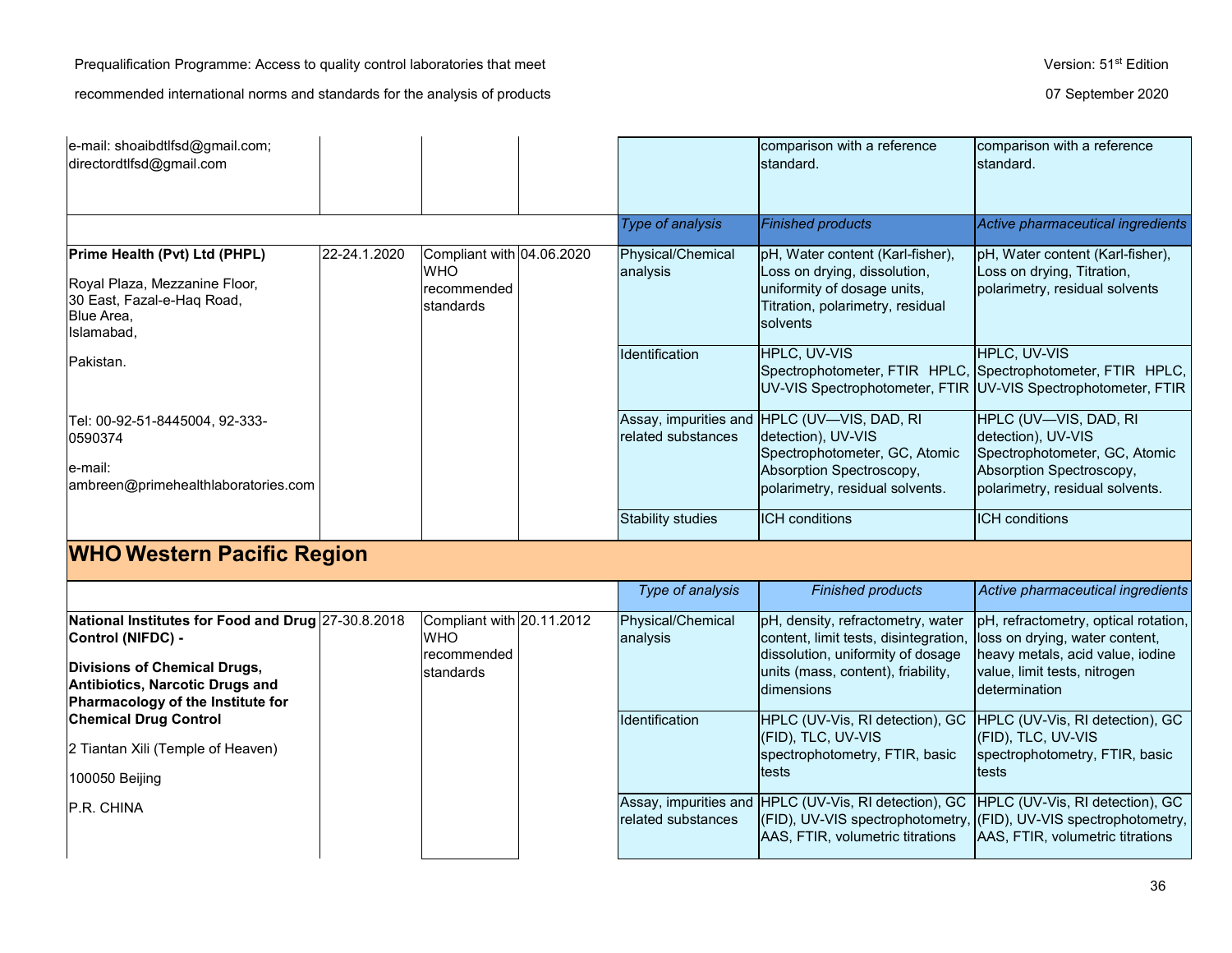|                                                                                      |              |                                                        | Microbiological tests                                          | Bacterial endotoxins test (LAL),                                                                                                                                                                                        | Bacterial endotoxins test (LAL),                                                                                                                                                                                                                                         |
|--------------------------------------------------------------------------------------|--------------|--------------------------------------------------------|----------------------------------------------------------------|-------------------------------------------------------------------------------------------------------------------------------------------------------------------------------------------------------------------------|--------------------------------------------------------------------------------------------------------------------------------------------------------------------------------------------------------------------------------------------------------------------------|
| Tel: +86 10 67095866                                                                 |              |                                                        |                                                                | microbial assay of antibiotics                                                                                                                                                                                          | microbial assay of antibiotics                                                                                                                                                                                                                                           |
| Fax: +86 10 65113805                                                                 |              |                                                        |                                                                |                                                                                                                                                                                                                         |                                                                                                                                                                                                                                                                          |
| e-mail: yanghx@nifdc.org.cn                                                          |              |                                                        |                                                                |                                                                                                                                                                                                                         |                                                                                                                                                                                                                                                                          |
| zhanghz@nicpbp.org.cn                                                                |              |                                                        |                                                                |                                                                                                                                                                                                                         |                                                                                                                                                                                                                                                                          |
|                                                                                      |              |                                                        | Type of analysis                                               | <b>Finished products</b>                                                                                                                                                                                                | Active pharmaceutical ingredients                                                                                                                                                                                                                                        |
| National Institute of Drug Quality<br><b>Control of Vietnam (NIDQC)</b>              | 21-25.2.2020 | Compliant with 28.11.2008<br><b>WHO</b><br>recommended | Physical/Chemical<br>analysis                                  | pH, density, refractometry,<br>viscosity, loss on drying, water<br>content, disintegration,                                                                                                                             | pH, density, refractometry,<br>specific optical rotation, viscosity,<br>loss on drying, melting point,                                                                                                                                                                   |
| 48 Hai Ba Trung Street                                                               |              | standards                                              |                                                                | dissolution, uniformity of dosage<br>units (mass, content), friability,                                                                                                                                                 | water content, heavy metals,<br>sulphated ash, acid insoluble ash,                                                                                                                                                                                                       |
| Hoan Kiem District                                                                   |              |                                                        |                                                                | tablet hardness, particulate matter acid value, iodine value, ester                                                                                                                                                     |                                                                                                                                                                                                                                                                          |
| Hanoi                                                                                |              |                                                        |                                                                | test                                                                                                                                                                                                                    | value, acetyl value, peroxide<br>value, saponification value                                                                                                                                                                                                             |
| Vietnam<br>Tel. +844 824 5009<br>Fax: +844 825 6911<br>e-mail: npthaodz@yahoo.com.vn |              |                                                        | Identification                                                 | HPLC (UV-Vis, DAD,<br>fluorescence, light scattering<br>detection), LC/MS/MS, GC (FID,<br>ECD), GC/MS, TLC, HPTLC, UV- ECD), GC/MS, TLC, HPTLC, UV-<br>VIS spectrophotometry, IR, AAS                                   | HPLC (UV-Vis, DAD,<br>fluorescence, light scattering<br>detection), LC/MS/MS, GC (FID,<br>VIS spectrophotometry, IR, FTIR,<br>AAS, chemical reaction                                                                                                                     |
| nhlienvkn@gmail.com<br>tranthuyhanh1974@yahoo.com                                    |              |                                                        | Assay, impurities and HPLC (UV-Vis, DAD,<br>related substances | fluorescence, light scattering<br>detection), LC/MS/MS, GC (FID,<br>ECD), GC/MS, TLC, HPTLC, UV-<br>VIS spectrophotometry, AAS,<br>fluorimetry, volumetric titrations,<br>amperometry, potentiometry,<br>nitrogen assay | HPLC (UV-Vis, DAD,<br>fluorescence, light scattering<br>detection), LC/MS/MS, GC (FID,<br>ECD), GC/MS, TLC, HPTLC, UV-<br>VIS spectrophotometry, AAS,<br>fluorimetry, volumetric titrations,<br>amperometry, potentiometry,<br>nitrogen assay, thermal analysis<br>(DSC) |
|                                                                                      |              |                                                        | Microbiological tests                                          | Sterility test, microbial purity, test Microbial assay<br>for pyrogens, bacterial endotoxins<br>test (LAL), microbial assay                                                                                             |                                                                                                                                                                                                                                                                          |
|                                                                                      |              |                                                        | <b>Stability studies</b>                                       | <b>WHO</b> conditions                                                                                                                                                                                                   | <b>WHO</b> conditions                                                                                                                                                                                                                                                    |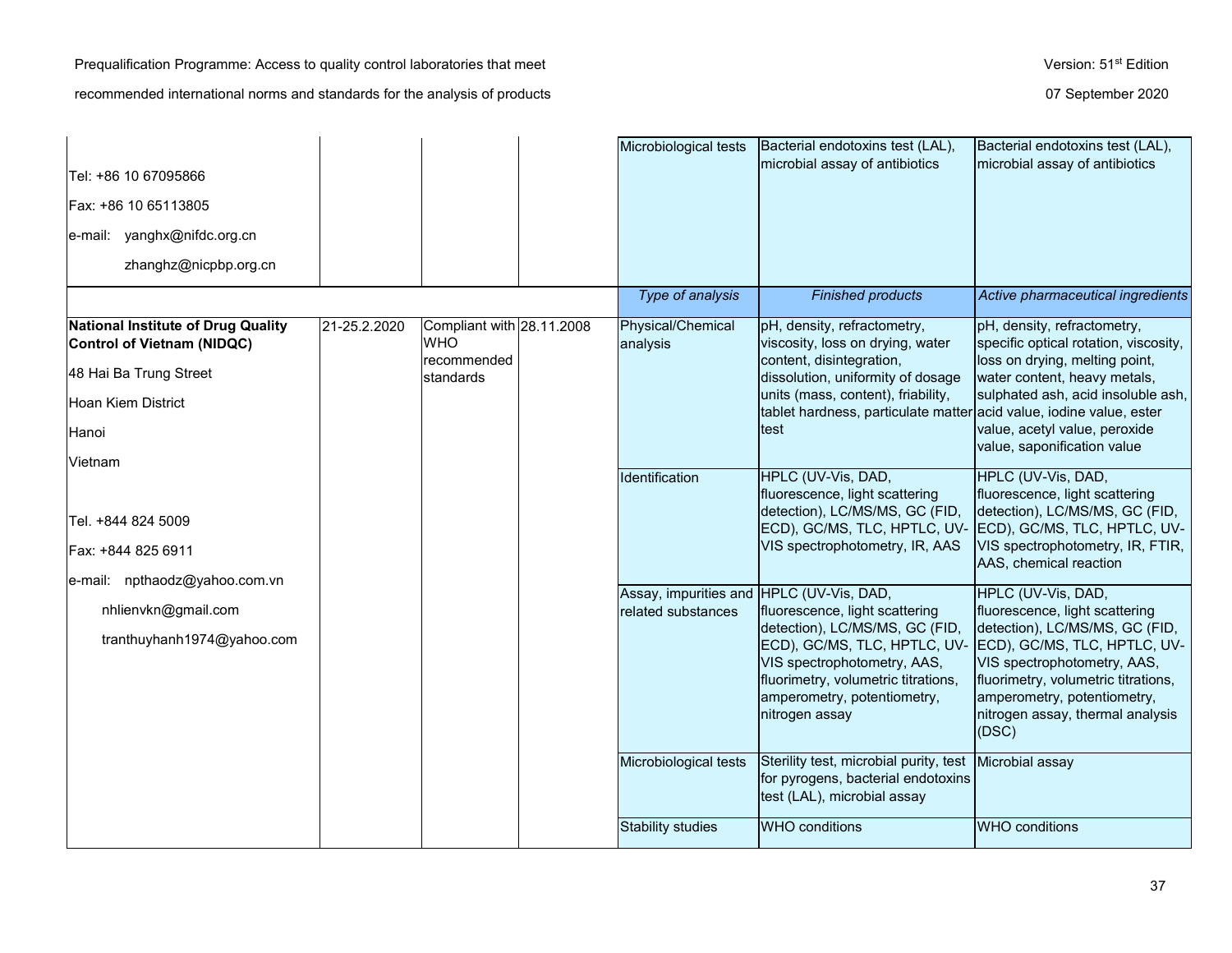|                                                                                                                                                  |               |                                                                    |           | Type of analysis                                                                        | <b>Finished products</b>                                                                                                                                                                                                                                  | Active pharmaceutical ingredients                                                                                                                                                                                                            |
|--------------------------------------------------------------------------------------------------------------------------------------------------|---------------|--------------------------------------------------------------------|-----------|-----------------------------------------------------------------------------------------|-----------------------------------------------------------------------------------------------------------------------------------------------------------------------------------------------------------------------------------------------------------|----------------------------------------------------------------------------------------------------------------------------------------------------------------------------------------------------------------------------------------------|
| TÜV SÜD PSB Pte Ltd<br><b>Chemical &amp; Materials (Food &amp;</b><br><b>Pharmaceutical Testing)</b><br>1 Science Park Drive<br>Singapore 118221 | 24-26.10.2016 | Compliant with 21.8.2009<br><b>WHO</b><br>recommended<br>standards |           | Physical/Chemical<br>analysis                                                           | pH, density, refractometry,<br>viscosity, loss on drying, water<br>content, disintegration,<br>dissolution, uniformity of dosage<br>units (mass, content), friability,<br>tablet hardness, particulate matter acid value, iodine value, ester<br>test     | pH, density, refractometry,<br>specific optical rotation, viscosity,<br>loss on drying, melting point,<br>water content, heavy metals,<br>sulphated ash, acid insoluble ash,<br>value, acetyl value, peroxide<br>value, saponification value |
| Tel: +65 68851313<br>Fax: +65 67784301                                                                                                           |               |                                                                    |           | Identification                                                                          | HPLC (UV-Vis), GC (FID),<br>GC/MS, TLC, HPTLC, UV-VIS<br>spectrophotometry, IR, AAS.                                                                                                                                                                      | HPLC (UV-Vis), GC (FID),<br>GC/MS, TLC, HPTLC, UV-VIS<br>spectrophotometry, IR, FTIR,<br>AAS, chemical reaction, UHPLC.                                                                                                                      |
| e-mail: Jianhua.lin@tuv-sud-psb.sg                                                                                                               |               |                                                                    |           | Assay, impurities and HPLC (UV-Vis, DAD,<br>related substances<br>Microbiological tests | fluorescence, light scattering<br>detection), GC (FID), TLC,<br>HPTLC, UV-VIS<br>spectrophotometry, AAS,<br>volumetric titrations,<br>potentiometry, nitrogen assay,<br>UHPLC.<br>Sterility test, microbial purity, test Microbial assay, Sterility test, | HPLC (UV-Vis, DAD,<br>fluorescence, light scattering<br>detection), GC (FID), TLC,<br>HPTLC, UV-VIS<br>spectrophotometry, AAS,<br>volumetric titrations,<br>potentiometry, nitrogen assay,<br>UHPLC.                                         |
|                                                                                                                                                  |               |                                                                    |           |                                                                                         | for pyrogens, bacterial endotoxins bacterial endotoxins test (LAL),<br>test (LAL), microbial assay.                                                                                                                                                       | <b>Microbial Limit Test</b>                                                                                                                                                                                                                  |
|                                                                                                                                                  |               |                                                                    |           | Type of analysis                                                                        | <b>Finished products</b>                                                                                                                                                                                                                                  | Active pharmaceutical ingredients                                                                                                                                                                                                            |
| <b>Institute of Drug Quality Control</b><br>(IDQC)                                                                                               | 17-19.10.2016 | Compliant with<br><b>WHO</b><br>recommended<br>standards           | 18.7.2017 | Physical/Chemical<br>analysis                                                           | pH, loss on drying, water content,<br>optical rotation, disintegration,<br>dissolution, density, uniformity of<br>dosage unit (mass, content)                                                                                                             | pH, loss on drying, water content,<br>melting point, sulphated ash, acid<br>insoluble ash, residual solvents,<br>limit test.                                                                                                                 |
| 200 Co Bac Street                                                                                                                                |               |                                                                    |           | Identification                                                                          | HPLC (UV-VIS, Fluorescence, RI,<br>DAD, MS detection), GC (FID,                                                                                                                                                                                           | HPLC (UV-VIS detection), GC<br>(FID, MS detection), FTIR, UV-                                                                                                                                                                                |
| District 1<br>Ho Chi Minh City<br><b>Viet Nam</b>                                                                                                |               |                                                                    |           |                                                                                         | MS detection), FTIR, UV-VIS<br>spectrophotometry, TLC,<br>chemical reaction.                                                                                                                                                                              | VIS spectrophotometry, TLC,<br>chemical reaction.                                                                                                                                                                                            |
|                                                                                                                                                  |               |                                                                    |           | related substances                                                                      | Assay, impurities and HPLC (UV-VIS, Fluorescence, RI, HPLC (UV-VIS, Fluorescence, RI,<br>DAD, MS detection), GC, UV-VIS DAD, MS detection), GC, UV-VIS                                                                                                    |                                                                                                                                                                                                                                              |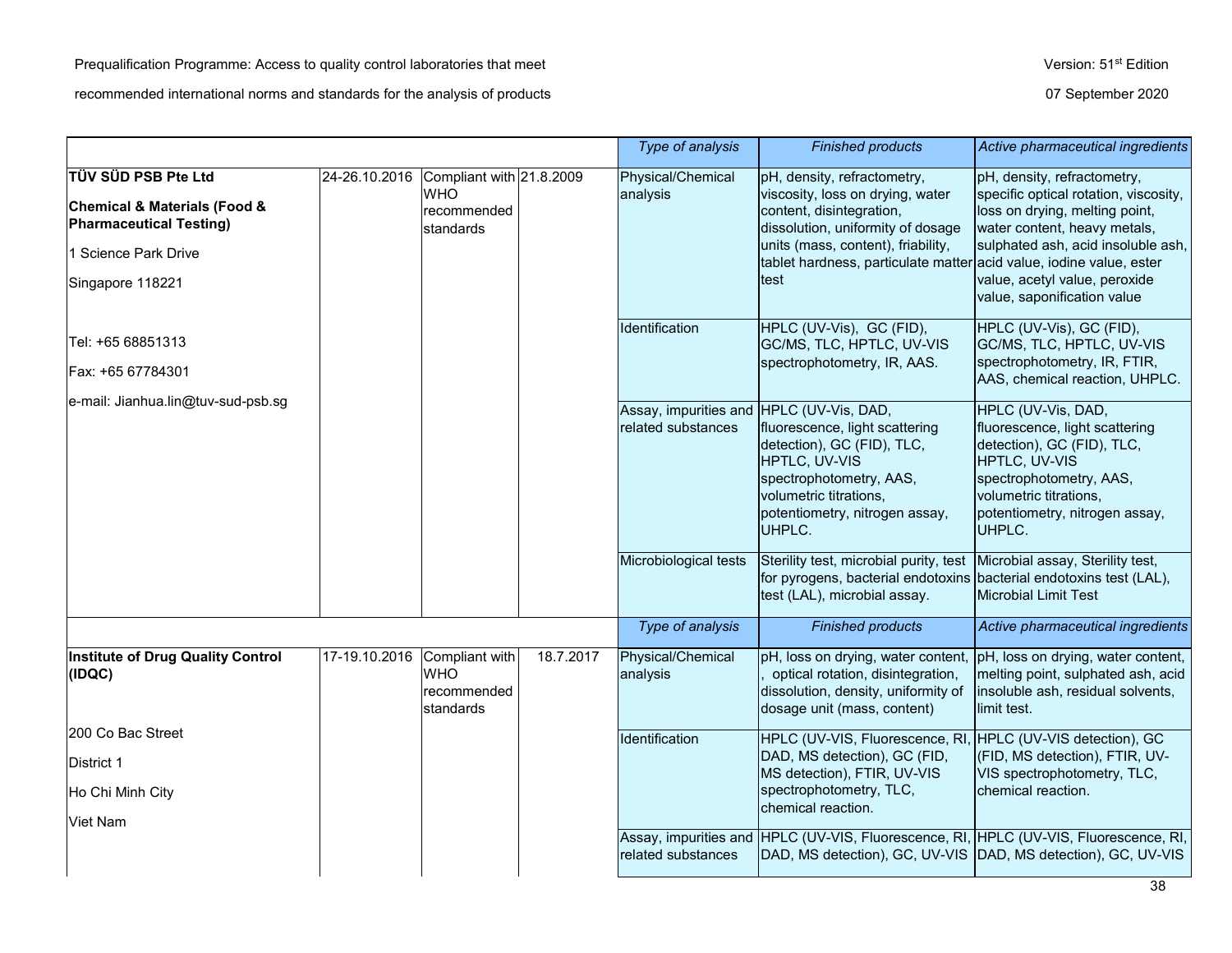Prequalification Programme: Access to quality control laboratories that meet Version: 51<sup>st</sup> Edition recommended international norms and standards for the analysis of products **07** September 2020

| Tel: +848 38368518 ; +848 9325271<br>Fax: +848 38367900 |               |                                       |                               | spectrophotometry, volumetric<br>and potentionmetric titrations.                                                                                         | spectrophotometry, volumetric<br>and potentionmetric titrations.                                              |
|---------------------------------------------------------|---------------|---------------------------------------|-------------------------------|----------------------------------------------------------------------------------------------------------------------------------------------------------|---------------------------------------------------------------------------------------------------------------|
| e-mail: info@idqc-hcm.gov.vn                            |               |                                       | Microbiological tests         | Sterility, microbial limit test, LAL Sterility, microbial limit test, LAL<br>test, microbial assay of antibiotics. test, microbial assay of antibiotics. |                                                                                                               |
|                                                         |               |                                       | Type of analysis              | <b>Finished products</b>                                                                                                                                 | Active pharmaceutical ingredients                                                                             |
| <b>Shenzhen Institute for Drug Control</b><br>(SZIDC)   | 14-16.12.2017 | Compliant with 1.5.2018<br><b>WHO</b> | Physical/Chemical<br>analysis | pH, Density, Refractometry,<br>Water content, Limit tests,                                                                                               | pH, Refractometry, Optical<br>rotation, Loss on drying,                                                       |
| No. 28, Gaoxin Central 2 <sup>nd</sup> Avenue           |               | recommended<br>standards              |                               | Disintegration time,<br>Dissolution, Uniformity of                                                                                                       | Water content, Heavy metals,<br>Acid Value, Iodine value, Limit                                               |
| Nanshan District<br>Shenzhen                            |               |                                       |                               | dosage units (by mass or<br>content), Friability.                                                                                                        | tests, Nitrogen determination.                                                                                |
| Guangdong                                               |               |                                       | Identification                | HPLC (UV-Vis, Refractive                                                                                                                                 | HPLC (UV-Vis, Refractive                                                                                      |
| P R China                                               |               |                                       |                               | index detection,<br>Fluorescence), GC with                                                                                                               | index detection,<br>Fluorescence), GC with                                                                    |
| Tel: +86 755-26031123                                   |               |                                       |                               | headspace (FID), TLC, IR,<br>basic tests.                                                                                                                | headspace (FID), TLC, IR,<br>lbasic tests.                                                                    |
| Fax: +86 755-26031719                                   |               |                                       |                               | Assay, impurities and HPLC (UV-Vis, Fluorescence                                                                                                         | HPLC (UV-Vis, Fluorescence                                                                                    |
| $ e$ -mail: szidc@szidc.org.cn                          |               |                                       | related substances            | land Refractive index                                                                                                                                    | and Refractive index                                                                                          |
| wangxiaowei@szidc.org.cn                                |               |                                       |                               | detection), GC with<br>headspace (FID), TLC, UV-<br>Vis spectrophotometry, AAS,<br>IR, Volumetric titrations.                                            | detection), GC with<br>headspace (FID), TLC, UV-<br>Vis spectrophotometry, AAS,<br>IR, Volumetric titrations. |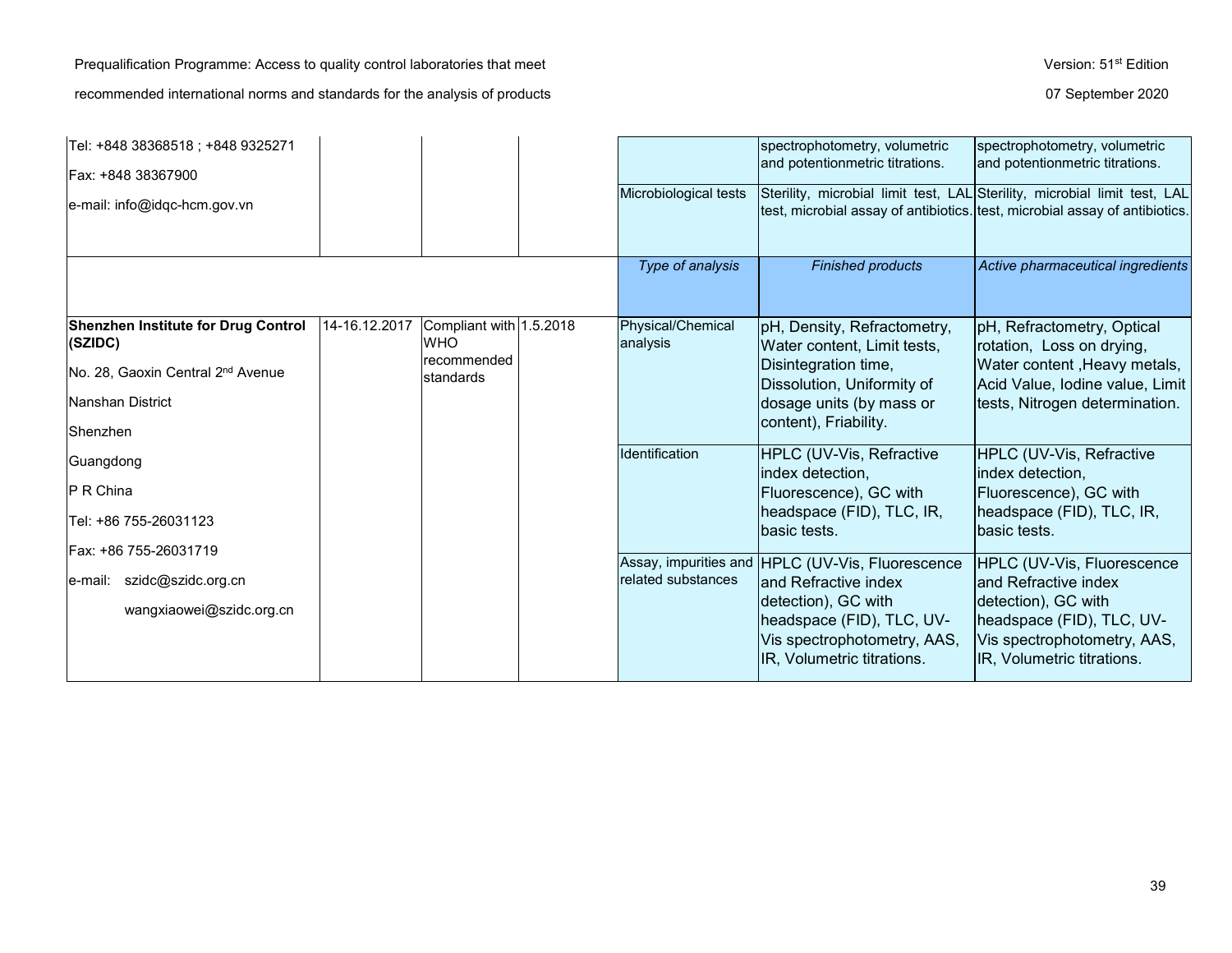# **Version history**

| <b>Edition</b>           | <b>Date</b>          | Change                                                                                                                                                                                                                                                                                                                                                                                                                                                                                                                                                                                                                                                                                                                                                                                                                                                                                                                                                                                                             |
|--------------------------|----------------------|--------------------------------------------------------------------------------------------------------------------------------------------------------------------------------------------------------------------------------------------------------------------------------------------------------------------------------------------------------------------------------------------------------------------------------------------------------------------------------------------------------------------------------------------------------------------------------------------------------------------------------------------------------------------------------------------------------------------------------------------------------------------------------------------------------------------------------------------------------------------------------------------------------------------------------------------------------------------------------------------------------------------|
| 51 <sup>st</sup> Edition | 07 September<br>2020 | Added Instituto Nacional de Vigilancia de Medicamentos y Alimentos (INVIMA), Bogota, Colombia<br>Added Sipra Labs Limited, Hyderabad, India<br>Deleted Laboratoire National de Contrôle des Produits Pharmaceutiques, LNCPP (Algérie)<br>Updated date if last inspection and scope of tests for SGS India Pvt Ltd, Chennai, India; Laboratorio de Control de Calidad de<br>Medicamentos y Toxicologia (CONCAMYT), Bolivia; National Institute of Drug Quality Control of Vietnam (NIDQC), Vietnam and updated<br>address and date of last inspection for Laboratory of Pharmaceutical Analysis (LPA), Ukraine.<br>Updated change of name for Tanzania Medicines and Medical Devices Authority (TMDA) and contact details for Rostov-on-Don Branch of<br>Federal State Budgetary Institution "Information and Methodological Center for Expertise, Stocktaking and Analysis of Circulation of<br>Medical products" of the Federal Service on Surveillance in Healthcare.                                            |
| 50 <sup>th</sup> Edition | 17 June 2020         | Updated date of last inspection for BDN, Thailand<br>Added Prime Health (Pvt) Ltd (PHPL) Islamabad, Pakistan.<br>Updated contact details for Comisión para el Control de Calidad de Medicamentos (CCCM), Montevideo, Uruguay                                                                                                                                                                                                                                                                                                                                                                                                                                                                                                                                                                                                                                                                                                                                                                                       |
| 49 <sup>th</sup> Edition | 16 March<br>2020     | Updated dates of last inspection for NDA, Uganda.<br>Updated dates for last inspection and scope of tests for Laboratory of the Mission for Essential Drugs and Supplies -Kenya.<br>Updated dates for last inspection and scope of tests for State Scientific Research Laboratory on Quality Control of Medicines (SSRL),<br>Ukraine.<br>Updated dates of last inspection and scope of tests or SGS Lab Simon, Belgium.<br>Updated address, contact details and scope of tests for SGS India Pvt. Ltd - Life Science, Chennai, India.<br>Updated date of last desk review for K.A.B.S. Laboratories Inc, Canada.<br>Updated date of last desk review for Medicines Control Laboratory (SCM-DGO), Belgium.<br>Updated date of last desk review for Laboratorios Basi - Industria Farmaceutica, S.A., Portugal.<br>Added Arwan Pharmaceutical Industries Jadra Chouf, Mt Lebanon, Lebanon.<br>Added National Center for Expertise of Medicines, Medical Devices and Medical Equipment (NCEM), Karaganda, Kazahkstan. |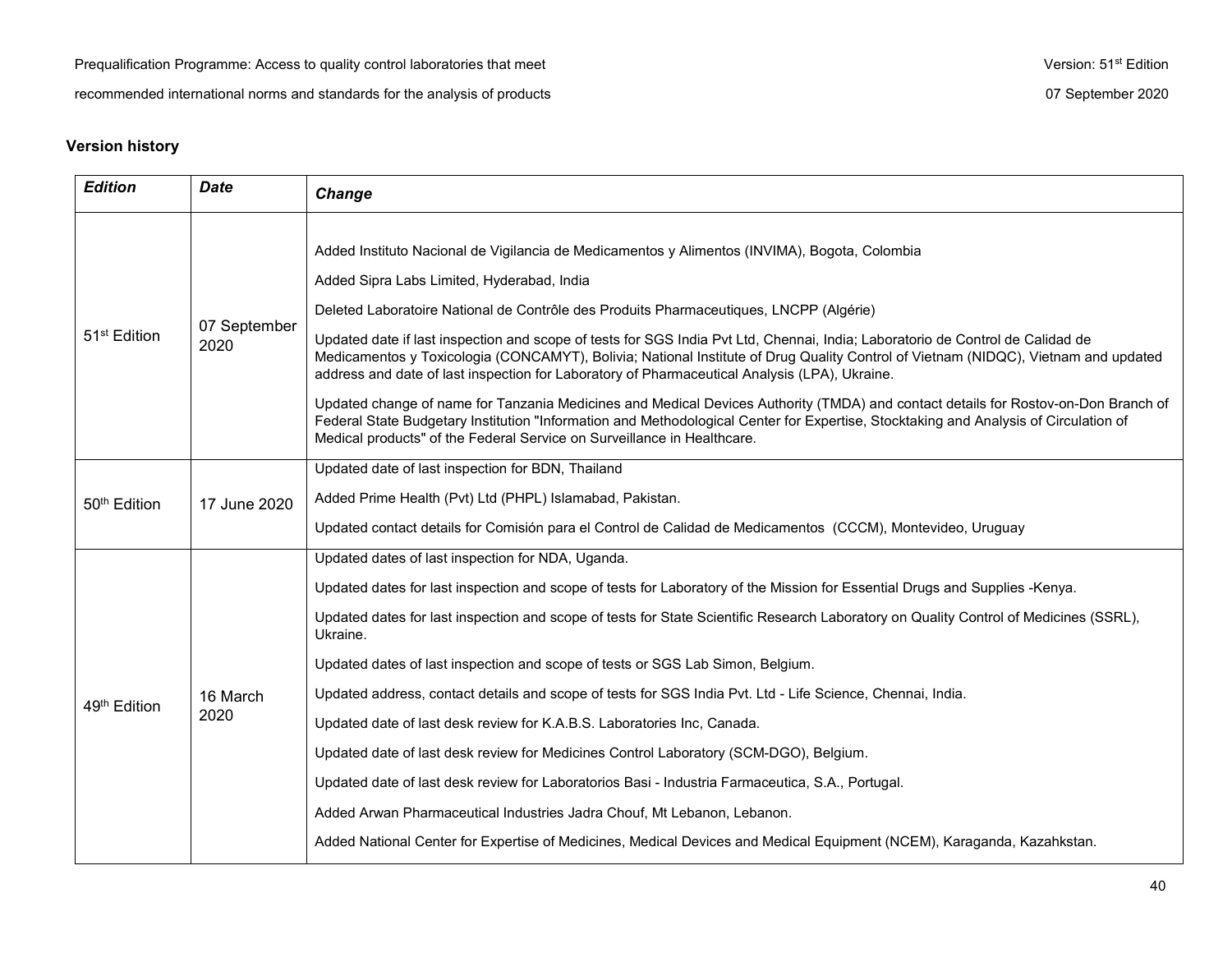|                          |            | Added Drugs Testing Laboratory (DTL) Faisalabad, Pakistan.                                                                                                                                                                                                                                                                                                              |
|--------------------------|------------|-------------------------------------------------------------------------------------------------------------------------------------------------------------------------------------------------------------------------------------------------------------------------------------------------------------------------------------------------------------------------|
|                          |            | Added National Control Laboratory (NCL), Dhaka, Bangladesh                                                                                                                                                                                                                                                                                                              |
|                          |            |                                                                                                                                                                                                                                                                                                                                                                         |
|                          |            | Corrected WHO region for Pakistan Drugs Testing and Research Centre, Lahore, Pakistan to EMRO                                                                                                                                                                                                                                                                           |
| 48 <sup>th</sup> Edition | 10.12.2019 | Added National Quality Control Laboratory for Drugs and Foods (NQCLDF), Jakarta Pusat, Indonesia                                                                                                                                                                                                                                                                        |
|                          |            | Added Pakistan Drugs Testing and Research Centre, Lahore, Pakistan                                                                                                                                                                                                                                                                                                      |
|                          | 03.07.2019 | Change of name from For APTYS Pharmaceuticals to APTYS Pharmaservices                                                                                                                                                                                                                                                                                                   |
|                          |            | Updated contact details for Synergy Health Utrecht B.V                                                                                                                                                                                                                                                                                                                  |
| 47 <sup>th</sup> Edition |            | Updated inspection date (desk review) for INFARMED, Portugal; Laboratoire National de Contrôle des Médicaments -<br>LNCM, Morocco; National Institutes for Food and Drug Control (NIFDC), China; Republican Control and Analytical<br>Laboratory of the Centre for Expertise and Testing in Health Care (RCAL), Belarus<br>Updated contact email for Vimta Labs Limited |
|                          |            | Added APTYS Pharmaceuticals, Saint Beauzire, France                                                                                                                                                                                                                                                                                                                     |
| 46 <sup>th</sup> Edition | 26.07.2018 | Added Gimopharm, Longjumeau, France                                                                                                                                                                                                                                                                                                                                     |
|                          |            | Added The Drug Service of the Public Laboratory Dr Giovanni Cysneiros (LACEN-GO), Brazil                                                                                                                                                                                                                                                                                |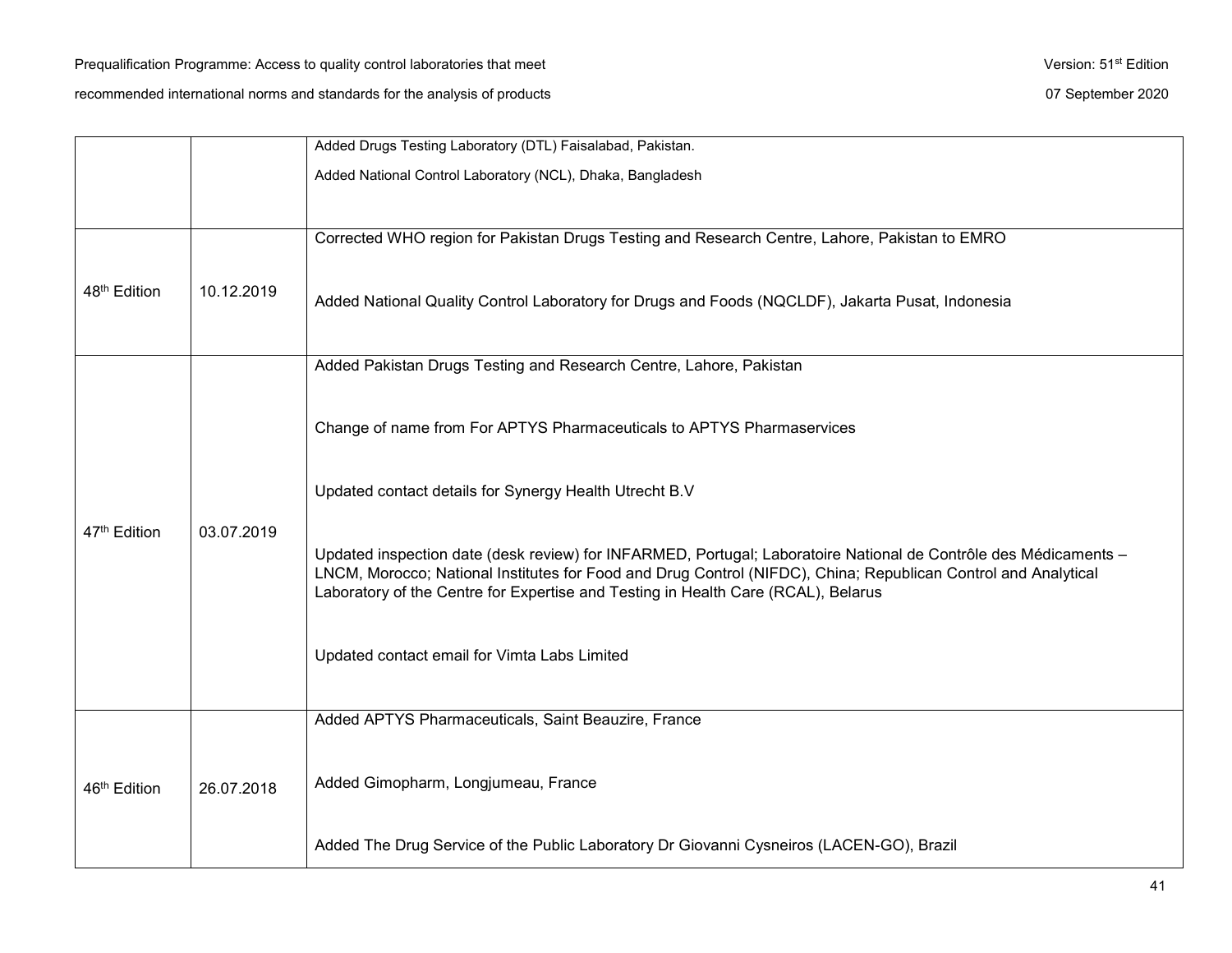SCEEMP, Russian Federation.

Updated dates of last inspection for Instituto Nacional de Controle de Qualidade em Saude / National Institute of Health Quality Control (INCQS), Brazil; Ezequiel Dias Foundation (FUNED), Central Laboratory of Public Health of Minas Gerais (Lacen-MG), Brazil; 45<sup>th</sup> Edition 01.05.2018 Added Shenzhen Institute for Drug Control (SZIDC), Shenzhen, China 44<sup>th</sup> Edition 16.4.2018 Updated contact details for Health Concepts International Ltd, Klong Luang, Pathumthani, Thailand and Laboratoire National de Contrôle des Médicaments – LNCM, Morocco. Added The United States Pharmacopoeia – Ghana (USP-Ghana), Accra, Ghana 43rd Edition 18.07.2017 Updated Laboratoire National de Contrôle des Médicaments - LNCM (Maroc), area of expertise inspected and considered prequalified. Voluntary withdrawal of microbiology testing. Added Institute of Drug Quality Control (IDQC), Ho Chi Minh City, Viet Nam Updated scope of expertise that is prequalified and date of last inspection for TUV SUD PSB Pve Ltd Added M&L Laboratory Services (Pty) Ltd, Johannesburg, South Africa Updated date of last inspection for LNCM, Morocco; Adcock Ingram Limited Research and Development, Aeroton, Gauteng, South Africa; National Institute of Drug Quality Control of Vietnam (NIDQC), Hanoi, Vietnam; and SGS India Pvt. Ltd. (Life Science Services), Chennai, India. 42<sup>nd</sup> Edition 1 22.12.2016 Updated date of last inspection and address for Laboratory of chemical-pharmaceutical preparations No. 2 and Laboratory of antibiotics of the Federal State Budgetary Institution «Scientific Centre for Expert Evaluation of Medicinal Products»,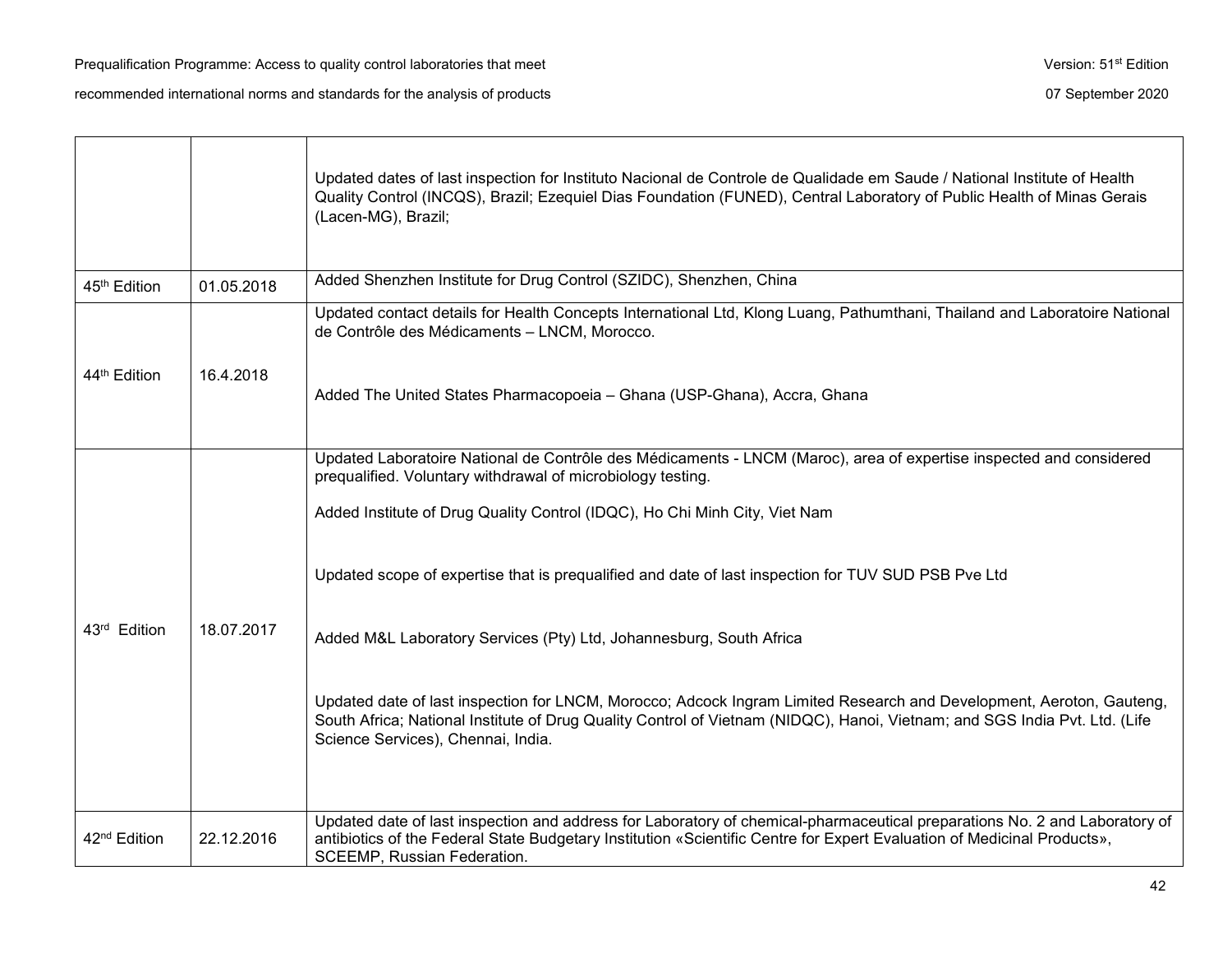|                          |            | Removal of Getz Pharma Pvt Ltd from list following voluntary withdrawal.                                                                                                                                                                                                                                                                                                                                                                                           |
|--------------------------|------------|--------------------------------------------------------------------------------------------------------------------------------------------------------------------------------------------------------------------------------------------------------------------------------------------------------------------------------------------------------------------------------------------------------------------------------------------------------------------|
|                          |            | Removal of Centro Nacional de Control de Calidad (CNCC) - Instituto Nacional de Salud, Peru from list following voluntary<br>withdrawal.                                                                                                                                                                                                                                                                                                                           |
|                          |            | Added University of Liege, Faculty of Medicine, Department of Pharmacy, Liege, Belgium                                                                                                                                                                                                                                                                                                                                                                             |
|                          |            | Added Health Concepts International Ltd, Pathumthani, Thailand                                                                                                                                                                                                                                                                                                                                                                                                     |
|                          |            | Change of the name of Centre Humanitaire Médico-Pharmaceutique to Pharmacie et Aide Humanitaire - Centre Humanitaire<br>Médico-Pharmaceutique (PAH-CHMP) to Centre Humanitaire des Métiers de la Pharmacie (CHMP).                                                                                                                                                                                                                                                 |
| 41 <sup>st</sup> Edition | 14.07.2016 | Updated date of last inspection for Central Laboratory for Quality Control of Medicines and Medical Products (CLQCM),<br>Ukraine.                                                                                                                                                                                                                                                                                                                                  |
|                          |            | Updated date of last inspection for Laboratory of Pharmaceutical Analysis (LPA), Ukraine.                                                                                                                                                                                                                                                                                                                                                                          |
| 40 <sup>th</sup> edition | 16.06.2016 | Added Agency for Medicinal Products and Medical Devices (HALMED), Official Medicines Control Laboratory (OMCL),<br>Zagreb, Croatia                                                                                                                                                                                                                                                                                                                                 |
|                          |            | Added Food and Drugs Control Reference Laboratories (FDCRL), Food & Drugs Administration, Ministry of Health and<br>Medical Education, Tehran, Islamic Republic of Iran.                                                                                                                                                                                                                                                                                           |
| 39 <sup>th</sup> edition | 11.03.2016 | Updated dates of last inspection for Laboratory of chemical-pharmaceutical preparations No. 2 and Laboratory of antibiotics<br>of the Federal State Budgetary Institution «Scientific Centre for Expert Evaluation of Medicinal Products», Ministry of Health<br>of the Russian Federation; TÜV SÜD PSB Pte Ltd, Chemical & Materials (Food & Pharmaceutical Testing), Singapore;<br>National Institute of Drug Quality Control of Vietnam (NIDQC), Hanoi, Vietnam |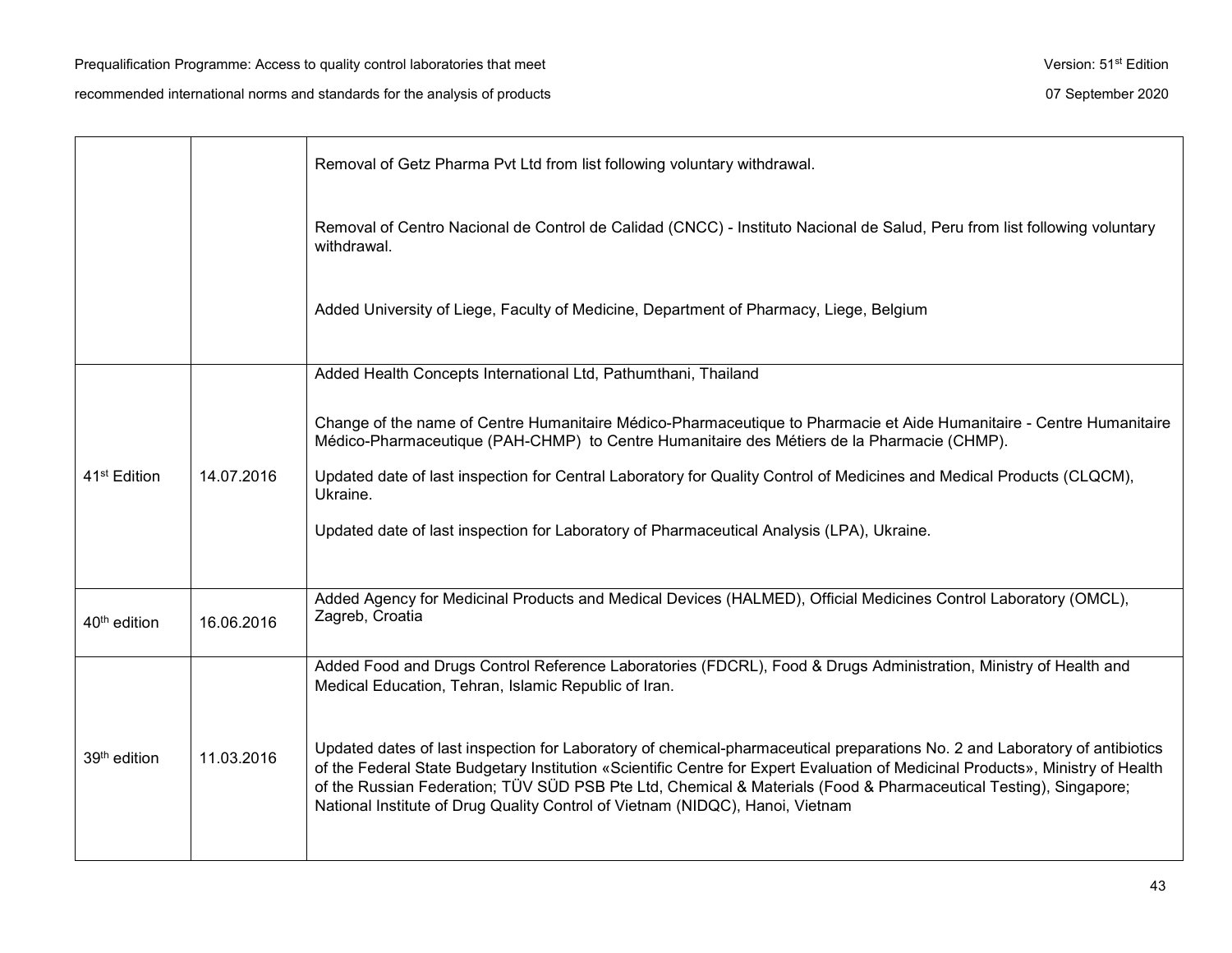|                          |            | Added State Scientific Research Laboratory on Quality Control of Medicines, Kiev, Ukraine                                                                                                                                                                                                                 |
|--------------------------|------------|-----------------------------------------------------------------------------------------------------------------------------------------------------------------------------------------------------------------------------------------------------------------------------------------------------------|
| 38 <sup>th</sup> edition | 03.02.2016 | Updated dates of last inspections for Laboratory of the Mission for Essential Drugs and Supplies - (MEDS), Kenya and<br>National Quality Control laboratory (NQCL), Kenya                                                                                                                                 |
|                          |            | Added Medicines Control Laboratory (SCM-DGO)m Stevinstraat 137, 1000 Brussels, Belgium                                                                                                                                                                                                                    |
| 37 <sup>th</sup> edition | 19.11.2015 | Date of last inspection Bureau of Drug and Narcotic (BDN), Department of Medical Sciences, Ministry of Public Health<br>(Thailand) and INFARMED I.P. Direcção da Comprovação da Qualidade (DCQ), Lisboa, Portugal.                                                                                        |
|                          |            | Added Indian Pharmacopoiea Commission - Indian Pharmacopoeial Laboratory - Ghaziabad, India                                                                                                                                                                                                               |
| 36 <sup>th</sup> edition | 15.05.2015 | Updated dates of last inspections of Research Institute for Industrial Pharmacy (RIIP) incorporating CENQAM, South Africa;<br>SGS Lab Simon S. A., Wavre, Belgium;                                                                                                                                        |
|                          |            | Added National Drug Authority - National Drug Quality Control Laboratory (NDA-NDQCL) - Uganda                                                                                                                                                                                                             |
| 35 <sup>th</sup> edition | 22.01.2015 | Updated dates of last inspections of Laboratoire National de Contrôle des Médicaments (LNCM), Morocco.<br>Change in the scope of areas of expertise for Laboratoire National de Contrôle des Médicaments (LNCM), Morocco                                                                                  |
|                          |            | Added Intertek (Schweiz) AG, Switzerland                                                                                                                                                                                                                                                                  |
| 34 <sup>th</sup> edition | 27.10.2014 | Microbiological testing added to the area of expertise of Laboratorio de Control de Calidad de Medicamentos y Toxicologia<br>(CONCAMYT) Bolivia                                                                                                                                                           |
|                          |            | Updated dates of last inspections of Laboratorio de Control de Calidad de Medicamentos y Toxicologia (CONCAMYT)<br>Bolivia and Laboratoire National de Contrôle des Produits Pharmaceutiques (LNCPP) Algeria                                                                                              |
| 33rd edition             | 23.9.2014  | Added Synergy Health Utrecht B.V., Pharmaceutical Laboratories (SHPL), The Netherlands                                                                                                                                                                                                                    |
|                          | 19.9.2014  | Added Medicines Control Authority of Zimbabwe (MCAZ) Quality Control Laboratory (Zimbabwe)                                                                                                                                                                                                                |
| 32 <sup>nd</sup> edition |            | Updated dates of last inspections of Tanzania Food and Drugs Authority (TFDA) Quality Control Laboratory (Tanzania),<br>K.A.B.S. Laboratories Inc. (Canada) and Republican Control and Analytical Laboratory of the Centre for Expertise and<br>Testing in Health Care (Belarus)                          |
|                          |            | Updated contact details of National Institutes for Food and Drug Control (NIFDC) - Divisions of Chemical Drugs, Antibiotics,<br>Narcotic Drugs and Pharmacology of the Institute for Chemical Drug Control, China and Centro Nacional de Control de<br>Calidad (CNCC) - Instituto Nacional de Salud, Peru |
| 31 <sup>st</sup> edition | 01.04.2014 | Added InphA GmbH - Institute for Pharmaceutical and Applied Analytics, Germany                                                                                                                                                                                                                            |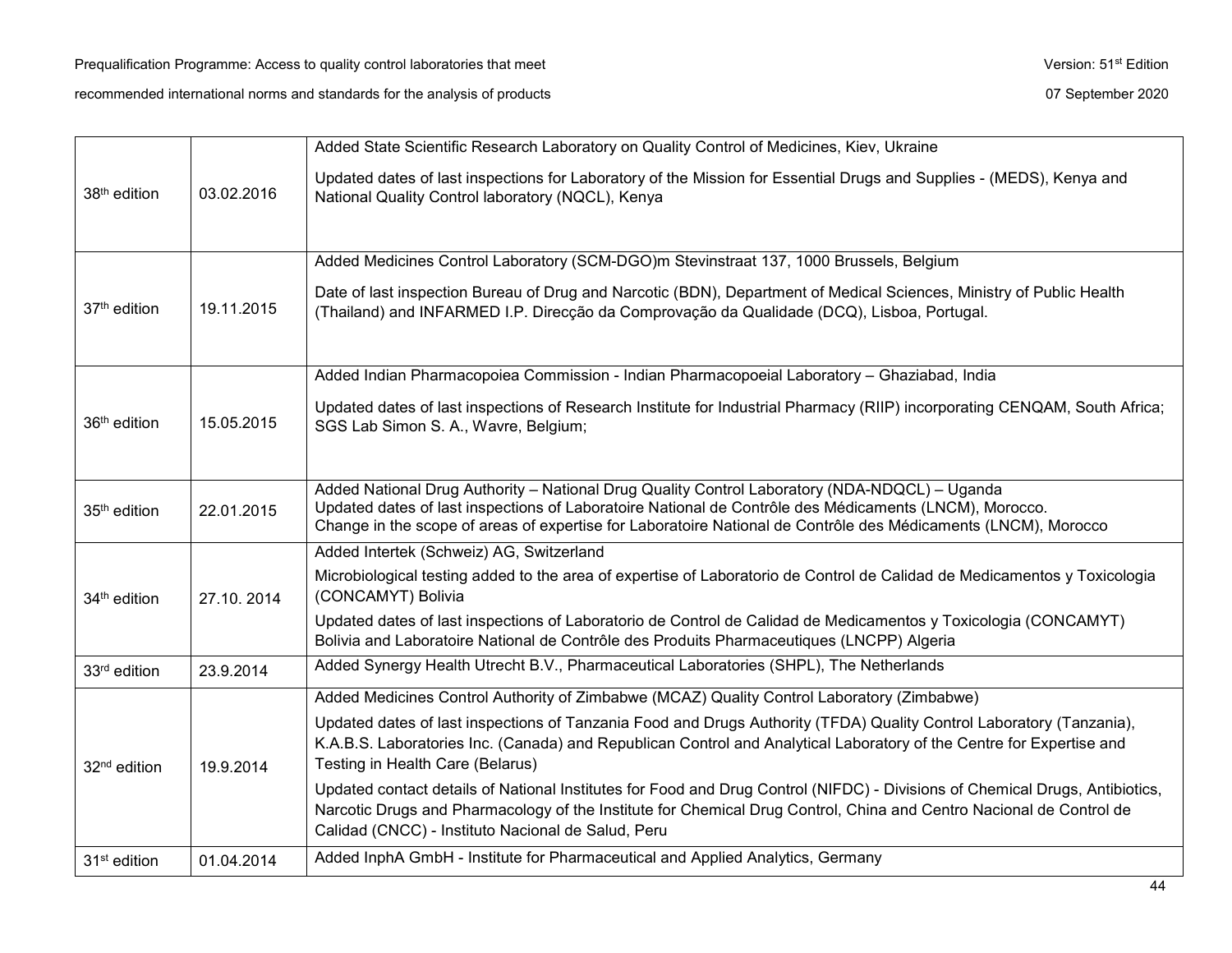|                          |            | Updated dates of last inspections of SGS India Pvt. Ltd. (Life Science Services)                                                                                                                                                                                                                                                                                                                                                                                                                                                                                                                         |
|--------------------------|------------|----------------------------------------------------------------------------------------------------------------------------------------------------------------------------------------------------------------------------------------------------------------------------------------------------------------------------------------------------------------------------------------------------------------------------------------------------------------------------------------------------------------------------------------------------------------------------------------------------------|
| 30 <sup>th</sup> edition | 11.03.2014 | Added Rostov-on-Don Branch of Federal State Budgetary Institution "Information and Methodological Center for Expertise,<br>Stocktaking and Analysis of Circulation of Medical products" of the Federal Service on Surveillance in Healthcare, Russian<br>Federation and Instituto Nacional de Controle de Qualidade em Saúde (INCQS), Brazil<br>Updated dates of last inspections of National Institutes for Food and Drug Control (NIFDC) - Divisions of Chemical Drugs,<br>Antibiotics, Narcotic Drugs and Pharmacology of the Institute for Chemical Drug Control (China) and Proxy Laboratories B.V. |
|                          |            | (The Netherlands)<br>Change of the name of Centre Humanitaire Médico-Pharmaceutique to Pharmacie et Aide Humanitaire - Centre Humanitaire<br>Médico-Pharmaceutique (PAH-CHMP) and updated date of its last inspection                                                                                                                                                                                                                                                                                                                                                                                    |
| 29 <sup>th</sup> edition | 17.02.2014 | Added Getz Pharma Pvt Ltd - Quality Control Laboratory, Pakistan                                                                                                                                                                                                                                                                                                                                                                                                                                                                                                                                         |
|                          |            | Updated dates of the last inspection of Vimta Labs India                                                                                                                                                                                                                                                                                                                                                                                                                                                                                                                                                 |
|                          |            | Added Stabicon Life Sciences Pvt Ltd, India                                                                                                                                                                                                                                                                                                                                                                                                                                                                                                                                                              |
| 28 <sup>th</sup> edition | 09.12.2013 | Updated dates of last inspections of Comisión para el Control de Calidad de Medicamentos (CCCM), Uruguay; Centro<br>Nacional de Control de Calidad (CNCC) - Instituto Nacional de Salud, Peru                                                                                                                                                                                                                                                                                                                                                                                                            |
|                          |            | Added Comisión de Control Analítico y Ampliación de Cobertura (CCAYAC), Mexico                                                                                                                                                                                                                                                                                                                                                                                                                                                                                                                           |
|                          |            | Updated date of last inspection of K.A.B.S. Laboratories Inc., Canada                                                                                                                                                                                                                                                                                                                                                                                                                                                                                                                                    |
|                          |            | Stability studies added to the area of expertise of National Institute of Drug Quality Control of Vietnam                                                                                                                                                                                                                                                                                                                                                                                                                                                                                                |
| $27th$ edition           | 13.11.2013 | Change of the name of Federal State Budgetary Institution «Scientific Centre for Expert Evaluation of Medicinal Products»,<br>Ministry of Health and Social Development of the Russian Federation and update of contact details                                                                                                                                                                                                                                                                                                                                                                          |
|                          |            | Updated contact details of Centro Nacional de Control de Calidad (CNCC) Peru; National Quality Control Laboratory (NQCL)<br>Kenya, Adcock Ingram South Africa, Bureau of Drud and Narcotic (BDN) Thailand                                                                                                                                                                                                                                                                                                                                                                                                |
|                          |            | Added Laboratorios Basi - Industria Farmaceutica, S.A., Quality Control Unit (Portugal)                                                                                                                                                                                                                                                                                                                                                                                                                                                                                                                  |
|                          | 12.06.2013 | Change of the name of Laboratory of Pharmaceutical Analysis, State Pharmacological Centre, Ukraine                                                                                                                                                                                                                                                                                                                                                                                                                                                                                                       |
| 26 <sup>th</sup> edition |            | Change of the name of Central Laboratory for Quality Control of Medicines and Medical Products, State Inspection for<br><b>Quality Control of Medicines</b>                                                                                                                                                                                                                                                                                                                                                                                                                                              |
|                          |            | Updated dates of last inspections of INFARMED I.P. Direcção da Comprovação da Qualidade, Portugal; Laboratory of<br>Pharmaceutical Analysis, State Expert Centre, Ukraine; Central Laboratory for Quality Control of Medicines and Medical<br>Products SE, State Drug Administration of Ukraine; National Institute of Drug Quality Control of Vietnam, Vietnam and<br>Laboratory of the Mission for Essential Drugs and Supplies - MEDS                                                                                                                                                                 |
|                          | 20.11.2012 | Added National Institutes for Food and Drug Control (NIFDC) - Divisions of Chemical Drugs, Antibiotics, Narcotic Drugs and<br>Pharmacology of the Institute for Chemical Drug Control (China)                                                                                                                                                                                                                                                                                                                                                                                                            |
| $25th$ edition           |            | Contact details of TÜV SÜD PSB Pte Ltd, Singapore updated                                                                                                                                                                                                                                                                                                                                                                                                                                                                                                                                                |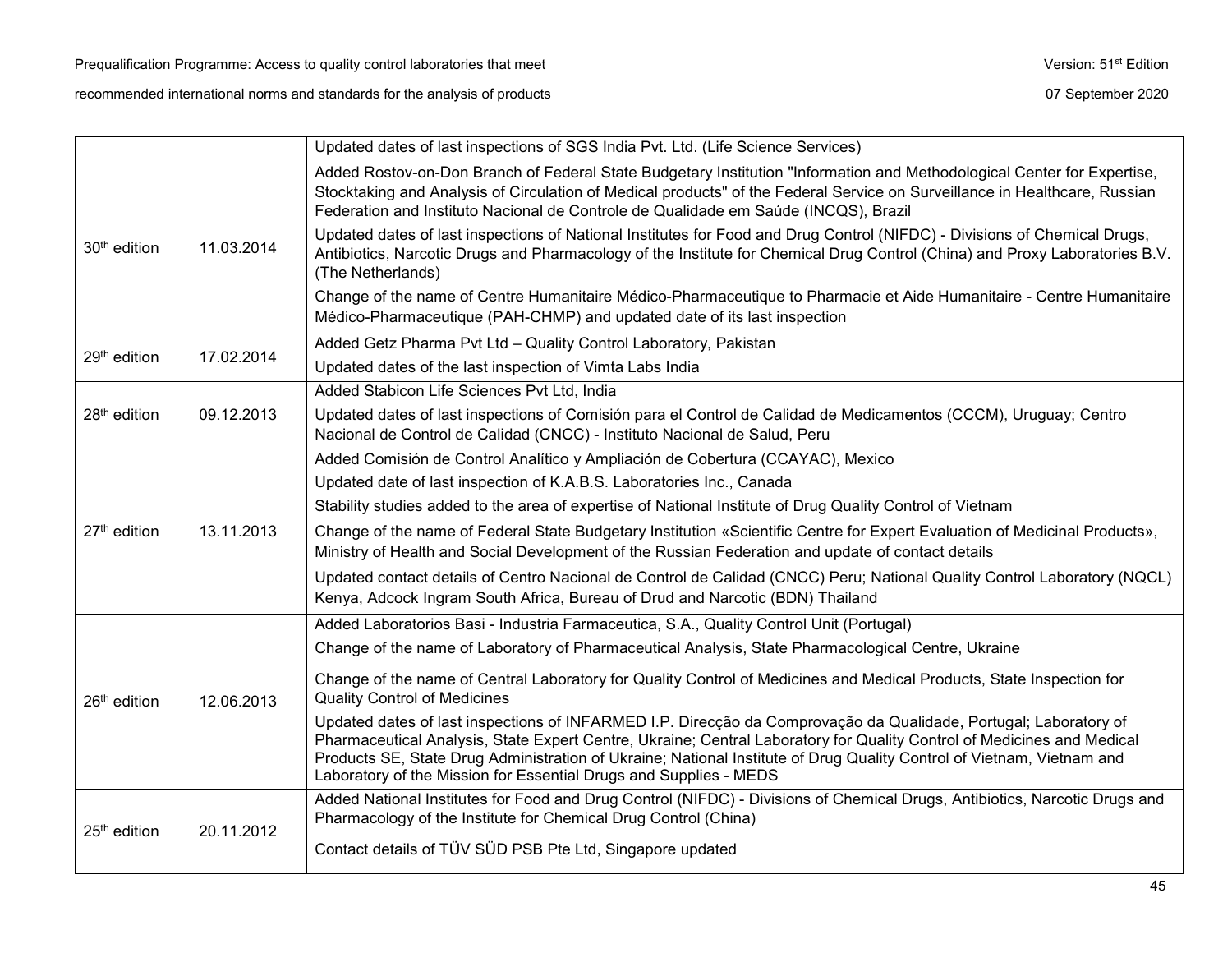|                          |            | Added Bureau of Drug and Narcotic (BDN), Department of Medical Sciences, Ministry of Public Health (Thailand)                                                                                                                                                                      |
|--------------------------|------------|------------------------------------------------------------------------------------------------------------------------------------------------------------------------------------------------------------------------------------------------------------------------------------|
| 24 <sup>th</sup> edition | 02.11.2012 | Date of last inspection of TÜV SÜD PSB Pte Ltd updated and stability studies added to the area of expertise                                                                                                                                                                        |
| 23rd edition             | 21.06.2012 | Added Republican Control and Analytical Laboratory of the Centre for Expertise and Testing in Health Care (Belarus)                                                                                                                                                                |
| 22 <sup>nd</sup> edition | 21.05.2012 | Added Laboratory of chemical-pharmaceutical preparations No. 2 and Laboratory of antibiotics of the Federal State<br>Budgetary Institution «Scientific Centre for Expert Evaluation of Medicinal Products», Ministry of Health and Social<br>Development of the Russian Federation |
|                          |            | Date of last inspection of RIIP incorporating CENQAM, South Africa updated                                                                                                                                                                                                         |
|                          |            | Pharmaceutical Laboratory of the Health Sciences Authority - Applied Sciences Group - Pharmaceutical Division withdrawn<br>from the list on its request                                                                                                                            |
| $21st$ edition           | 26.04.2012 | Date of last inspection of NQCL Kenya and LNCM Morocco updated                                                                                                                                                                                                                     |
|                          |            | Contact details of MEDS Kenya, NQCL Kenya, CHMP France, Laboratory of Pharmaceutical Analysis Ukraine and NIDQC<br>Vietnam updated                                                                                                                                                 |
|                          |            | Date of last inspection of K.A.B.S. Laboratories Inc., Canada updated                                                                                                                                                                                                              |
| 20 <sup>th</sup> edition | 20.10.2011 | Added Ezequiel Dias Foundation, Institute Octavio Magalhães, Medicines Service of Public Health Central Laboratory<br>(Brazil)                                                                                                                                                     |
|                          | 31.08.2011 | Date of last inspection of Adcock Ingram Limited - Research and Development, South Africa updated                                                                                                                                                                                  |
| 19 <sup>th</sup> edition |            | Added Proxy Laboratories B.V. (The Netherlands) and INFARMED I.P. Direcção da Comprovação da Qualidade (Portugal)                                                                                                                                                                  |
| $18th$ edition           | 31.05.2011 | Date of the last inspection of Vimta Labs Limited (India) updated<br>Added SGS Lab Simon S.A. (Belgium)                                                                                                                                                                            |
|                          |            | Date of the last inspection of Laboratoire National de Contrôle des Produits Pharmaceutiques, LNCPP (Algérie) updated                                                                                                                                                              |
| 17 <sup>th</sup> edition | 17.01.2011 | Added SGS India Pvt. Ltd. (Life Science Services), India and Tanzania Food and Drugs Authority (TFDA) Quality Control<br>Laboratory, Tanzania                                                                                                                                      |
| 16 <sup>th</sup> edition | 16.09.2010 | Added Centro Nacional de Control de Calidad (CNCC) Peru, Comisión para el Control de Calidad de Medicamentos (CCCM)<br>Uruguay and Laboratorio de Control de Calidad de Medicamentos y Toxicologia (CONCAMYT) Bolivia                                                              |
|                          |            | Contact details of Adcock Ingram South Africa and TÜV SÜD PSB Pte Ltd Singapore updated                                                                                                                                                                                            |
| $15th$ edition           | 16.04.2010 | Added Central Laboratory for Quality Control of Medicines and Medical Products, Ukraine and Laboratory of Pharmaceutical<br>Analysis, Ukraine                                                                                                                                      |
|                          |            | Contact details of Adcock Ingram South Africa, LNCM Morocco and LNCPP Algeria updated                                                                                                                                                                                              |
| 14 <sup>th</sup> edition | 10.02.2010 | Added K.A.B.S. Laboratories Inc., Canada                                                                                                                                                                                                                                           |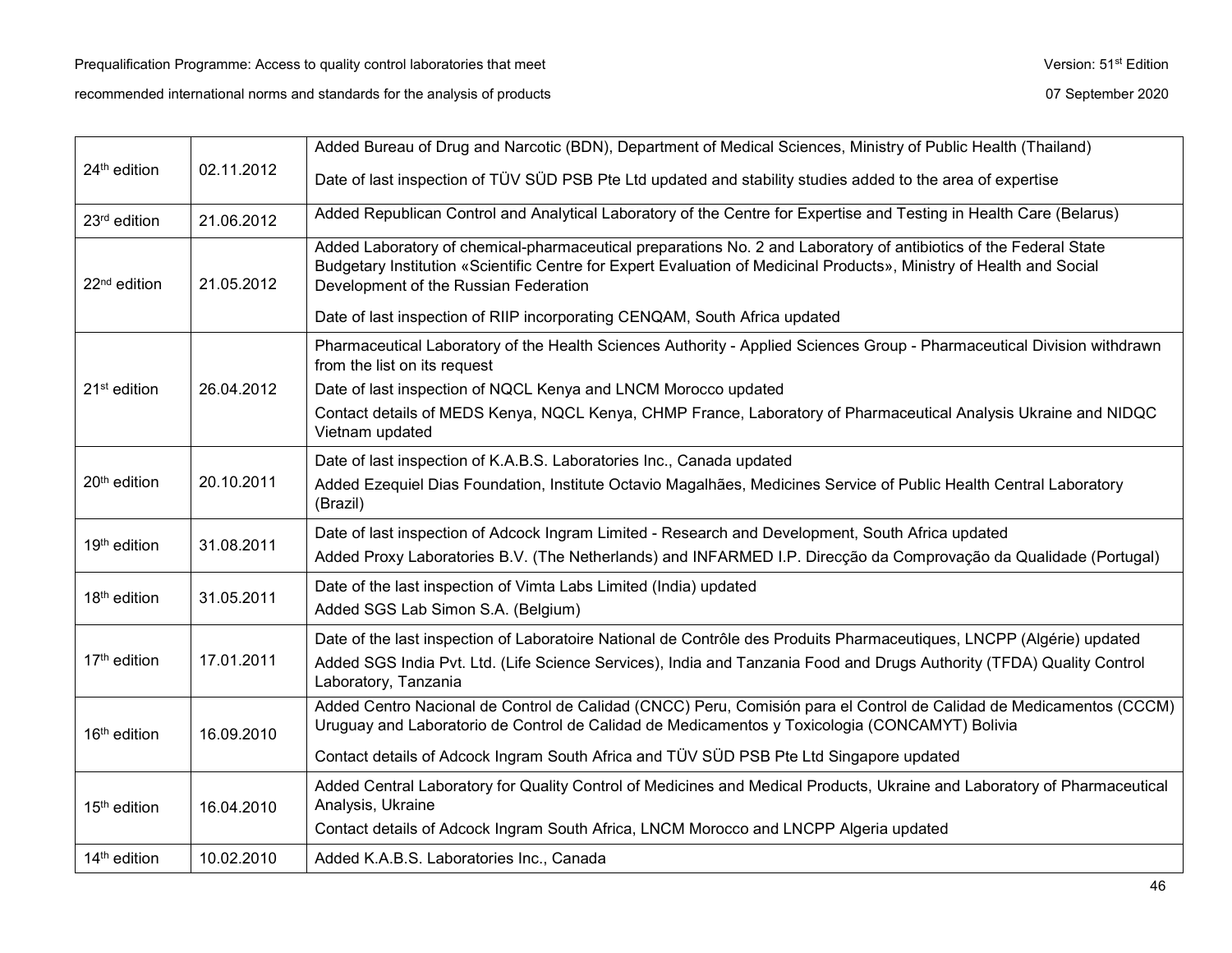| $13th$ edition           | 21.08.2009 | Added TÜV SÜD PSB Pte Ltd, Chemical & Materials (Food & Pharmaceutical Testing), Singapore                                                                  |
|--------------------------|------------|-------------------------------------------------------------------------------------------------------------------------------------------------------------|
| $12th$ edition           | 25.06.2009 | Added Pharmaceutical Laboratory of the Health Sciences Authority, Applied Sciences Group, Pharmaceutical Division - HSA<br>(Singapore)                      |
| 11 <sup>th</sup> edition | 23.03.2009 | Added Laboratory of Mission for Essential Drugs and Supplies - MEDS (Kenya)                                                                                 |
| 10 <sup>th</sup> edition | 28.11.2008 | Added National institute of Drug Quality Control - NIDQC (Vietnam)                                                                                          |
| 9 <sup>th</sup> edition  | 28.10.2008 | Added Centre Humanitaire Médico-Pharmaceutique - CHMP (France)                                                                                              |
| 8 <sup>th</sup> edition  | 17.07.2008 | Added Laboratoire National de Contrôle des Médicaments - LNCM (Maroc), National Quality Control laboratory - NQCL<br>(Kenya) and Vimta Labs Limited (India) |
| $7th$ edition            | 16.05.2008 | Change reflecting the merger of RIIP and CENQAM into one organization with a single quality system                                                          |
| $6th$ edition            | 15.01.2008 | Added Adcock Ingram Limited - Research and Development (South Africa)                                                                                       |
| $5th$ edition            | 09.01.2007 | Added point 12.; 13. and 14. to General Notes                                                                                                               |
| $4th$ edition            | 14.11.2006 | Added the background and current status of the Programme and the general notes and the disclaimer                                                           |
| 3 <sup>rd</sup> edition  | 27.10.2005 | Added Laboratoire National de Contrôle des Produits Pharmaceutiques - LNCPP (Algérie)                                                                       |
| $2nd$ edition            | 05.07.2005 | Added Research Institute for Industrial Pharmacy - RIIP (South Africa)                                                                                      |
| 1 <sup>st</sup> edition  | 22.06.2005 | Added Centre for Quality Assurance of Medicines - CENQAM (South Africa)                                                                                     |

### **General Notes:**

- This list is updated regularly. Quality control laboratories are added to the list when found to meet the norms and standards recommended by WHO. Inclusion in the list does not, however, imply any approval by WHO of the laboratories (which is the sole prerogative of national authorities).
- WHO cannot represent that the listed laboratories will continue to meet the above-mentioned standards. WHO may suspend or remove a laboratory from the list if it is found that it no longer meets the standards recommended by WHO.
- The fact that certain laboratories are not included in the list does not necessarily mean that, if assessed, they could not be found to comply with the abovementioned standards.
- The list may not be used by laboratories for commercial or promotional purposes.